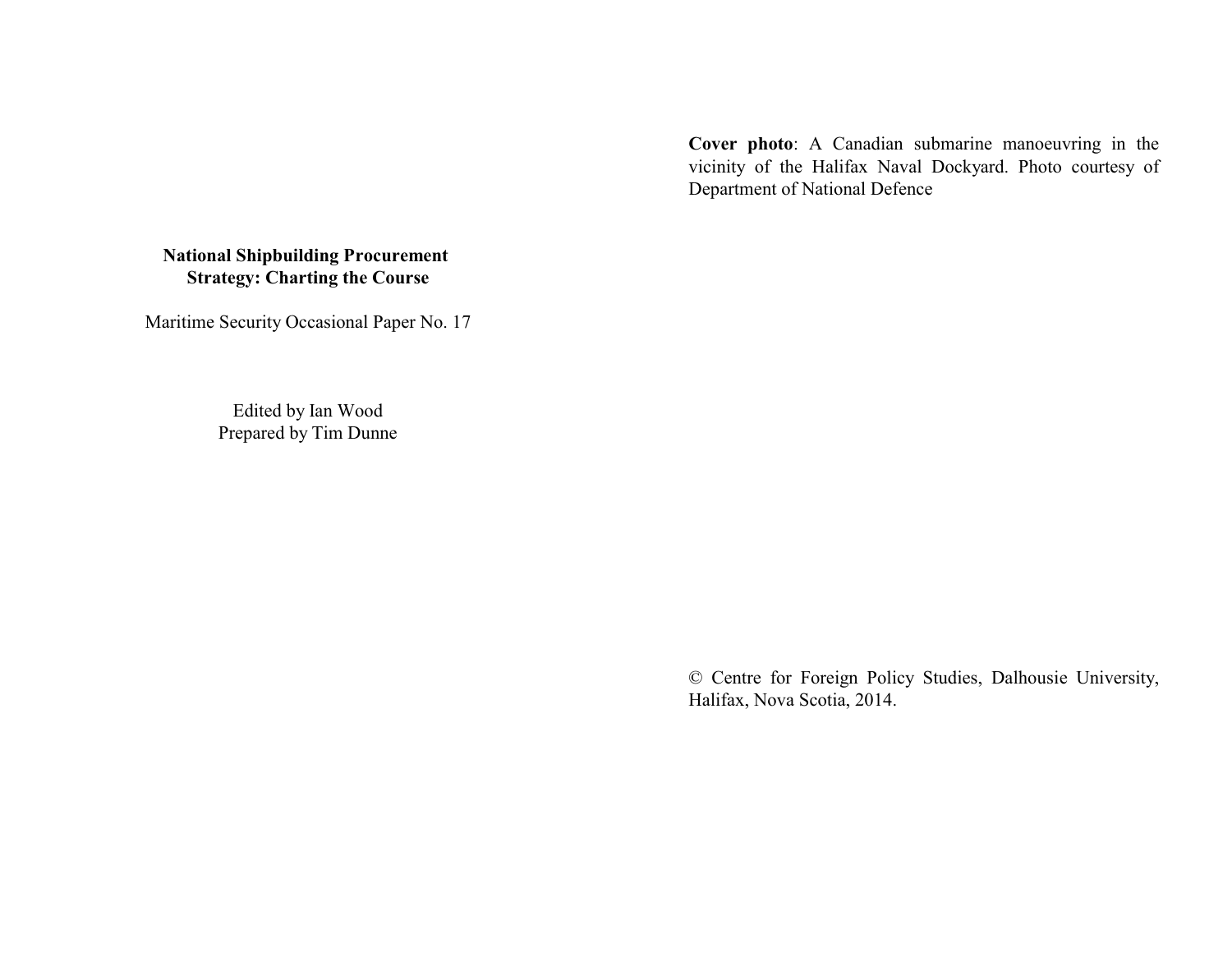# **Table of Contents**

|                                               | 1              |
|-----------------------------------------------|----------------|
|                                               | 1              |
| EXECUTIVE SUMMARY                             | $\overline{3}$ |
| <b>SUMMARIES OF PANEL PRESENTATIONS </b>      | 13             |
| <b>PART ONE: SPECIAL PRESENTATIONS</b>        |                |
| <b>Joint Support Ship</b>                     |                |
| Brian Lavigne                                 | 15             |
| <b>Arctic Offshore Patrol Ship</b>            |                |
| Lieutenant-Commander Jamie Sangster           | 17             |
| <b>Scientific/Research Implications of</b>    |                |
| the AOPS                                      |                |
| $\lim$ Hanlon                                 | 18             |
| <b>PART TWO: NSPS: CURRENT PROGRESS AND</b>   |                |
| <b>POTENTIAL FUTURE CHALLENGES</b>            |                |
| Budget 2014, the CFDS Reset and the           |                |
| <b>Impact on the NSPS</b>                     |                |
| David Perry                                   | 20             |
| Key Industrial Capabilities and the NSPS:     |                |
| <b>Sailing toward Global Leadership</b>       |                |
| Yan Cimon                                     | 22             |
| <b>Independent Cost Estimating at the</b>     |                |
|                                               |                |
| <b>Parliamentary Budget Office</b>            |                |
|                                               | 27             |
| Erin Barkel<br><b>The NSPS Programme View</b> |                |

| <b>PART THREE: THE CANADIAN SURFACE</b>                                  |    |  |
|--------------------------------------------------------------------------|----|--|
| <b>COMBATANT</b>                                                         |    |  |
| <b>What the NSPS has Delivered</b>                                       |    |  |
| Ian Parker                                                               | 37 |  |
| The CSC Statement of Requirements:                                       |    |  |
| <b>Pushing the Envelope</b>                                              |    |  |
| $Eric~Lerhe$                                                             | 47 |  |
| <b>Value Propositions and NSPS: A Canadian</b>                           |    |  |
| <b>Success Story?</b>                                                    |    |  |
| Kevin Arthurs, Lockheed Martin Canada                                    | 53 |  |
| <b>Canada's NSPS Successes and Transitioning</b>                         |    |  |
| to CSC Challenges                                                        |    |  |
| <i>Jerry McLean</i> , Thales $\ldots \ldots \ldots \ldots \ldots \ldots$ | 58 |  |
| <b>Improving Economic Outcomes: Value</b>                                |    |  |
| <b>Proposition Considerations</b>                                        |    |  |
| Rich Billard, MDA Corporation                                            | 61 |  |
| CONCLUDING REMARKS                                                       | 63 |  |
| <b>WORKSHOP PROGRAMME OF EVENTS</b>                                      | 65 |  |
| <b>ABOUT THE PRESENTERS AND CHAIRS</b>                                   | 67 |  |
| <b>CANADIAN NAVAL REVIEW LATEST ISSUES</b>                               | 75 |  |
|                                                                          |    |  |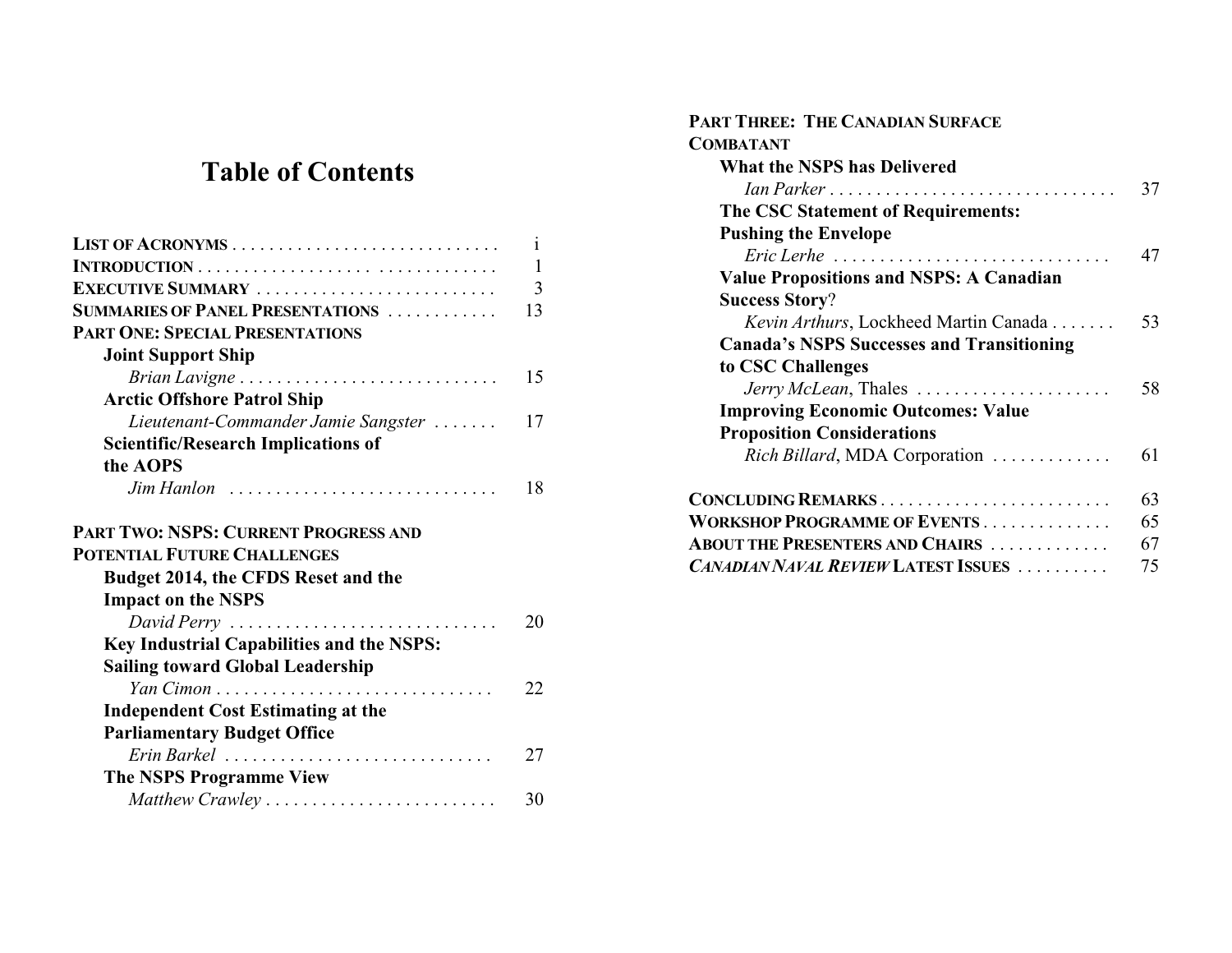# **List of Acronyms**

| <b>AAW</b>     | Anti-Air Warfare                            |
|----------------|---------------------------------------------|
| <b>ADM</b>     | <b>Assistant-Deputy Minister</b>            |
| ADM(Mat)       | <b>Assistant-Deputy Minister (Materiel)</b> |
| <b>AOPS</b>    | Arctic Offshore Patrol Ship                 |
| <b>AOR</b>     | <b>Auxiliary Oiler Replenishment Ship</b>   |
| ASUW           | <b>Anti-Surface Warfare</b>                 |
| <b>ASW</b>     | Anti-Submarine Warfare                      |
| AWD            | Air Warfare Destroyer                       |
| <b>BMD</b>     | <b>Ballistic Missile Defence</b>            |
| <b>BRIC</b>    | Brazil, Russia, India and China             |
| C <sub>2</sub> | Command and Control                         |
| <b>CAF</b>     | <b>Canadian Armed Forces</b>                |
| <b>CANEWS</b>  | Canadian Naval Electronic Warfare System    |
| <b>CANSEC</b>  | Canadian Defence and Security Exhibition    |
| <b>CANTASS</b> | Canadian Towed Array Sonar System           |
| <b>CCG</b>     | Canadian Coast Guard                        |
| <b>CCV</b>     | <b>Close Combat Vehicle</b>                 |
| <b>CFDS</b>    | Canada First Defence Strategy               |
| <b>CFPS</b>    | Centre for Foreign Policy Studies           |
| <b>CMDO</b>    | Chief of Maritime Doctrine and Operations   |
| <b>CPF</b>     | Canadian Patrol Frigate                     |
| <b>COTS</b>    | Commercial Off-the-Shelf                    |
| <b>CSC</b>     | Canadian Surface Combatant                  |
| <b>CSI</b>     | Combat Systems Integrator                   |
| DAI            | Defence Analytics Institute                 |
| <b>DDE</b>     | <b>Escort Destroyer</b>                     |
|                |                                             |

| <b>DGMEM</b>   | Director General Maritime Equipment Manage-            |  |  |
|----------------|--------------------------------------------------------|--|--|
|                | ment                                                   |  |  |
| <b>DGMEPM</b>  | Director General Maritime Equipment Pro-               |  |  |
|                | gramme Management                                      |  |  |
| <b>DND</b>     | Department of National Defence                         |  |  |
| <b>DPS</b>     | <b>Defence Procurement Strategy</b>                    |  |  |
| <b>DRDC</b>    | Defence Research and Development Canada                |  |  |
| <b>FMF</b>     | <b>Fleet Maintenance Facility</b>                      |  |  |
| <b>FMG</b>     | <b>Fleet Maintenance Group</b>                         |  |  |
| <b>FMI</b>     | <b>First Marine International</b>                      |  |  |
| <b>FWSAR</b>   | Fixed-wing Search and Rescue                           |  |  |
| <b>FY</b>      | <b>Fiscal Year</b>                                     |  |  |
| GAO            | Government Accountability Office                       |  |  |
| <b>GDP</b>     | <b>Gross Domestic Product</b>                          |  |  |
|                | HCM FELEX Halifax-class Modernization Frigate Life Ex- |  |  |
|                | tension                                                |  |  |
| <b>ICEAA</b>   | International Cost Estimating and Analysis             |  |  |
|                | Association                                            |  |  |
| IP             | <b>Intellectual Property</b>                           |  |  |
| <b>IRB</b>     | <b>Industrial Regional Benefit</b>                     |  |  |
| <b>ISS</b>     | In-Service Support                                     |  |  |
| <b>ILS</b>     | <b>Integrated Logistics Support</b>                    |  |  |
| <b>ISSCF</b>   | <b>In-Service Support Contracting Framework</b>        |  |  |
| <b>JSS</b>     | Joint Support Ship                                     |  |  |
| <b>KIC</b>     | Key Industrial Capability                              |  |  |
| <b>MATCALS</b> | Marine Air Traffic Control and Landing System          |  |  |
| <b>MARCOM</b>  | Maritime Command                                       |  |  |
| <b>MARSS</b>   | Maritime Surface and Sub-Surface                       |  |  |
| <b>MOTS</b>    | Modified Off-the-Shelf                                 |  |  |
| <b>NGS</b>     | <b>Naval Gunfire Support</b>                           |  |  |
| <b>NRC</b>     | <b>National Research Council</b>                       |  |  |
| <b>NSPS</b>    | National Shipbuilding Procurement Strategy             |  |  |
| O&M            | <b>Operations and Maintenance</b>                      |  |  |
|                |                                                        |  |  |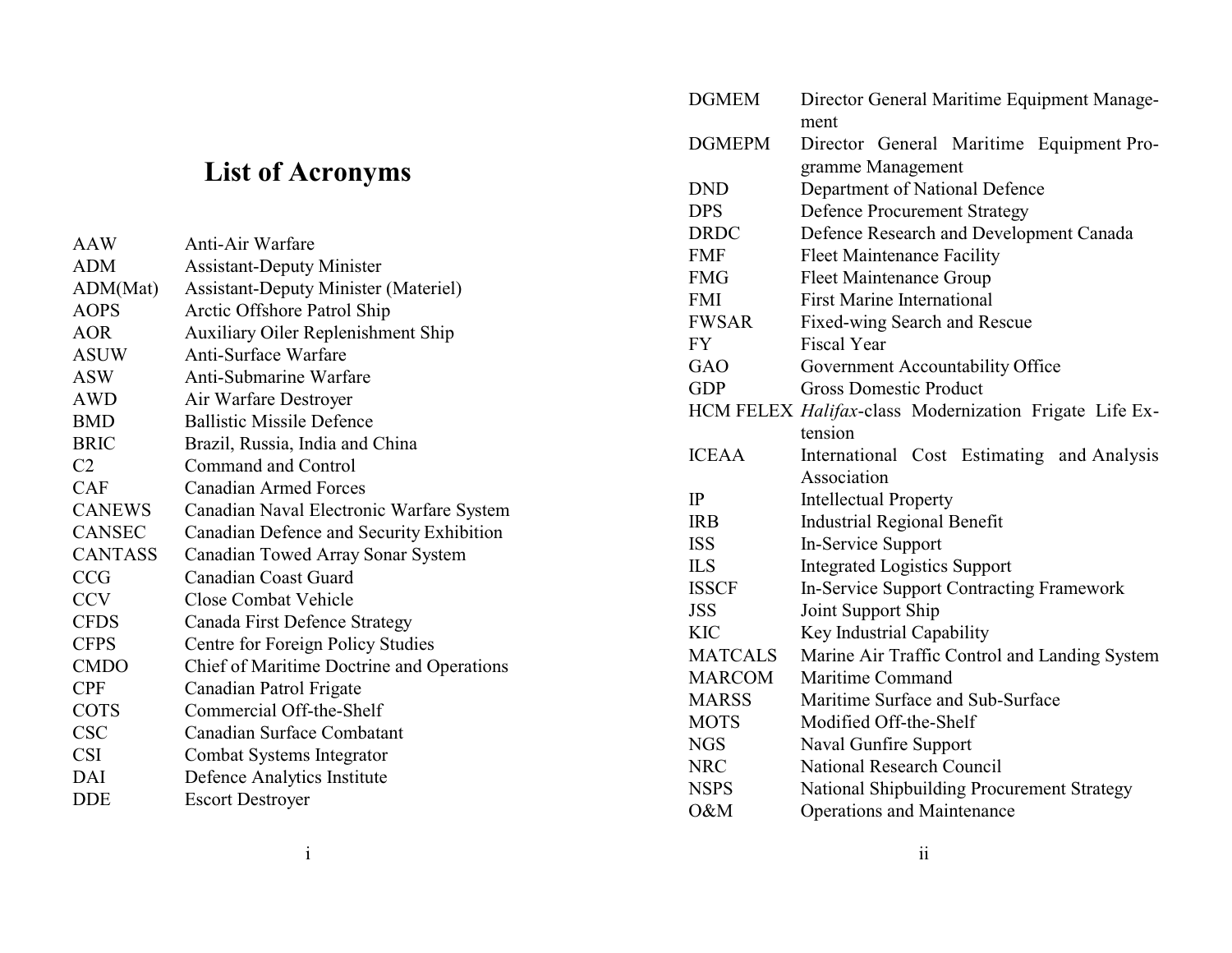| OAG              | Office of the Auditor General               |  |
|------------------|---------------------------------------------|--|
| <b>OEM</b>       | Original Equipment Manufacturer             |  |
| <b>OGD</b>       | <b>Other Government Department</b>          |  |
| <b>OSI</b>       | Open Systems Interconnection                |  |
| <b>PMO</b>       | <b>Project Management Office</b>            |  |
| <b>PWGSC</b>     | Public Works and Government Services Canada |  |
| <b>RCAF</b>      | Royal Canadian Air Force                    |  |
| <b>RCN</b>       | Royal Canadian Navy                         |  |
| R&D              | <b>Research and Development</b>             |  |
| <b>RFP</b>       | <b>Request for Proposal</b>                 |  |
| <b>SAR</b>       | <b>Search and Rescue</b>                    |  |
| <b>SHINCOM</b>   | <b>Shipboard Integrated Communications</b>  |  |
| <b>SHINMACS</b>  | Shipboard Integrated Machinery Control      |  |
| <b>SHINPADS</b>  | Shipboard Integrated Processing and Display |  |
|                  | System                                      |  |
| <b>SME</b>       | Small and Medium Size Enterprise            |  |
| <b>SOIQ</b>      | Solicitation of Interest and Qualifications |  |
| <b>SOR</b>       | <b>Statement of Requirements</b>            |  |
| <b>SPA</b>       | Single Point of Accountability              |  |
| <b>SR&amp;ED</b> | Scientific Research and Experimental Devel- |  |
|                  | opment                                      |  |
| SRU              | <b>Ship Repair Units</b>                    |  |
| <b>SSM</b>       | Surface-to-Surface Missiles                 |  |
| TB               | <b>Treasury Board</b>                       |  |
| <b>TBS</b>       | <b>Treasury Board Secretariat</b>           |  |
| <b>TRUMP</b>     | Tribal-class Update Programme               |  |
| <b>UAV</b>       | <b>Unmanned Aerial Vehicles</b>             |  |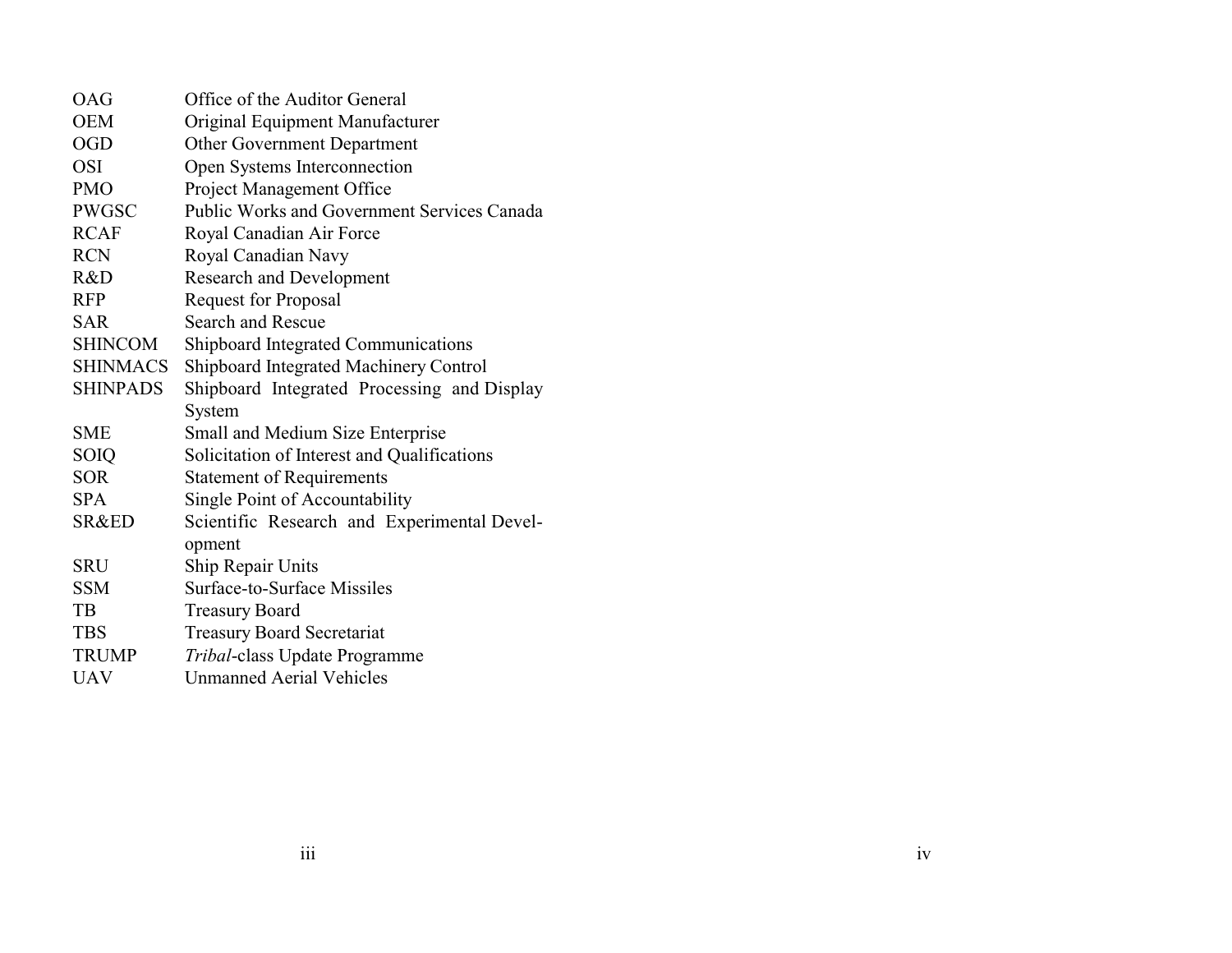# **Introduction**

The purpose of this workshop was to bring together invited representatives from industry, academia and government to identify, discuss and share their perspectives on the potential challenges and issues as the National Shipbuilding Procurement Strategy (NSPS) proceeds through the various phases in the procurement process. In order to have a comprehensive discussion it was important to have representation from all these groups. We were very pleased to have good academic and industry attendance. As well, the federal government representatives included the Royal Canadian Navy (RCN), Department of National Defence (DND), Public Works and Government Services Canada PWGSC, Canadian Coast Guard, and officers of Parliament, and representatives of the government of Nova Scotia were also present. Chatham House rules were in effect so this report will not contain the private question and answer session details. However the presentations given byspeakers are available on the CFPS website (www.cfps.dal.ca).

Up to this point, the National Shipbuilding Procurement Strategy (NSPS) has focused on contractor selection and design. There has been criticism but recently the Office of the Auditor General concluded that "[t]he NSPS should help the government to procure federal ships in a timely, affordable manner, consistent with the build-in-Canada shipbuilding policy." However the broader environment may not be as favourable – leading the Auditor General also to note that "a gap appears to be developing between the CFPS [Canada First Defence Strategy] level of

# 2 *Maritime Security Occasional Paper 17*

ambition, the evolving naval capabilities, and the budgets." As a result of this concern over funding the Maritime Security Programme Research Fellows at CFPS felt that this was an opportune time to examine the current progress of the NSPS and the challenges ahead.

Media were not invited but some follow-up academic research and articles emanating from the discussions are anticipated, again with non-attribution in effect per the Chatham House rules. The biographies of all of the speakers and panel chairs are available at the end of this report.

The event organizers would like to thank the generous sponsors for making this workshop happen. We would also like to thank the CFPS staff along with Centre Fellows, faculty and student volunteers for their role in the successful completion of this well-attended workshop.

# **Upcoming Events**

CFPS is already in the planning stages for the second installment in this series of NSPS Workshops at Dalhousie University. The next workshop is entitled "National Shipbuilding Procurement Strategy Part  $II$  – 'Human Capital' and the NSPS." It will take place on Friday, 14 November 2014 at University Hall, MacDonald Building, Dalhousie University.

If you are interested in attending, sponsoring or presenting, please contact the Centre for Foreign Policy Studies.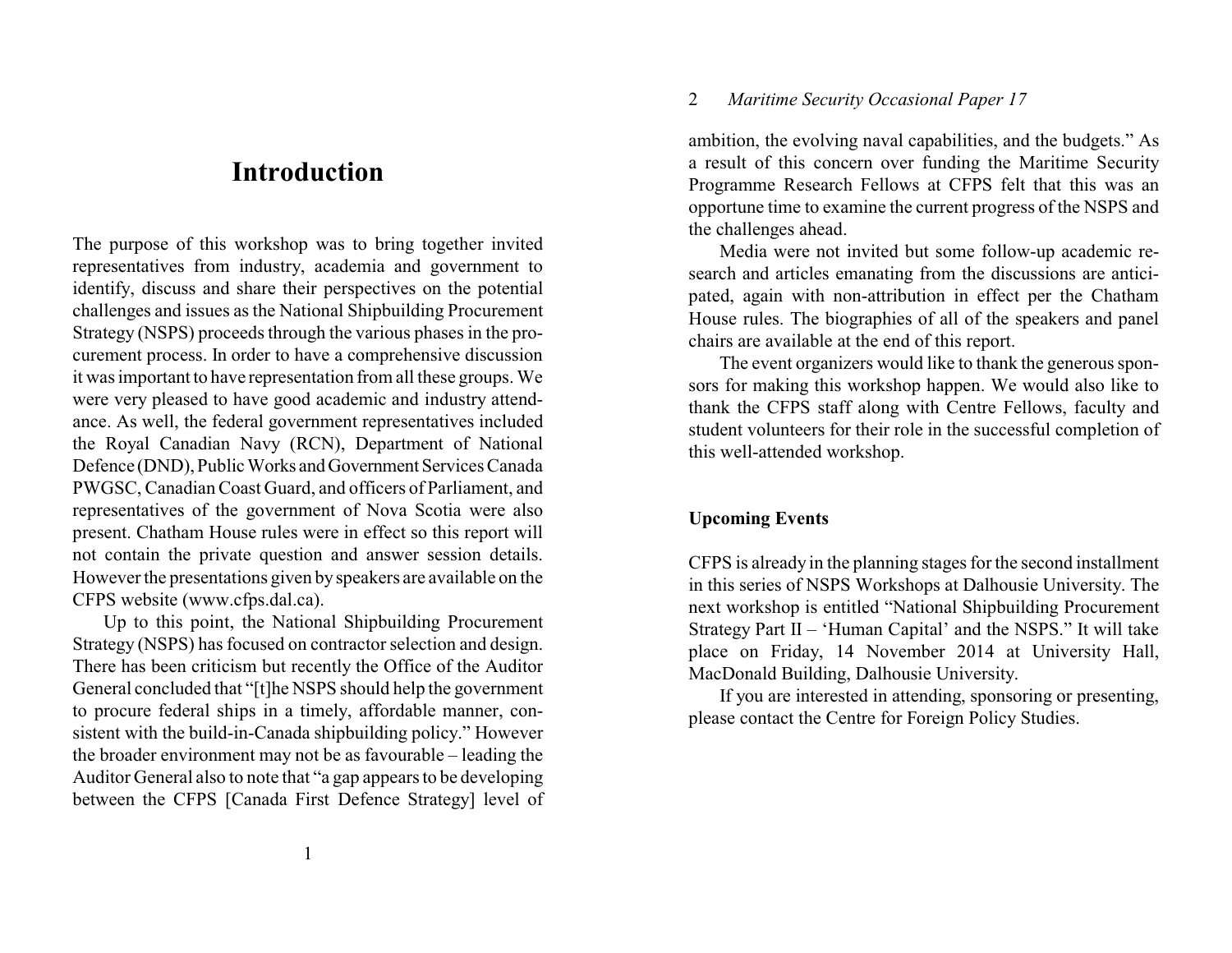# **Executive Summary**

The opinions discussed here are derived from the presentations given at the workshop. Let us begin by understanding where we are today with the NSPS. On 3 June 2010, the government of Canada announced Canada's National Shipbuilding Procurement Strategy. It stated as follows:

- for large ship construction, Canada will establish a strategic relationship with two Canadian shipyards, selected through an open and fair national competition, and designate them as sources of supply, one for combat vessels and the other for non-combat vessels.
- for smaller ship construction, Canada will set aside the individual projects for competitive procurements amongst Canadian shipyards other than the shipyards selected to build the large ships and their affiliated companies.
- for ship repair, refit and maintenance, these requirements will be competed through publicly announced request for proposals.

The pillars of the strategy are:

• to build a long-term, strategic relationship with two Canadian shipyards to build a series of ships to a maximum contract value of \$36 billion. Halifax's Irving Shipbuilding will build the Combat Vessels Package, consisting of the Arctic Offshore Patrol Ships and the Canadian Surface 4 *Maritime Security Occasional Paper 17*

Combatant;

- In British Columbia Seaspan will build the Non-Combat Vessels Package, consisting of Offshore Oceanographic Science Vessels, Offshore Fisheries Science Vessel, Joint Support Ships, Polar Icebreaker, Offshore Patrol Vessel and Medium Endurance Multi-Tasked Vessels.
- there will be a further \$2 billion worth of smaller vessels through competitions among other (smaller) shipyards; and,
- repair, maintenance and refit contracts will be negotiated to sustain the needs of the government's new fleet of ships.

As with other major capital contracts, elements of the NSPS work that is sourced offshore will be matched dollar for dollar by Industrial Regional Benefits (IRBs). Furthermore, under the conditions listed in the federal government's Value Proposition, shipyards are committed to invest in Canada to enhance the marine industry.

The shipyards are modernizing their infrastructure to build the ships efficiently. These improvements have been done at no cost to the government of Canada. Vancouver Shipyards Modernization is estimated to cost \$200 million and is on track for completion in October 2014. All production shops and equipment will be commissioned and ready to commence the building of the Coast Guard's Offshore Fisheries Science Vessel in late 2014.

Irving Shipyards Modernization is estimated to cost \$300 million and involves two sites: Halifax Shipyard and Dartmouth Steel Manufacturing Facility. Upgrades will be complete to coincide with the beginning of construction of the Arctic Offshore Patrol Ships in the fall of 2015.

The designs for the first projects in both Combat and Non-Combat packages are being finalized for production of the vessels. The readiness of the shipyards and the completion of the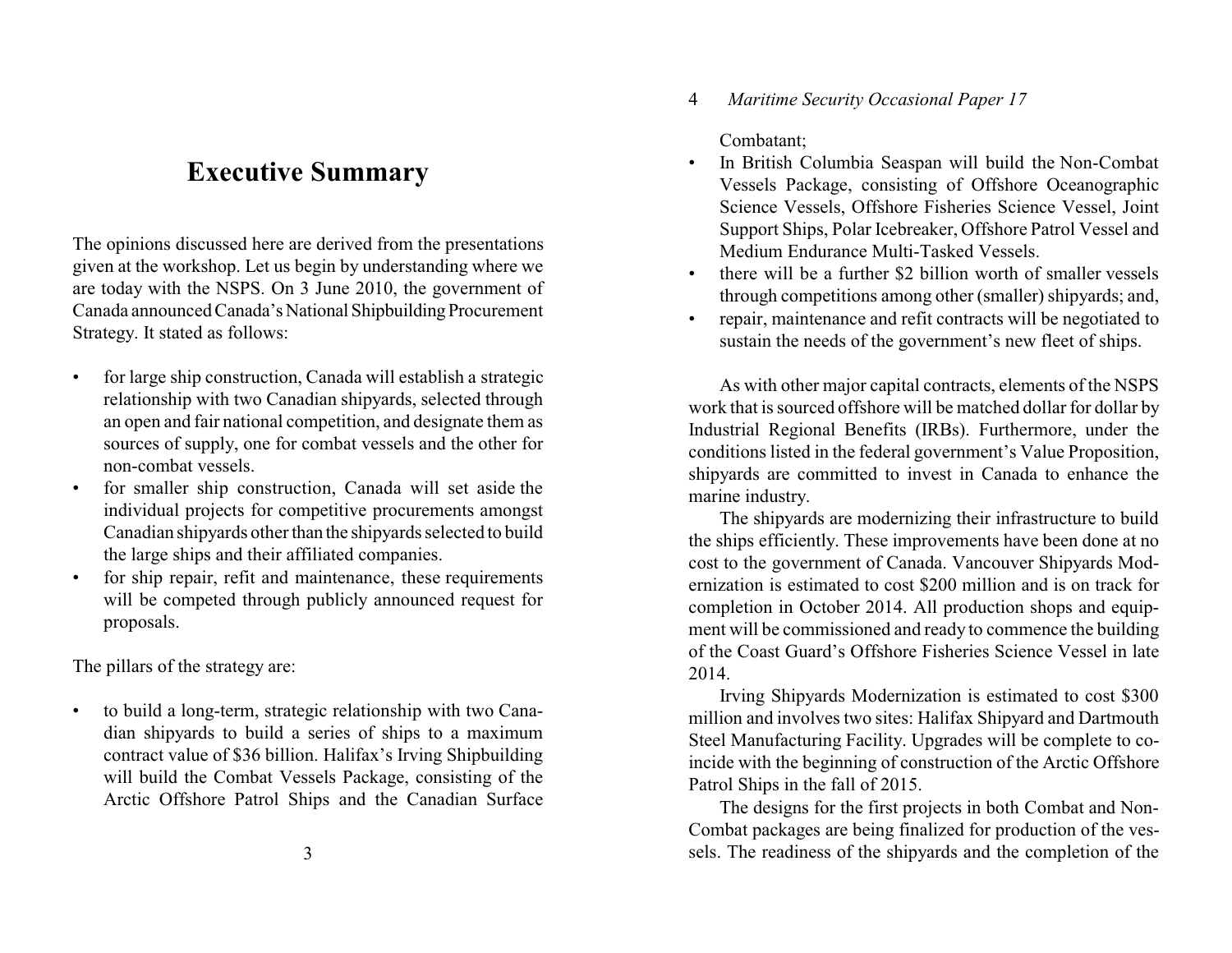designs should lead to the start of cutting steel over the course of the next year.

In addition, an independent third-party expert has defined a future Target State requirement for each shipyard and will assess the progress of the shipyards in attaining it. The assessment covers every aspect of shipyard operations and is designed to assess the shipyards against an international benchmark to provide confirmation that they have the capability (processes), and the technology to successfully accomplish their objectives under the NSPS.

Next let us look at the challenges, opportunities and uncertainties over the horizon with the NSPS.

## **Challenges**

Many of the presenters commented on how the 2014 federal budget marked the fourth time in five years that the Department of National Defence (DND) has been subjected to budget cuts. Although the 2008 Canada First Defence Strategy (CFDS) pledged long-term, sustained budgetary growth for defence and a stable funding level to facilitate planning for major capital programmes acquired over decades, reductions since that policy pronouncement have erased in real terms the promised budget increases. At the same time, DND remains unable to spend all of the funds provided by Parliament for procurement. Consequently, billions in DND capital funding has been deferred until it can be spent at an unknown point in the future. Budget restraint at DND has also provided the government of Canada with a fiscal windfall, making a major contribution to erasing the deficit. Moreover, there is increasing evidence CFDS was underfunded from the beginning.

Several presenters noted that there are serious concerns

### 6 *Maritime Security Occasional Paper 17*

about the affordability of the NSPS, leading a number of people to ask how many platforms can actually be built, with what capabilities and at what cost? Projects have big aspirations and the NSPS is setting requirements for the next 30 years. With increasing inflation, the cost of steel and the prices of equipment, sensors and weapons continue to rise. The effects of inflation may challenge the capacity of the shipyards to deliver the proper number of ships with the requisite components on time.

As a share of the defence budget, capital spending has also dropped to the lowest level since 1977/1978. Despite having \$26 billion assigned to construct the Canadian Surface Combatant, the Auditor General noted in the 2013 report on the NSPS "[w]e found that \$26.2 billion is insufficient to replace Canada's 3 destroyers and 12 frigates with 15 modern warships with similar capabilities." A *Halifax*-class ship delivered in 1994 cost approximately \$519 million to build. Today it would cost roughly \$1.4 billion. In essence, DND's budget is short approximately \$1 billion annually for capital projects and this is a situation not likely to change soon.

The centrepiece of the CFDS was also the inclusion of a 2% defence escalator to provide long-term, real budgetary growth. This was supposed to lay the groundwork for a 20-year period of stable funding for the recapitalization of the Canadian Armed Forces (CAF). However, most experts agree that defence inflation is running at approximately 6% and with the escalator so far below that amount the department is experiencing significant erosion to the purchasing power of the funds committed to the CFDS.

There are also concerns over the human capacity available to execute the demands of the NSPS. At its peak, the *Halifax*class Project Management Office (PMO) was approximately500 personnel strong while at this stage the PMO for the Canadian Surface Combatant numbers only 50. When the *Halifax*-class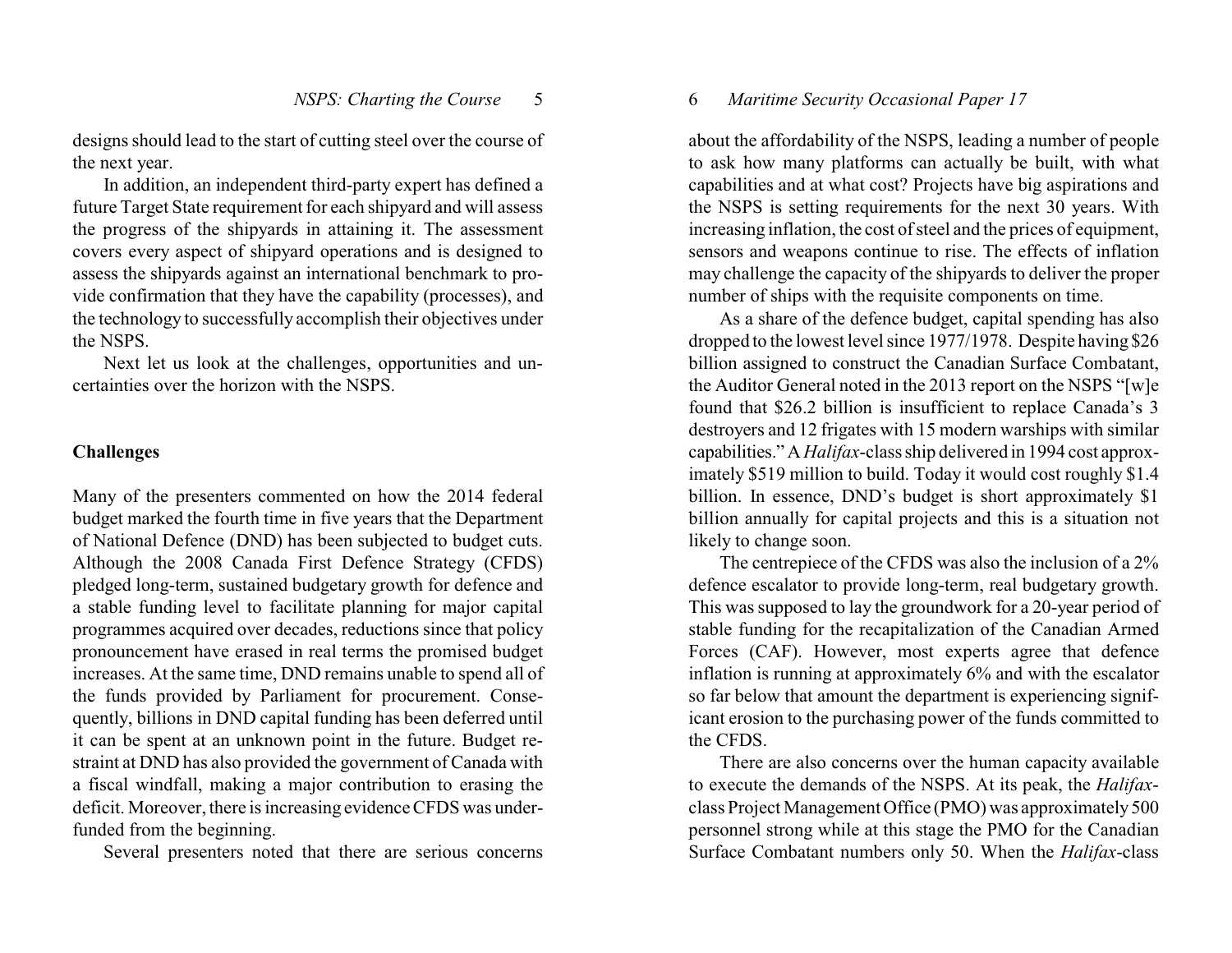was being delivered, full-time naval strength was about 18,000, including both coasts, and the navy had the Ship Repair Units (SRU), the maritime requirements staff, and the naval central drawing office in Montreal. Today, total naval strength is about 9,000, Fleet Maintenance Facilities have far fewer resources and the Naval Central Drawing Office no longer exists. The department is also unable to increase its personnel numbers, putting significant pressure on its already limited project management staffs.

In addition, a much greater percentage of the work is now being undertaken at the front end of the shipbuilding process to create full models of the ships in order to resolve the many issues that can arise during design and to avoid discovering them during the build phase. The net effect is an increased cost of the design in order to generate savings during the much more expensive construction process. This mandates a three-step contracting approach: (1) understand the design; (2) complete the design; and (3) build the ships. This process reduces design uncertainties up front and also reduces risk for the Canadian taxpayer over the long term. But with such a protracted period of design and no contracts yet in place to build the ships, the Canadian public and the labour market are not seeing the opportunities that the NSPS was supposed to bring to the national economy.

#### **Opportunities**

The NSPS recognizes the strategic importance of a strong domestic shipbuilding industry, and it supports sustainable development through a long-term approach to federal procurement. As well, it seeks long-term benefits over short-term fixes and it is designed to deliver value for money for taxpayers.

The large ship portion of the NSPS is based on the need for

### 8 *Maritime Security Occasional Paper 17*

Canada to renew the federally-owned and operated fleets. As well, the vessels will be procured, repaired and refitted in Canada and there is a need to eliminate the project-by-project management resulting in inefficient boom-and-bust cycles. This is a 30 year programme of ship construction that officials are saying should foster and build on the long-term nature and strong foundation of strategic industrial relationships.

At present the RCN is at the lowest level of ship availability in the last decade due to unfinished fleet modernization programmes and delays in the planned construction and delivery dates of the new classes of ships. However, under the NSPS there is a goal to undertake a more regularized approach to fleet renewal that should avoid concerns such as block obsolescence and cyclic low fleet availability. Under the NSPS there is an opportunity to build ships for the navy that possess innovative designs and modern weapons and sensors. By having a navywith modernized ships at higher readiness the government should have available a greater range of maritime policy response options.

Not surprisingly, the boom-and-bust cycle of past Canadian shipbuilding efforts has left the industry dramaticallyshort of the personnel required to design and build these new classes of ships. By institutionalizing a more regular approach to shipbuilding in this country, Canadian industry should be able to develop plans for a more stable labour supply and skilled workforce. The ship construction projects will also provide work for Canadians in a broader spectrum of the marine industry. Shipyards will need to include partners and suppliers in the opportunities that lie ahead, which will increase the overall Canadian participation in these projects.

Lastly, the method used to select the shipyards under the NSPS was considered to have been efficient and successful, and was carried out in an open and transparent manner. It worked so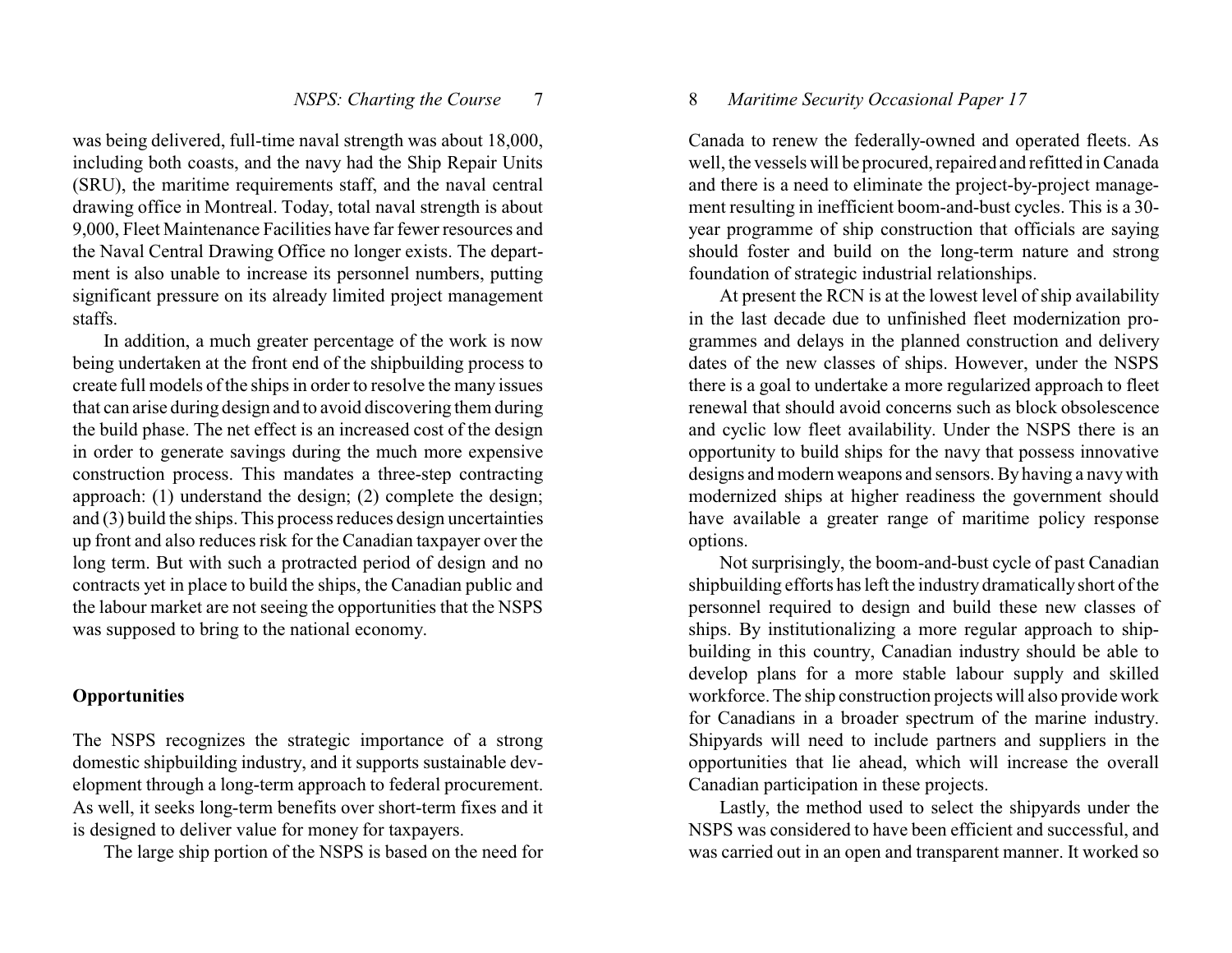well, in fact, that Public Works and Government Services Canada (PWGSC) could consider using the NSPS as a model approach in future procurements.

# **Uncertainty Over the Horizon**

There are some areas of interest, particularly related to organizational design, that bear watching as the NSPS strategy becomes operational.

The first area to watch is the development of Key Industrial Capabilities (KICs). These are intended to derive potential economic benefits from industrial procurements to increase the competitiveness of Canadian firms in the global marketplace. The list of KICs that has been established is very thin and needs to be better defined before it can be of workable value to the industry at large in Canada and internationally.

Second, an independent, third-party validation function is being established within DND for the assessment of military operational requirements. How this is to be done is yet to unfold but there are signs that the government is seeking third-party technical and design assistance to offset its lack of capacity.

Third, the role and impact of the independent, third-party Defence Analytics Institute (DAI), which is to provide expert analysis to support the objectives of the Defence Procurement Strategy and its evaluation, is still being designed. The interim board, selected by government, has been charged with developing the institute's mandate and scope of activities. The government estimates that a permanent DAI will be established in 2015, a potential election year and perhaps a decision year for CSC.

A final point on this topic of organizational design is the establishment of a Defence Procurement Secretariat within

# 10 *Maritime Security Occasional Paper 17*

PWGSC. The intent is to ensure close coordination across affected departments. One has to wonder how this mandate is different from that of DND's Assistant Deputy Minister (ADM) (Materiel) and PWGSC's ADM Procurement. Is this a coordinating bureaucracy that could lead to a more rapid delivery of future capabilities or simply more duplication of effort leading to further delays?

It is essential to remember that defence procurement is a complex and bureaucratic enterprise. The government's basic objective is rapid, reliable and efficient delivery of the best equipment to the military, while keeping costs as low as possible. Added to this objective are the considerations of job creation, value propositions, industrial competitiveness and economic growth. It is obvious that there will be compromises that will have an impact on the capability of the RCN and this is a basic question that deserves attention going forward.

Building a modern warship is perhaps the most complex of defence procurements for Canada. The Canadian Surface Combatant arguably will be one of the most complex procurements to date. The government has taken a strategic decision to build its complex ships in Canada. Moreover, the government has taken this one step further in the Defence Procurement Strategy to undertake strategic investments in specific industrial sectors (or KICs). The NSPS provides for a rational and deliberate approach to the management of the renewal of the government's fleets.

Within this renewal, the largest project will be the Canadian Surface Combatant and clearlythere are challenges that lie ahead that must be watched and debated. These include:

• The CSC class of ships will be a replacement for both the *Iroquois*-class and the *Halifax*-class. How this one class will serve to replace two classes of ships deserves close scrutiny.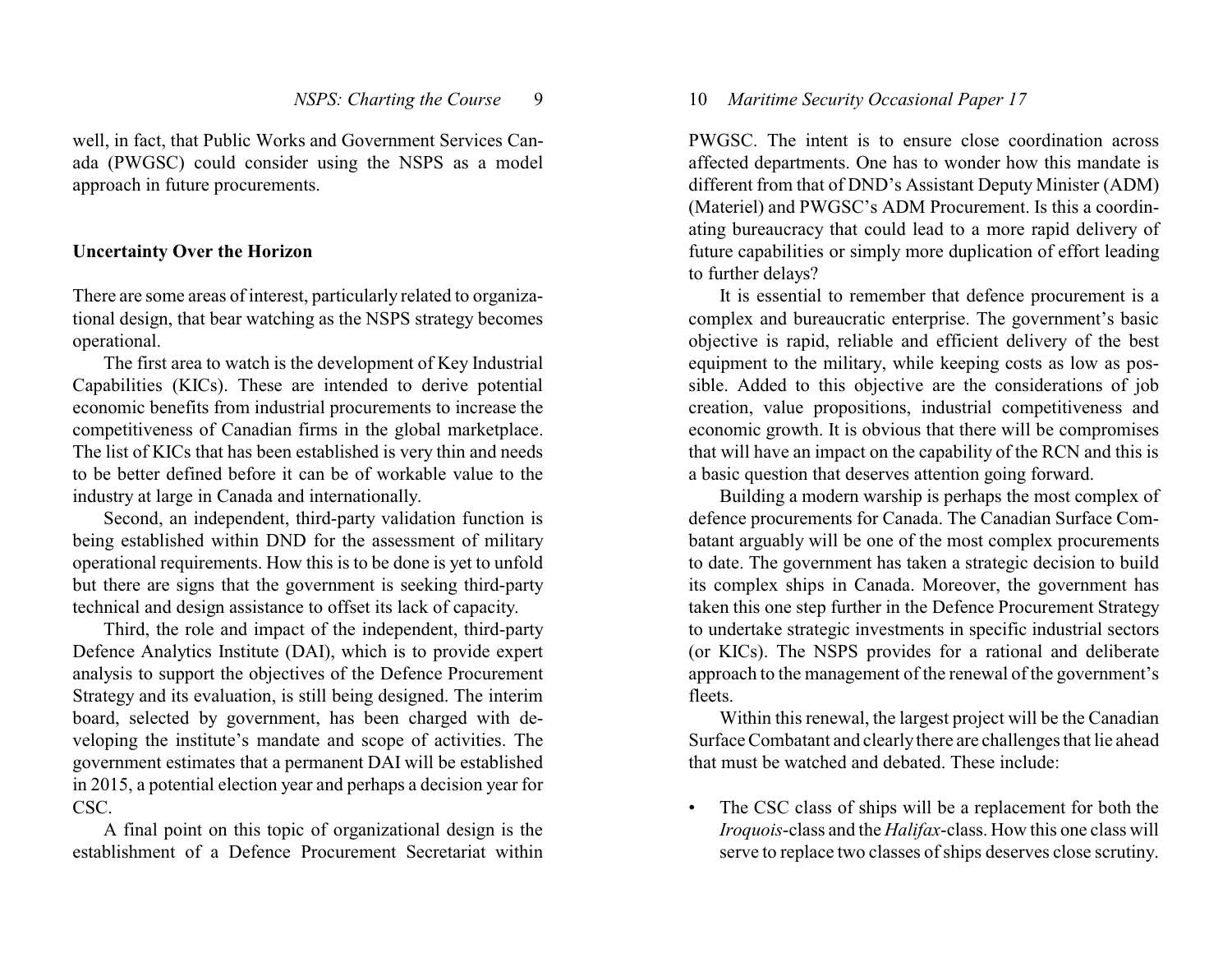- The RCN does not directly control the outcome of the building programme. This is not because of a lack of leadership but because of the complex structure of the governmentwide procurement system.
- Equally important will be the procurement approach. Will it be the most capable design or the most qualified team? This decision will determine the capability of the CSC.
- Does the government have the capacity to manage the project and if not, how will it get the capacity?
- What will tip the scales in the competition: a capable ship that meets the needs of the RCN and Canada; or jobs? And who will decide?

It is probable that the Canadian government will provide the RCN with the means to accomplish its assigned missions, but the track ahead may be neither smooth nor straight.

12 *Maritime Security Occasional Paper 17*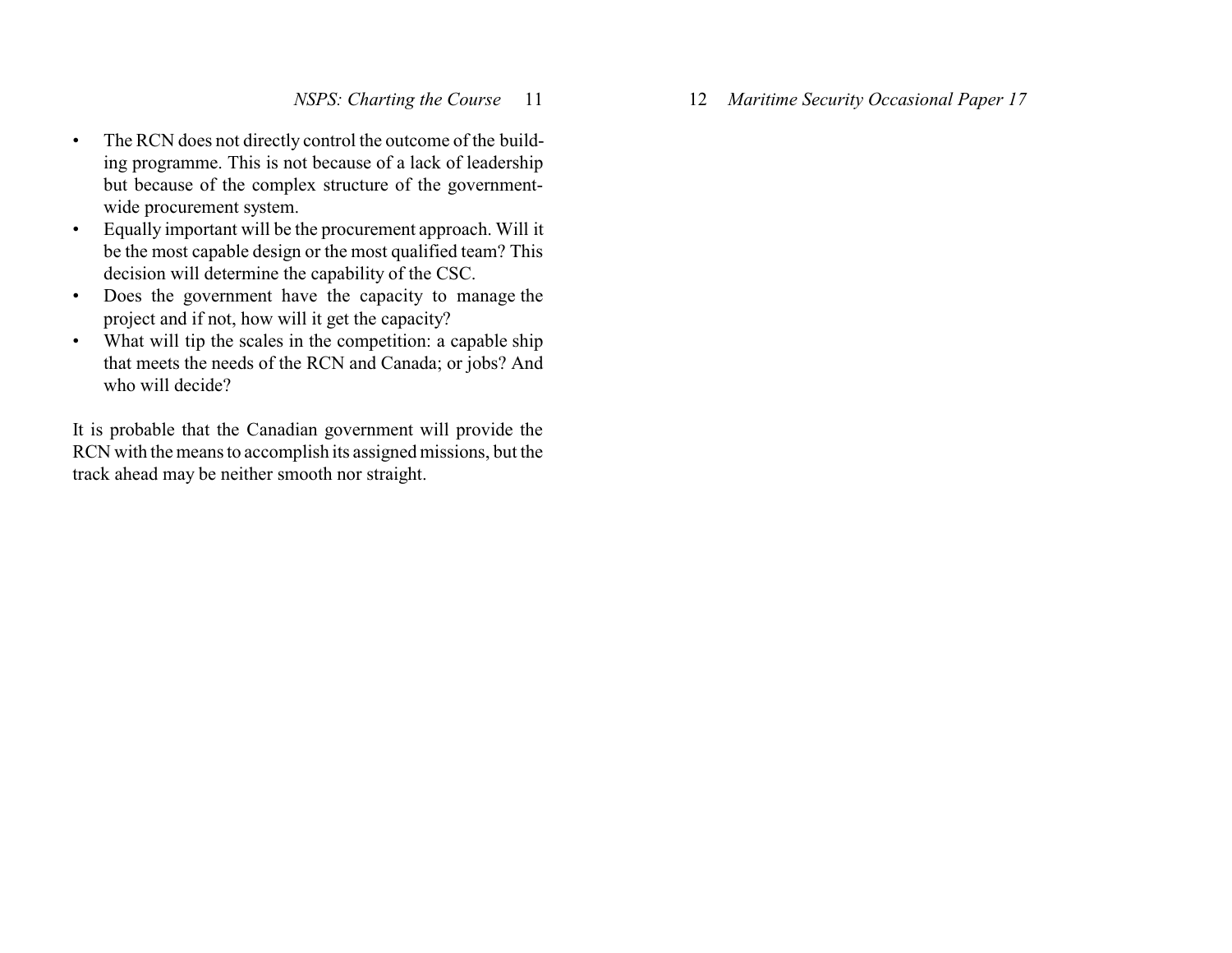# **Summaries of Panel Presentations**

In the remainder of this Maritime Security Occasional Paper summaries of each of the presentations from the three panels will be given.

The workshop was opened by David Smart, CFPS Research Fellow, Coordinator for the Maritime Security Programme and workshop organizer. He explained that the purpose of the workshop was to bring together invited representatives from industry, academia, the federal government – including the RCN, DND, PWGSC, Canadian Coast Guard and officers of Parliament – and the government of Nova Scotia, to identify, discuss and share their perspectives on the potential challenges and issues as the NSPS proceeds through the various phases in the procurement process.

Following David Smart's presentation Matt Hebb, Dalhousie University Assistant Vice-President for Government Relations, welcomed all present on behalf of the Dalhousie University President Dr. Richard Florizone. He stated that the university plays a vital role in the life of the province. This workshop was an event to balance the maritime security of the province with the economic output of the province. Dalhousie was pleased to be able to play a role in the process of enhancing and continuing the conversation about maritime security and the role of the university. He encouraged all present to stay engaged on this topic and to remain abreast of the CFPS's future NSPS Workshop series.

# 14 *Maritime Security Occasional Paper 17*

Following these remarks, the workshop was officially opened by the Director of the CFPS Dr. David Black. He emphasized that there is a shared understanding of the value of the NSPS among participants, and that the CFPS has created a unique academic venue to explore the value of the NSPS. He reminded all that the NSPS is the largest contract of its kind since the Second World War, noting that the project goes beyond just shipbuilding and that the federal government intends this to be pivotal to the development of Canadian industry.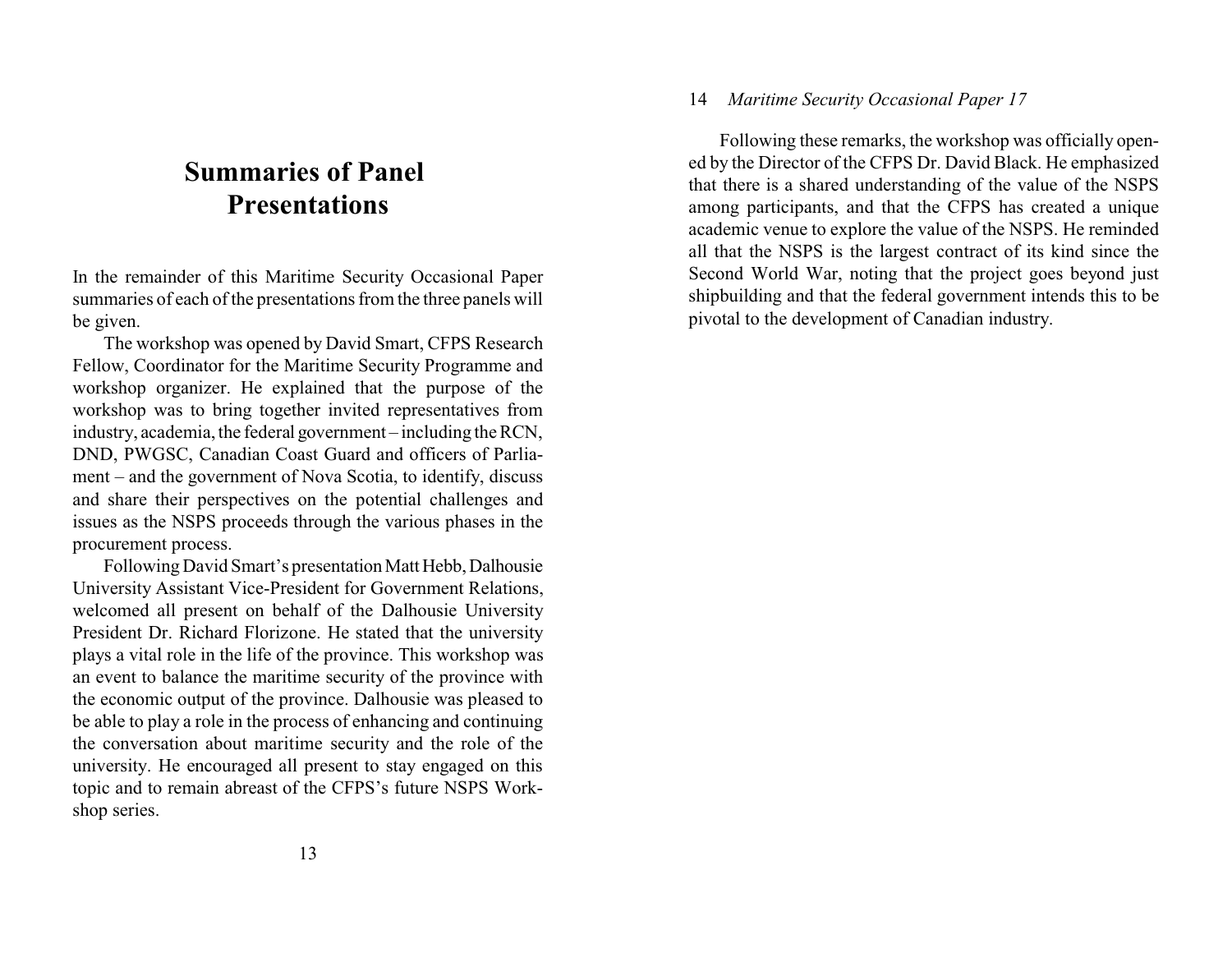# **Part One: Special Presentations**

The purpose of this first panel was to give the workshop participants an overview of the first two projects under the NSPS, namely the Arctic Offshore Patrol Ship and the Joint Support Ship. Detailed drawings of these two classes of ships were made available to the participants of the workshop allowing them a unique preview into the design of these ships.

This panel included the following presentations:

- JSS Programme Overview by Brian Lavigne
- AOPS Programme Overview by David Smart on behalf of Lieutenant-Commander Jamie Sangster
- AOPS as a Potential Science Platform by Jim Hanlon

# **Joint Support Ship, Brian Lavigne**

*JSS Programme Office, DND Materiel Group*

The speaker gave a broad overview of the capabilities of the Joint Support Ship (JSS). The government has committed to build two of these ships but the RCN requirements were for three ships. The ship can remain at sea for 29 days, has two Replenishment at Sea (RAS) stations from the original four (the additional two were removed for weight considerations) and the ship can embark two Cyclone helicopters. The crew strength is 165. The ship can carry a maximum of 250 personnel for contingencies and up to 50 containers. The ship can easily change payloads, and has a maximum range of 10,000 kms. The project is still in definition with the shipyard (Victoria Shipyards - Seaspan) and the first ship is expected to be delivered by 2019 and the second by 2020.

There are also a number of changes that will be added to the basic German *Bonn* design to meet Canadian needs, all of which will involve costs. These changes will include:

- displacement of existing accommodations areas to operate and maintain 2 Cyclone CH 148 Helicopters;
- increased heating, ventilation and cooling along with enhanced insulation to mitigate the effects of colder and hotter areas of operation;
- installation of standard RCN small boats and robust naval escape equipment;
- installation of standard RCN AOR weaponry including selfdefence weapons such as two Close-in Weapons Systems 1B and four Naval Remote Weapon Systems;
- repurpose of surplus fresh water tanks to cargo fuel to maintain the same useable cargo fuel as current AORs;
- increased size of Operations Room;
- rearrangement of Messing facilities; and
- installation of the equipment necessary to carry two larger Landing Craft, Vehicle and Personnel (LCVP) in common with the AOPS.

After the definition work has been completed the project will return to the Treasury Board for funding for the actual construction and the remainder of the project needs. A revised JSS project budget of \$2.33 billion was approved in June 2010 for two ships with an option for a third ship.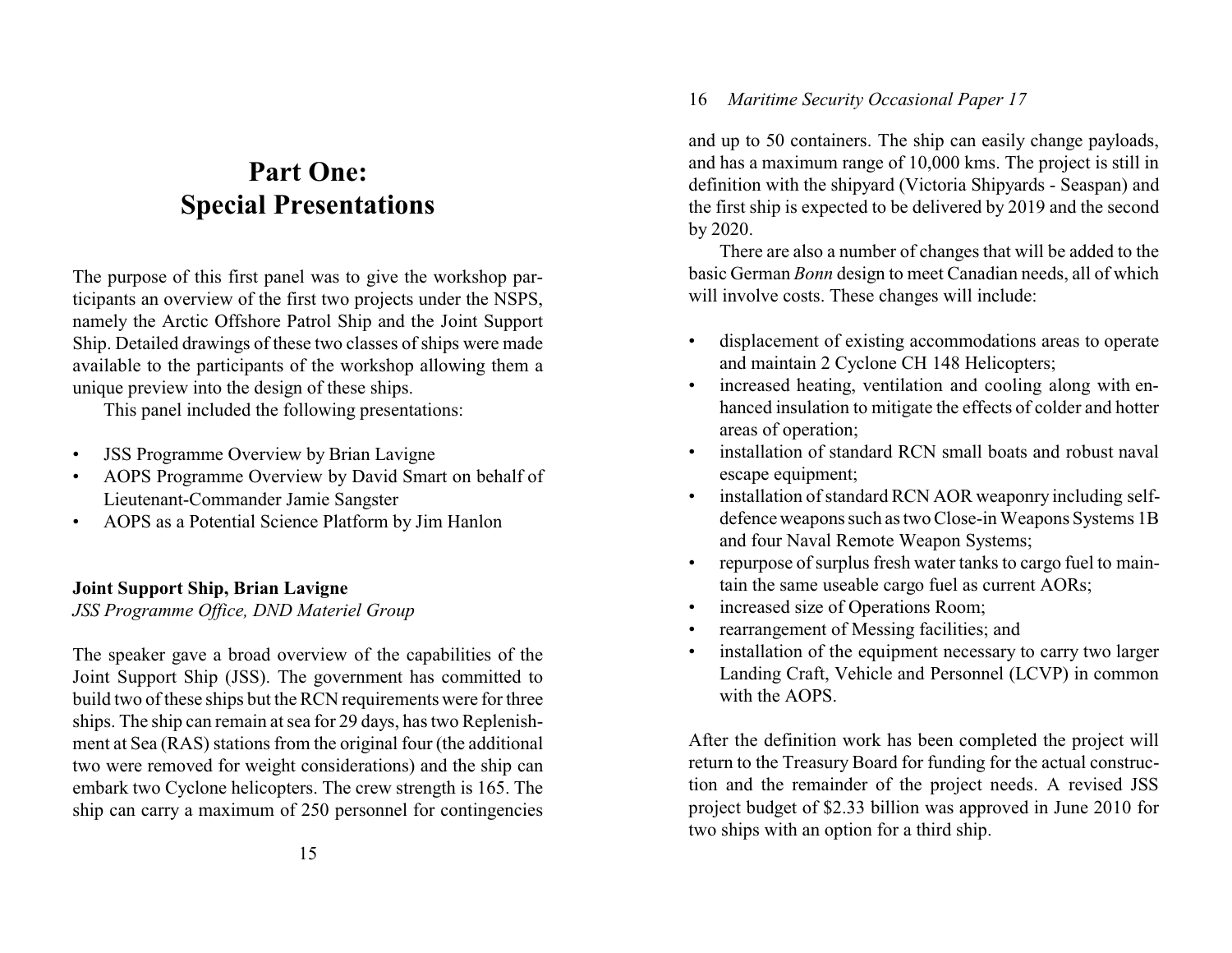# **Arctic Offshore Patrol Ship, David Smart (on behalf of Lieutenant-Commander Jamie Sangster)**

*AOPS Programme Office, DND Materiel Group*

The next presentation was on the Arctic Offshore Patrol Ship (AOPS). The workshop organizer David Smart gave the presentation on behalf of the AOPS office. The government will acquire six to eight Arctic Offshore Patrol Ships to conduct armed sea-borne surveillance in Canada's Exclusive Economic Zone (EEZ) including the Arctic.

The AOPS project of \$3.1 billion was approved in 2007 and this included the infrastructure required to establish the northern operating station in Nanisivik, Nunavut.

The general specifications of the vessels are:

- Polar Class 5 (one metre first year ice with old ice inclusions);
- open water speed of 17 knots;
- good seakeeping for offshore patrol missions;
- range of at least 6,800 nautical miles (at 14 knots);
- command management system for maritime situational awareness;
- aviation facilities for commercial and military helicopters; and
- gun armament for sovereignty enforcement.

The ship will be Cyclone capable, but it isn't known if the helicopter will operate consistently from the ship. The ship has a haul-down system, and will be fitted for but not with a helicopter.

Fuel is a critical requirement in the Arctic, and there are fuel transfer points on the ship's sides. Also the environment in which the ship will work determined much of the equipment that

# 18 *Maritime Security Occasional Paper 17*

will be installed with de-icing of the decks being a requirement. The crew size will be normally 39 to 40 and up to a maximum of 80, contingent on the nature of the mission. It is expected that the completion of the first ship from Irving Shipyards in Halifax will be in 2015.

# **Scientific/Research Implications of the AOPS, Jim Hanlon** *Chief Executive Officer, Institute for Ocean Research Enterprise*

The next presentation was an overview of the scientific/research potential of the AOPS. Hanlon represented the Institute for Ocean Research Enterprise (IORE), which is a member-driven not-for-profit corporation headquartered atDalhousieUniversity. It was established in 2011 as a consortium of 14 industry, academic and government partners for the initiation, support, application and commercialization of world-class scientific research. To address the problems facing the oceans, IORE is actively engaged in projects that will increase the quality and impact of marine research.

A vast majority of ocean research is done by the navies of the world. There are many potential uses for the AOPS such as constabulary, sovereignty projection and ocean research. Other states such as Norway have outfitted their ships such as KV *Svalbard* in order to conduct research while maintaining munitions and weapons for its sovereignty role. This could serve as an example for the RCN.

Potential AOPS science activities could include hydrographic survey (single beam vs. multibeam sonar) and support for future activities such as autonomous data collection platforms. Marine chemistry and biology analysers can now automatically draw water from the ship's water intakes and with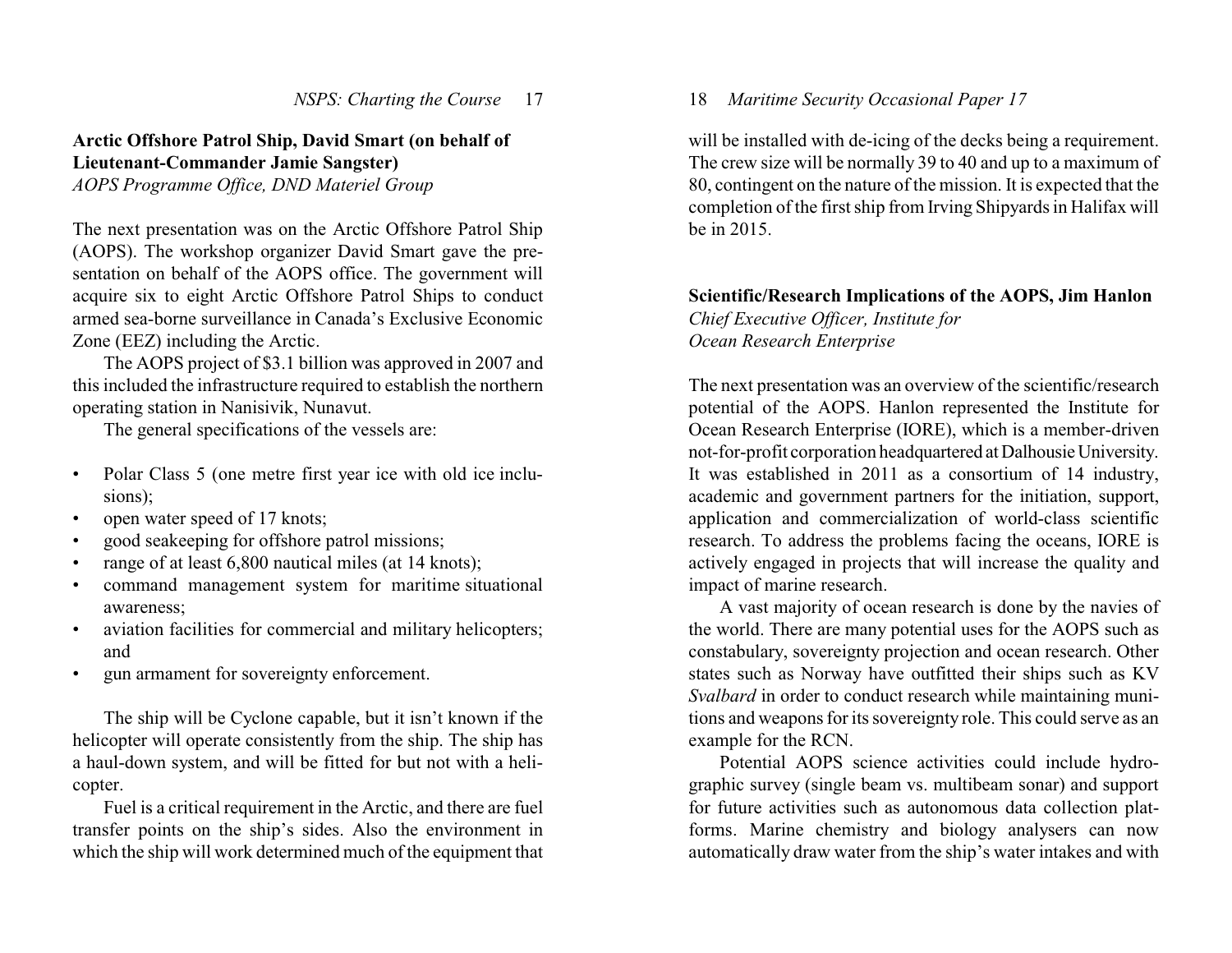the trend towards modular ocean science laboratories (built into standard ISO shipping containers), these could easily be accommodated by the AOPS design.

In summary, undertaking research using the AOPS platform would bolster ongoing support for the ship class and design and would provide a high-profile role for the RCN. This scientific support could also enhance the careers of naval personnel and would in the end allow the government to collect valuable information aboutCanada's Exclusive Economic Zone thus bolstering sovereignty claims.

# **Part Two: NSPS Current Progress and Potential Future Challenges**

The second panel was Chaired by Dr. Eric Lerhe Commodore (Ret'd) of the CFPS. The panel included the following presentations:

- Budget 2014, CFDS Reset and the NSPS by David Perry
- Key Industrial Capabilities and the NSPS by Dr. Yan Cimon
- Independent Cost Estimating at the PBO by Erin Barkel
- The NSPS Programme View by Matthew Crawley

**Budget 2014, the CFDS Reset and the Impact on the NSPS** *David Perry* 

In his presentation Dave Perry gave a detailed overview of the financial and policy aspects of the NSPS and the significant challenges that lie ahead.

There is less money available for the recapitalization of the Canadian Armed Forces (CAF) and this situation is not likely to change soon. Budgets began to go up in 2005 and 2006 and this was supposed to provide steady and sustained finding until 2026 but the Canada First Defence Strategywas underfunded from the beginning. In essence it is short almost \$1 billion annually for capital procurement. The programmes need to be protected against defence inflation that at this time is in excess of 4% and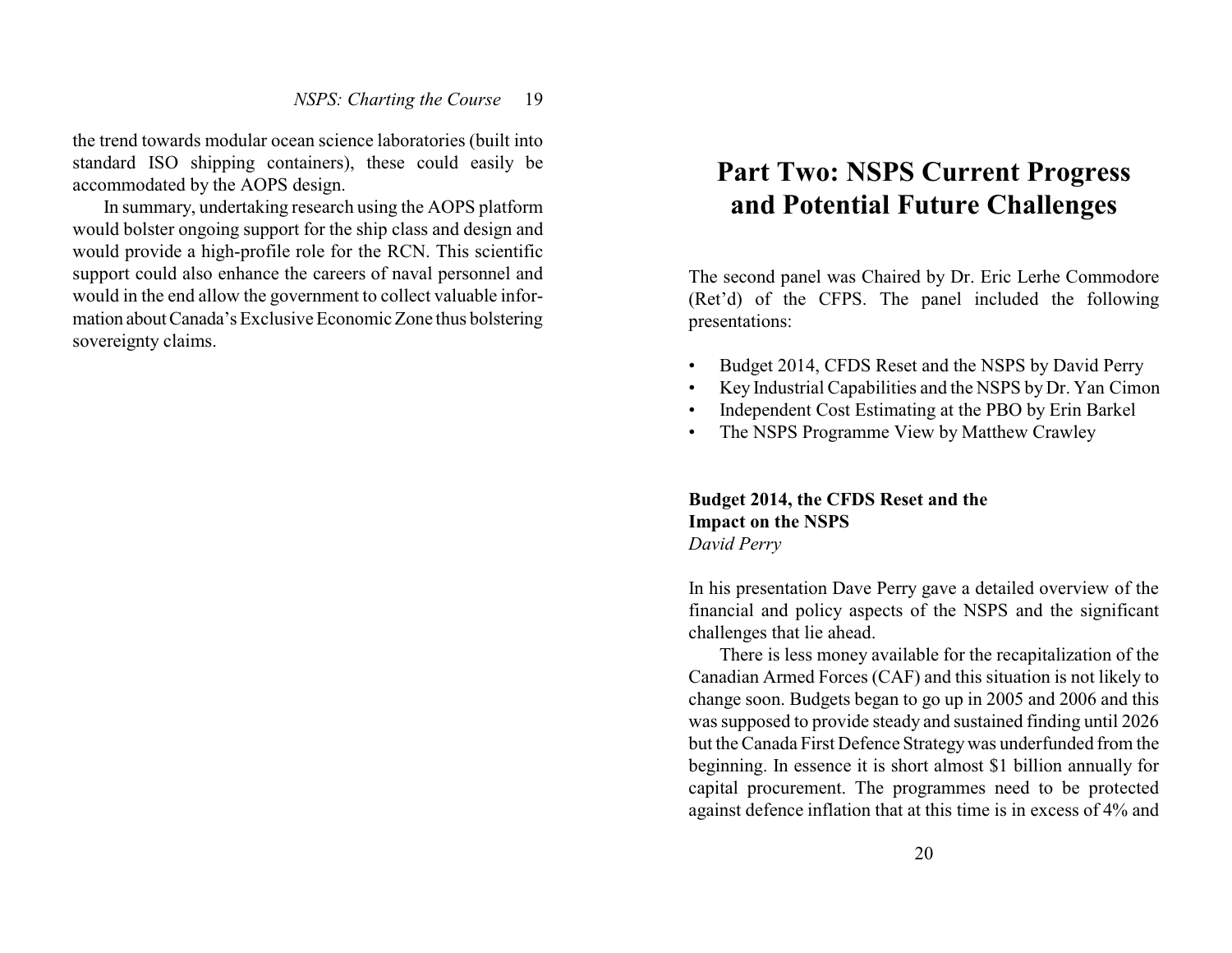possibly closer to 6%, depending on the material being procured and sustained. Unfortunately the budget for the CFDS was only given a 2% inflation escalator that is clearly insufficient.

It is time to undertake a major review of the CFDS plan particularly since the two budget freezes between 2010-2014 have seen nearly \$9 billion pulled out of programme readiness for the future forces. The recapitalization plan is delayed and is not being used properly, and DND is unable to spend the full budget, leaving at least \$1 billion unspent every year. Also some \$8 billion has been pushed out several years, up to 2021 and projects that should have been finished years ago are still waiting approval of funding. Spending for major transfers to other levels of governments (such as health care) and major transfers to persons is increasing but direct spending on defence has almost flatlined. There is less money available now for the CFDS than there was in 2007 when the funds were allocated. Canada may not get the military ships it needs if budgets are not increased.

NSPS in its present level of funding today represents amajor erosion of purchasing power. Much of the shortfall is in the naval program. The CSC requires potentially \$40 billion and will only see \$26 billion at best. The availability gaps of the RCN ships will be lengthened (particularly AORs and destroyers) and many new projects are competing with old projects that should have been completed long ago.

Perry concluded that the Defence Renewal that is underway (even if implemented fully) won't fix the funding shortfall in CFDS that existed even before the cuts.

22 *Maritime Security Occasional Paper 17*

#### **Key Industrial Capabilities and the NSPS: Sailing toward Global Leadership** *Dr. Yan Cimon*

The Canadian defence industry is relatively large, generating \$12.6 billion in revenues with approximately 2,000 firms participating. It is a major global player, ranked fourteenth, but with only one firm in the world's top 100 companies.

The NSPS is ambitious, wide-ranging and represents an essential step for Canada's security as well as for its industrial competitiveness. Government and industry (and academia) must work closely to make Canada a global leader in the defence production sector. However, there may be challenges ahead, as Canada's Auditor General noted, "a gap appears to be developing between the CFDS level of ambition, the evolving naval capabilities, and the budgets."

The NSPS is developing in a world that is facing a number of strategic challenges. These challenges include:

- China, a country with territorial claims disputed by other states within the region and with Arctic interests, is creating a large blue-water navy.
- Russia is expanding its sphere of influence to Ukraine and Georgian territories, Syria, Egypt and, along with Norway, Iceland, the United States and Canada, is an Arctic state.
- Non-military national security issues are growing including international drug smuggling, maritime piracy, illegalmigration, female and child sexual slavery and servitude, and resource theft.

Against this international security backdrop there are several major industrial trends, including: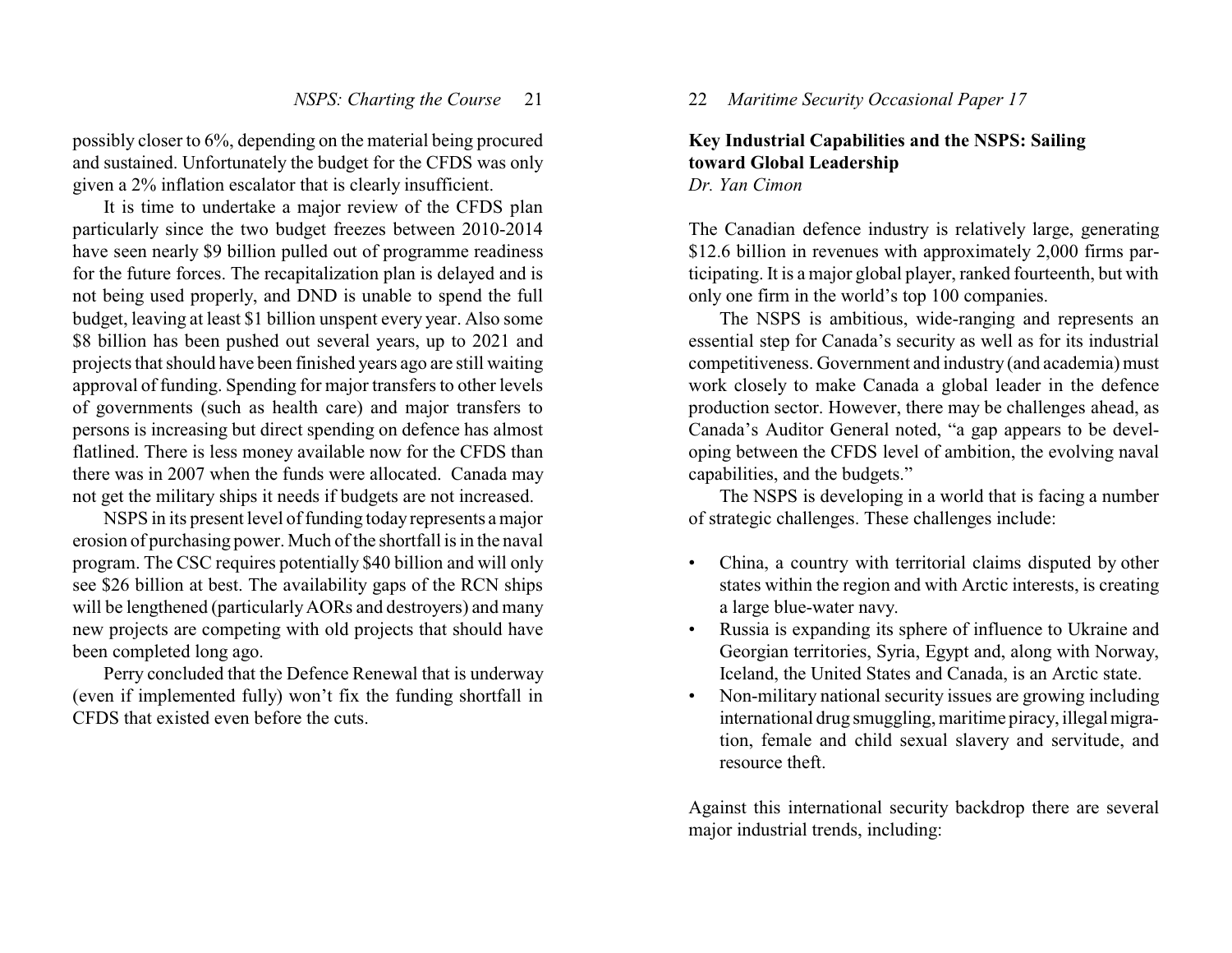- a general industrial trend towards purchasing commercial, off-the-shelf material;
- a decreasing number of maritime platforms;
- the enhanced role of emerging economies;
- efforts to consolidate efforts and programmes to cut rising costs;
- the end of go-it-alone programmes, where major corporations and governments seek to collaborate with similar parties in other states to reduce costs and hasten delivery; and
- non-traditional partnerships, such as the French sale of *Mistral*-class ships to Russia.

Canada's strategic position is also evolving. Canada is a niche player while the global economy is highly concentrated, in which four players account for 55% of global revenues. Canadian shipbuilding capacities have evolved from simply constructing a floating hull to building a floating computer. Canada is increasing the capacityto take a shipbuilding project from design and build through to the sustainability, training and technology components of development.

Prior to the 2008 CFDS there was no mention of industrial capability in White Papers, but the Defence Procurement Strategy and an approach based around Key Industrial Capabilities (KICs) can help transform the Canadian industry on the global stage. However, there is still more work that must be completed to define better the Industrial Regional Benefits from future procurement and also how Canada might benefit from KICs in the NSPS.

There is a series of key policies however that must be envisaged to address a number of issues related to Canadian shipbuilding. These include:

# 24 *Maritime Security Occasional Paper 17*

- Single Point of Accountability: In 2008, DND implemented a contracting approach for maintenance and repair for the various capital equipment programmes that developed into the In-Service Support Contracting Framework (ISSCF). Within this framework, there is a single prime contractor per system fleet, which is awarded the supply and in-service support contracts, creating a single point of accountability (SPA).
- Security of Supply: Under open market conditions, security ofsupply has limitations. Under the ISSCF concept, there is a prime contractor with a large number of sub-contractors, each pursuing a series of limited supply and labour objectives, introducing a level of uncertainty about continuity of specialized services and sustained availabilityof components into the project. When the supply chain comprises manufacturers, producers, transportation and transmission operators, distributors, suppliers, regulators and purchasers, a complication or a change in regulatory protocols can jeopardize availability and delivery.
- Market-based Industrial Regional Benefits (IRBs): Industry Canada's IRB policy requires non-Canadian suppliers of goods and services that win defence and security contracts with the government of Canada to provide Canadian companies and businesses with business opportunities at the same value of the contract.

Four years ago the federal government established a panel to study federal support to research and development and to provide advice regarding the effectiveness of federal programmes to support business and commercially oriented R&D. It was also to examine the appropriateness of the current mix and design of these programmes, as well as possible gaps in the current suite of programmes and what might be done to fill them. The panel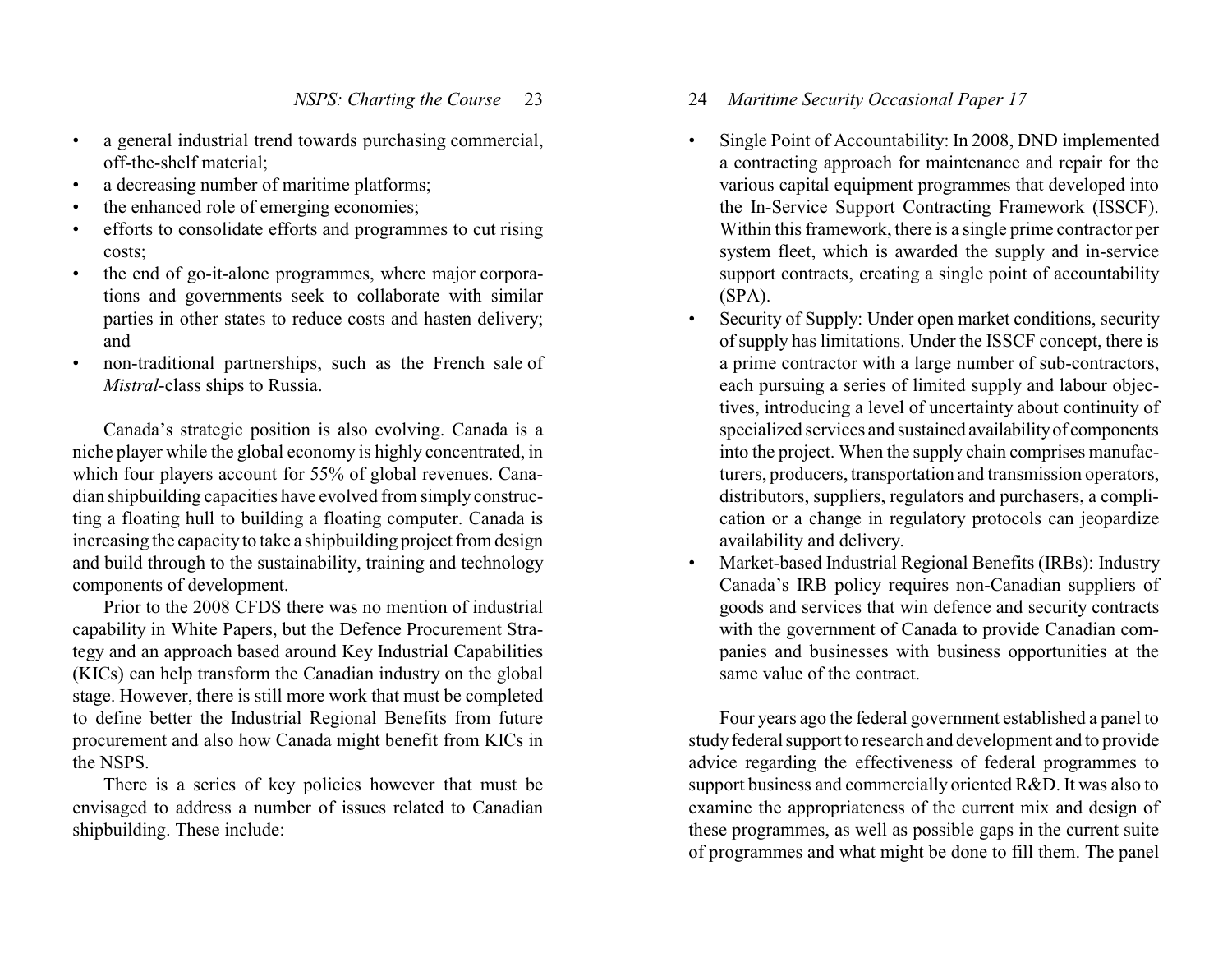mandate specified that recommendations must not result in either an increase or a decrease in the overall level of funding of federal R&D initiatives. The panel produced the Jenkins Report 2011 "Innovation Canada: A Call for Action."

In brief, the Jenkins panel recommended:

- Creating an Industrial Research and Innovation Council (IRIC), with a clear business innovation mandate (including delivery of business innovation programmes, development of a business innovation talent strategy, and other duties over time) so as to enhance the impact of programmes through consolidation and improved whole-of-government evaluation.
- Simplifying the Scientific Research and Experimental Development (SR&ED) programme by basing the tax credit for small and medium-sized enterprises on labour-related costs.
- Redeploying funds from the tax credit to a more complete set of direct support initiatives to help small and mediumsized enterprises grow into larger, competitive firms.
- Making business innovation one of the core objectives of procurement, with the supporting initiatives to achieve this objective.
- Transforming the institutes of the National Research Council (NRC) into a constellation of large-scale, sectoral collaborative research and development (R&D) centres involving business, the university sector and the provinces, while transferring NRC public policy-related research activity to the appropriate federal agencies.
- Helping high-growth innovative firms access the capital they need through the establishment of new funds where gaps exist.
- Establishing a clear federal voice for innovation, and en-

26 *Maritime Security Occasional Paper 17*

gaging in a dialogue with the provinces to improve coordination and impact.

One of the main questions that arose out of the Jenkins Report is whether or not Canada should adopt the role of classical national industrial player or be a global value-added supplier, thus moving from an integrated industry into a shared value creation system with its potential for increased earnings. If indeed Canada wants to evolve to a more global industrial approach it will need to shift its mindset. This would include the following considerations:

- Involve stakeholders: Involved and interested parties should develop an engagement strategy for interested stakeholder groups and commercial and industrial players.
- Do sweat the supply chain management details: There should be open and consistent collaboration and information sharing between the end-user and suppliers and the efficient pooling of some resources.
- Foster innovation in products, processes and management techniques, challenge the status quo and be aware of the opportunities presented by the value chain.

This is verymuch a balancing act. The forces at play include industrial policy*versus*markets *versus* defence requirements and procurement. These forces may conflict as the federal government seeks to minimize expenditure in response to austerity measures and to maximize the economic benefit of military contracts so as to meet the military's requirements for capital equipment.

The federal government is using new processes to address some old issues. It will be important to decide which is more beneficial, industrial policyor governmentregulation through the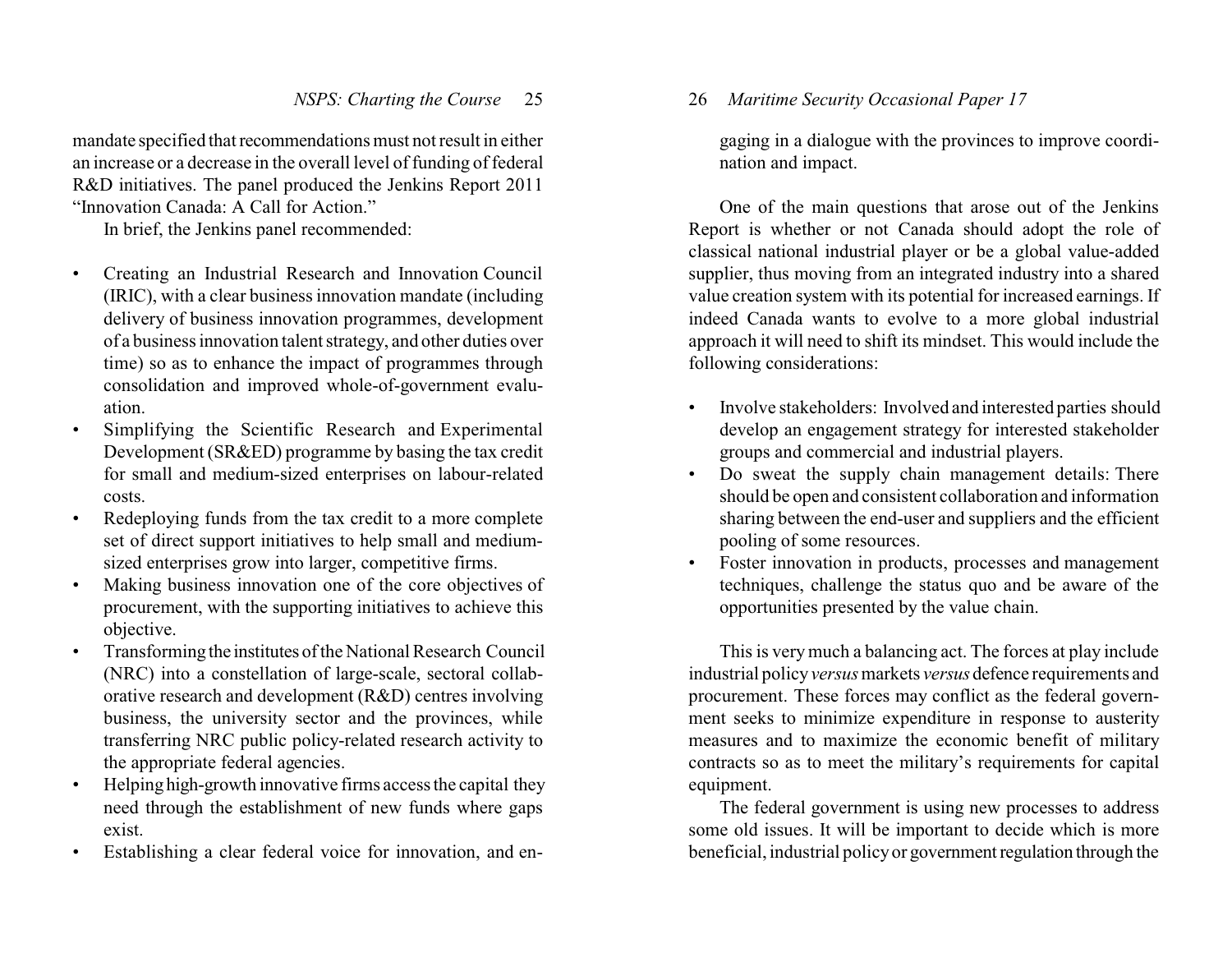IRB process. What are the strategic gains of each process? These are important issues to consider in the future.

# **Independent Cost Estimating at the Parliamentary Budget Office** *Erin Barkel*

The mandate of the Parliamentary Budget Office (PBO) is to provide independent analysis to Parliament on the state of the country's finances, the government's estimates and trends in the Canadian economy. Upon request from a committee or parliamentarian, it has a mandate to estimate the financial cost of any proposal for matters over which Parliament has jurisdiction.

The PBO has a legislative mandate under the *Parliament of Canada Act.* The position was created in December 2006 as part of the *Federal Accountability Act* so as to provide better transparency and credibility to the government's fiscal forecasting and budgeting and promote truth in budgeting and foster trust in government.

Three features of the PBO are worth noting:

- it is independent from government;
- it is authoritative; and
- it is non-partisan.

Financial analysis should be available to any Member of Parliament.

The Parliamentary Budget Officer is selected by the Governor in Council, holds the office for a five-year renewable term and is subject to regulations agreed upon by the Speakers of both houses and the Joint Committee devoted to the administration of the Library of Parliament. The office looks at various

# 28 *Maritime Security Occasional Paper 17*

sources of procurement data and comes to its own conclusions without deference to the methods relied on by government. The PBO enables parliamentarians to hold the government to account without having any interest in the outcome of the cost estimate, only in the fiscal impact.

A second key feature of the PBO is that it is as authoritative as any private sector equivalent. On larger files, such as military acquisitions, the PBO often incorporates an independent peer review to provide guidance and assure the results meet the highest standards of quality.

Finally, the PBO is non-partisan. The Parliamentary Budget Officer is an officer of the non-partisan Library of Parliament and conducts analysis for committees and parliamentarians, independent of their political affiliation. Unlike private watchdogs and think tanks receiving private funding, the PBO is not influenced by private donors or beholden to a particular political ideology. It applies accepted economic methodologies in order to provide a second opinion to Parliament on fiscal matters.

When estimating the cost of a ship, the PBO uses the US Government Accountability Office (GAO) guide to cost estimating and follows the GAO's cost estimating process, a generally accepted, internationally used process that is also used by the professional group, International Cost Estimating and Analysis Association (ICEAA). The GAO cost estimating process is a useful outline for presentations because it provides structure to what oftentimes is a messy process.

The PBO is policy neutral. The office provides an independent cost estimate to deliver the full project scope, on time. The office doesn't critique the procurement strategy, adjust the requirements or change the schedule. The office is also neutral and realistic, however, neutrality doesn't mean that it doesn't attribute a cost to the policy decision. Factors that are considered include cost of materials, cost of transportation, and labour rates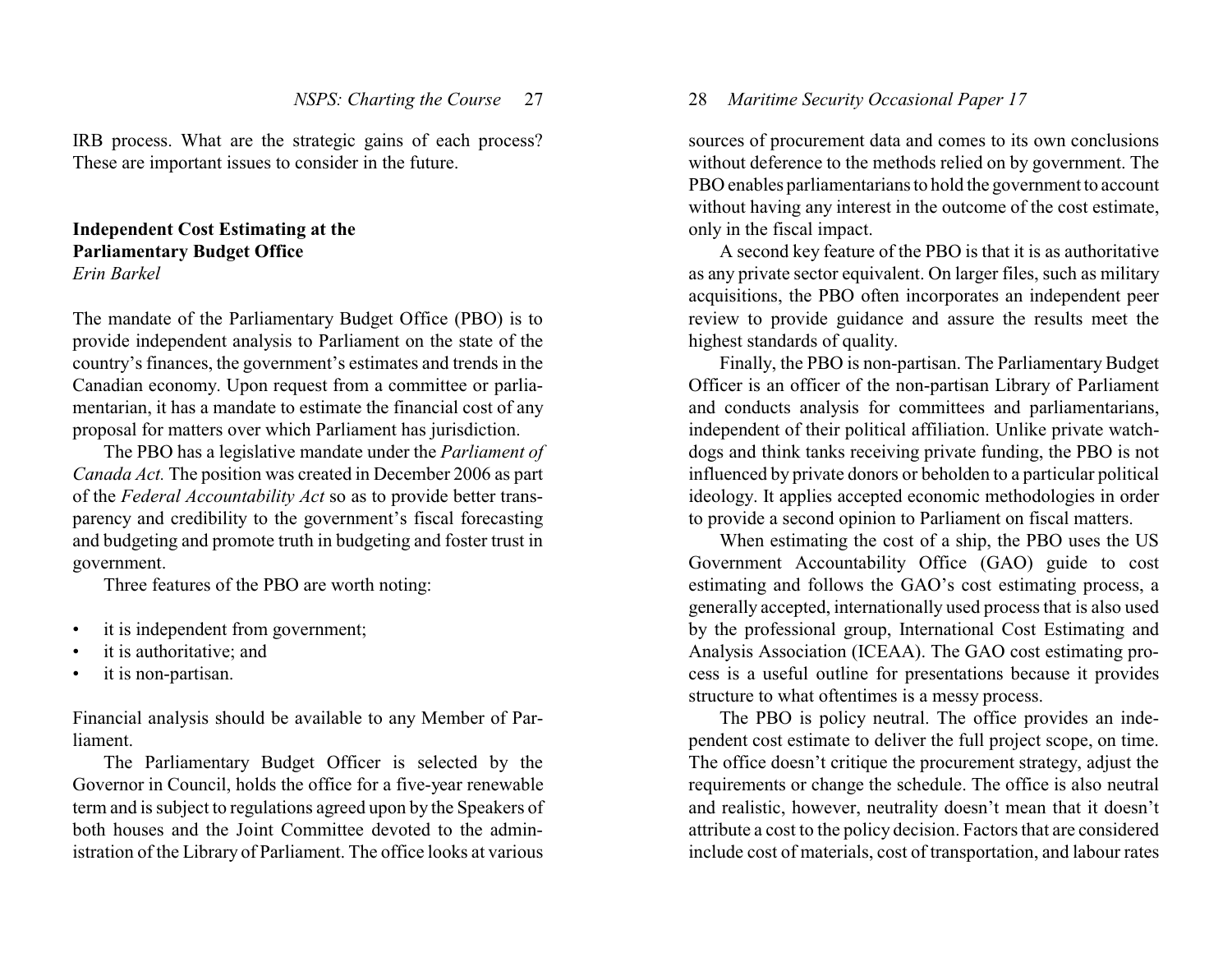and productivity.

One example of PBO's work was the review of the Joint Support Ship schedule. In questioning the schedule reality, the PBO found (in 2008-2009) that the project schedule was not proportionate to actual schedules of similar projects and sensitivity analysis showed that the proposed schedule was suboptimal.

When the government of Canada compresses the construction schedule in an effort to limit the delay in the delivery date, the impact is felt in terms of overtime hours, materials and quality – rework resulting from an atypical schedule. And there are other occasions when unforeseen circumstances delay the production and delivery of capital equipment, again resulting in increased costs, and the risk of inflation and escalation. Defence escalation (not platform-specific) can be conservatively estimated at 6%.

The PBO frequently hears that the solution is to take a design-to-cost, or cost as an independent variable (CAIV) approach. While both are valid approaches to managing projects, it is important to note that they are not solutions to projects that have gone off-track. While the PBO cannot comment on policy in this regard, it can caution that no amount of design-to-cost will save a project where the initial budget allocation is unrealistic.

In conclusion, the three take-away messages regarding this process are:

- policy neutrality doesn't mean that policy is free;
- scheduling slippage is a significant cost driver; and
- a valid cost estimate should reflect who we are, not who we wish to be.

30 *Maritime Security Occasional Paper 17*

#### **The NSPS Programme View**

*Matthew Crawley*

On 3 June 2010, the government of Canada announced Canada's National Shipbuilding Procurement Strategy. The ship construction projects provide work for Canadians working in a broad spectrum of the marine industry, much of it in the higher technology areas of work. The shipyards need to include partners and suppliers, which will increase the Canadian participation in these projects. The equipment to be installed in these vessels represents a significant portion of the ship construction cost, thus suppliers will play an important role.

As with other major capital contracts, elements of the NSPS work that is sourced offshore will be matched dollar for dollar by Industrial Regional Benefits (IRBs). Furthermore, under the conditions enumerated in the federal government's Value Proposition, shipyards are committed to invest in order to enhance Canadian marine industry.

Attributes for NSPS success include:

- Engagement: Therewere regular meetings with stakeholders within Canada in a lead, but listen mode. Stakeholders contributed to development of the Request for Proposals (RFP), the evaluation criteria, and the methodology and procurement schedule.
- Use of reputable third parties to validate processes and provide credibility.
- Leadership, governance and decision-making through a process that is arm's-length from political considerations, with a dispute resolution process in place, and timely, key decisions made openly and transparently by committee of deputy Ministers and communicated to the general public instantly on the website.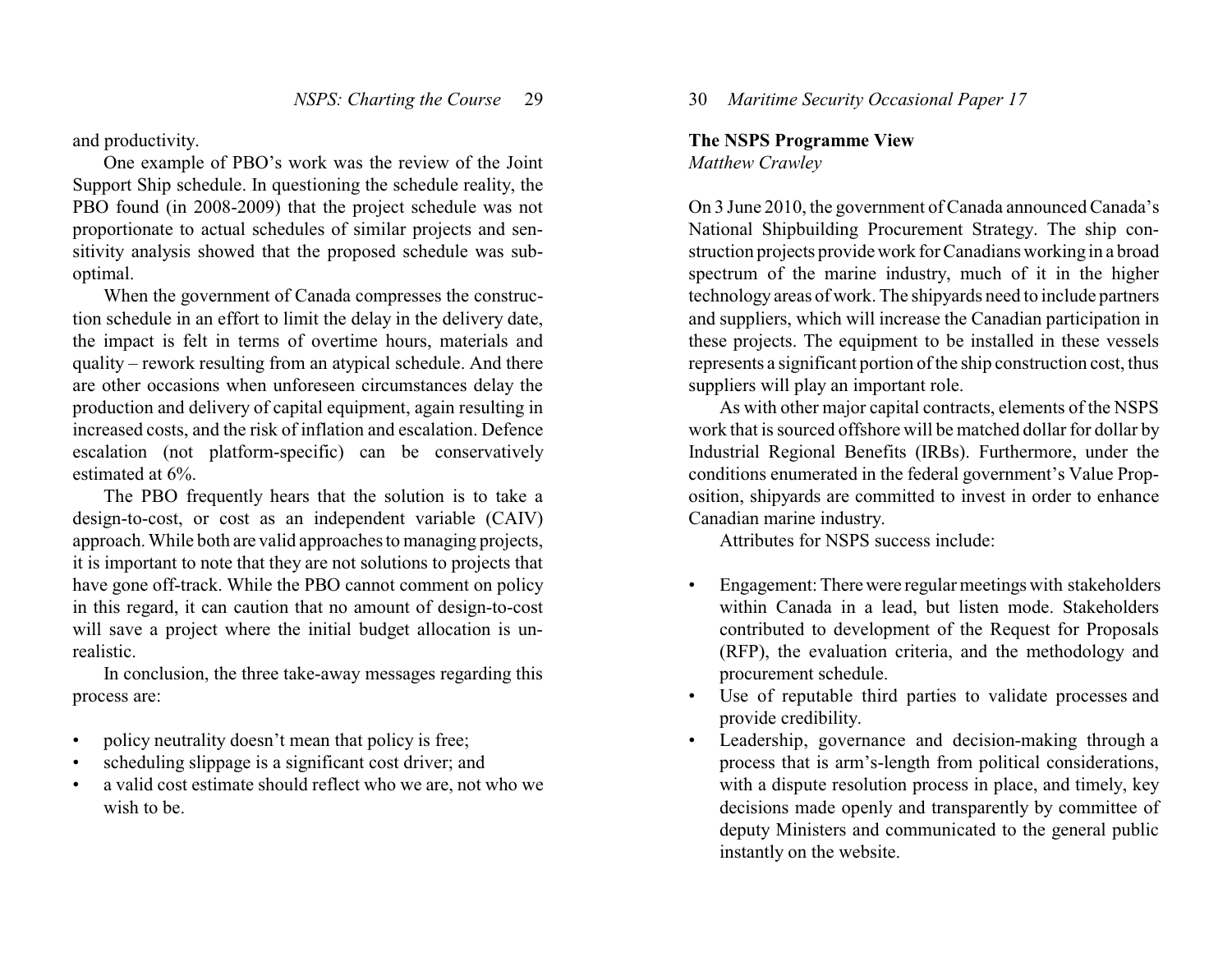An NSPS governance structure has also been established to guide the work going forward.

#### *DM Governance Committee*

Is the decision-making body for NSPS. Chair: DM PWGSC Members: DMs of DFO, DND and Industry Canada Ex-officio: TBS, Finance,PCO,Aboriginal Affairs and Northern Development Canada

# *ADM Interdepartmental Steering Committee*

Provides the ongoing oversight of implementation of the decisions of the governance committee.

# *Project Offices* Manage individual projects

The context for the large ship portion of the NSPS is based on the need for Canada to renew the federally-owned and operated fleets. It is also based on the need that the vessels will be procured, repaired and refitted in Canada to eliminate the historic project-by-project management resulting in inefficient boom-and-bust cycles.

The benefits are that the NSPS recognizes the strategic importance of a strong domestic shipbuilding industry. As well, it supports sustainable development through a long-term approach to federal procurement, it seeks long-term benefits over short-term fixes, and it delivers value for money for taxpayers.

This is a 35-year programme of ship construction that will foster and build on the long-term nature and strong foundation of the strategic relationships. Canada and the two selected shipyards, Irving Shipbuilding (Halifax) and Seaspan (Vancouver) signed umbrella agreements in February2012 that entrench long-

# 32 *Maritime Security Occasional Paper 17*

term strategic sourcing agreements that contain the framework for business and relationship management and capture the obligations (the what) of both parties as well as the means (the how) those obligations are to be fulfilled. These are not contracts, but agreements that establish the process and preconditions for future contracts. They made no commitments for future work.

The NSPS stipulates that a design-then-build approach is undertaken that ensures the design work is completed before proceeding to construction. The contracts to build ships will generally take place in three phases:

- Ancillary contracts: understand the requirement and the initial design;
- Construction Engineering Definition contracts: complete the design so it is ready to be built; and
- Construction Build contracts: to build the ships.

The establishment of the timelines for the phases is part of the negotiations with the shipyards. This phased approach lowers cost and schedule risks and will improve the efficiency of the shipbuilding process. The design-then-build approach also ensures that the end-user gets the designs and production details for each vessel right before the shipyards start cutting steel. This reflects current industry best practices and is reflected in the Target State requirements placed on the shipyards.

A much greater percentage of the work is now being undertaken at the front end of the process to create full models of the ship in order to resolve the many issues that can arise during design rather than discover them during the build or construction phase. The net effect is an increased cost of the design phase in order to generate savings during the much more expensive construction phase.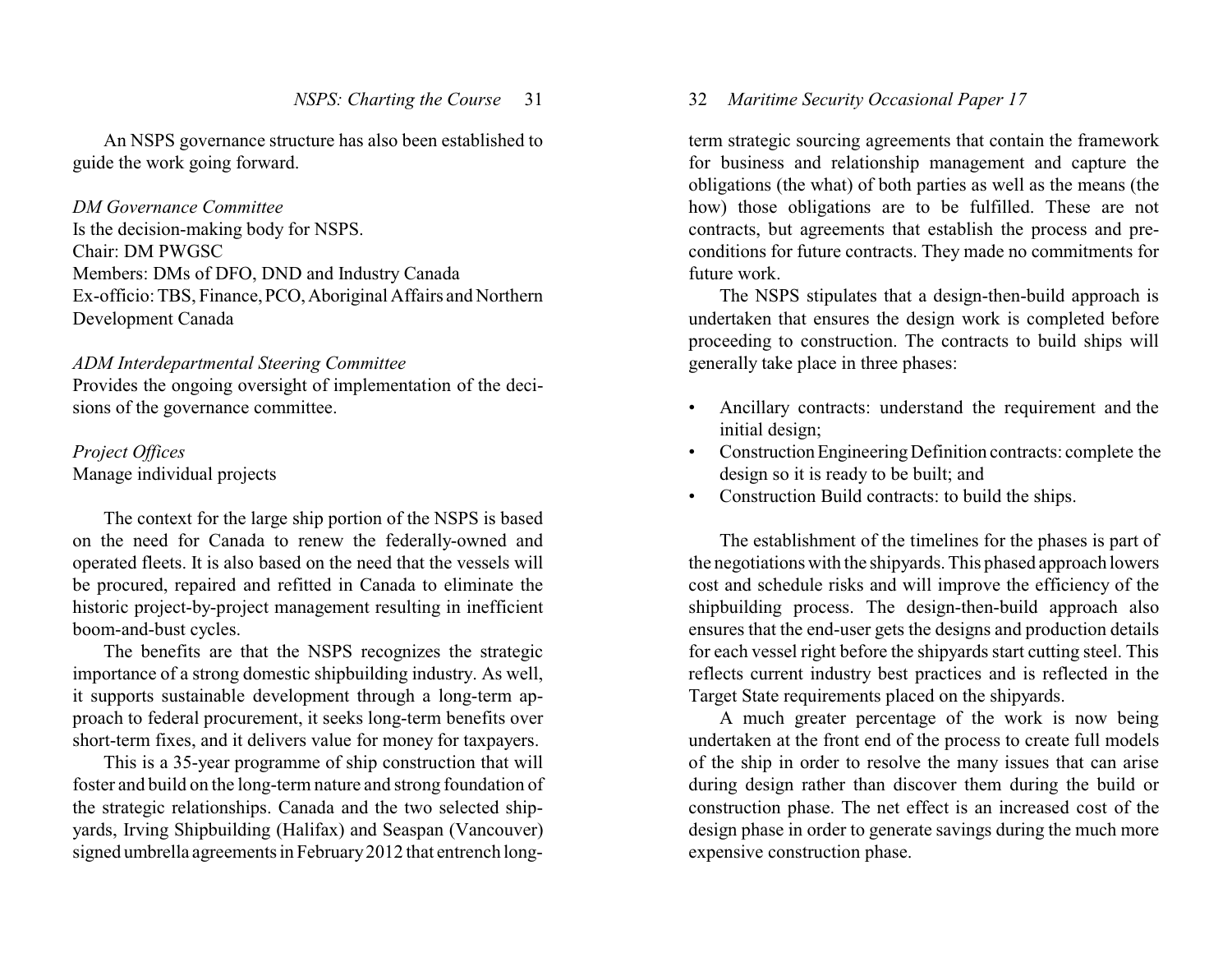This mandates a three-step contracting approach: understand the design; complete the design; and build the ships. This reduces design uncertainties up front and also reduces risk for the Canadian taxpayer over the long term.

The shipyards are modernizing their infrastructure to build the ships efficiently. This modernization is designed to be done at no cost to the government of Canada**.** An independent thirdparty expert has defined a future Target State requirement for each shipyard and will assess the shipyards' progress in attaining it.

The designs for the first projects in both Combat and Non-Combat Packages are being finalized for production of the vessels. And the once the shipyards have completed their modernization and readiness programs, theywill move to start cutting steel over the next year.

## **Large Ship Work Package: Combat Vessel Package**

| <b>Ship Class</b>                     | <b>Number</b><br><b>Vessels</b><br>Announced | <b>Forecasted</b><br><b>Cut Steel</b><br>Date |
|---------------------------------------|----------------------------------------------|-----------------------------------------------|
| Arctic Offshore Patrol<br>Ship        | 6 to 8                                       | 2015                                          |
| Canadian Surface<br>Combatant         | up to $15$                                   | 2020                                          |
| <b>Total Combat Vessel</b><br>Package | up to $23$                                   |                                               |

# 34 *Maritime Security Occasional Paper 17*

# **Large Ship Work Package: Non-Combat Vessel Package**

| <b>Ship Class</b>                               | Number<br>Vessels<br>Announced | <b>Forecasted</b><br><b>Cut Steel</b><br>Date |
|-------------------------------------------------|--------------------------------|-----------------------------------------------|
| Offshore Fisheries Science<br>Vessel            | 3                              | 2014                                          |
| Offshore Oceanographic<br><b>Science Vessel</b> | 1                              | 2015                                          |
| Joint Support Ship (DND)                        | 2                              | 2016                                          |
| Polar Icebreaker                                | 1                              | 2018                                          |
| Offshore Patrol Vessel                          | up to $5$                      | TBD                                           |
| Medium Endurance Multi-<br><b>Tasked Vessel</b> | up to $5$                      | TBD                                           |
| <b>Total Non-Combat Vessel</b><br>Package       | up to $17$                     |                                               |

# *The Other Components of NSPS*

The Canadian Coast Guard announced a \$488 million programme for small boats and lifeboats which is open to smaller shipyards. Industry consultations are underway for CCG lifeboats. A further contract for large tugs for DND is scheduled for 2016 to 2018, with deliveries expected in the period 2018 to 2022. Irving and Seaspan cannot bid for any of this work.

Vessel life extensions and refits are open to all shipyards, and include:

• Canadian Coast Guard (CCG) \$360M vessel life extensions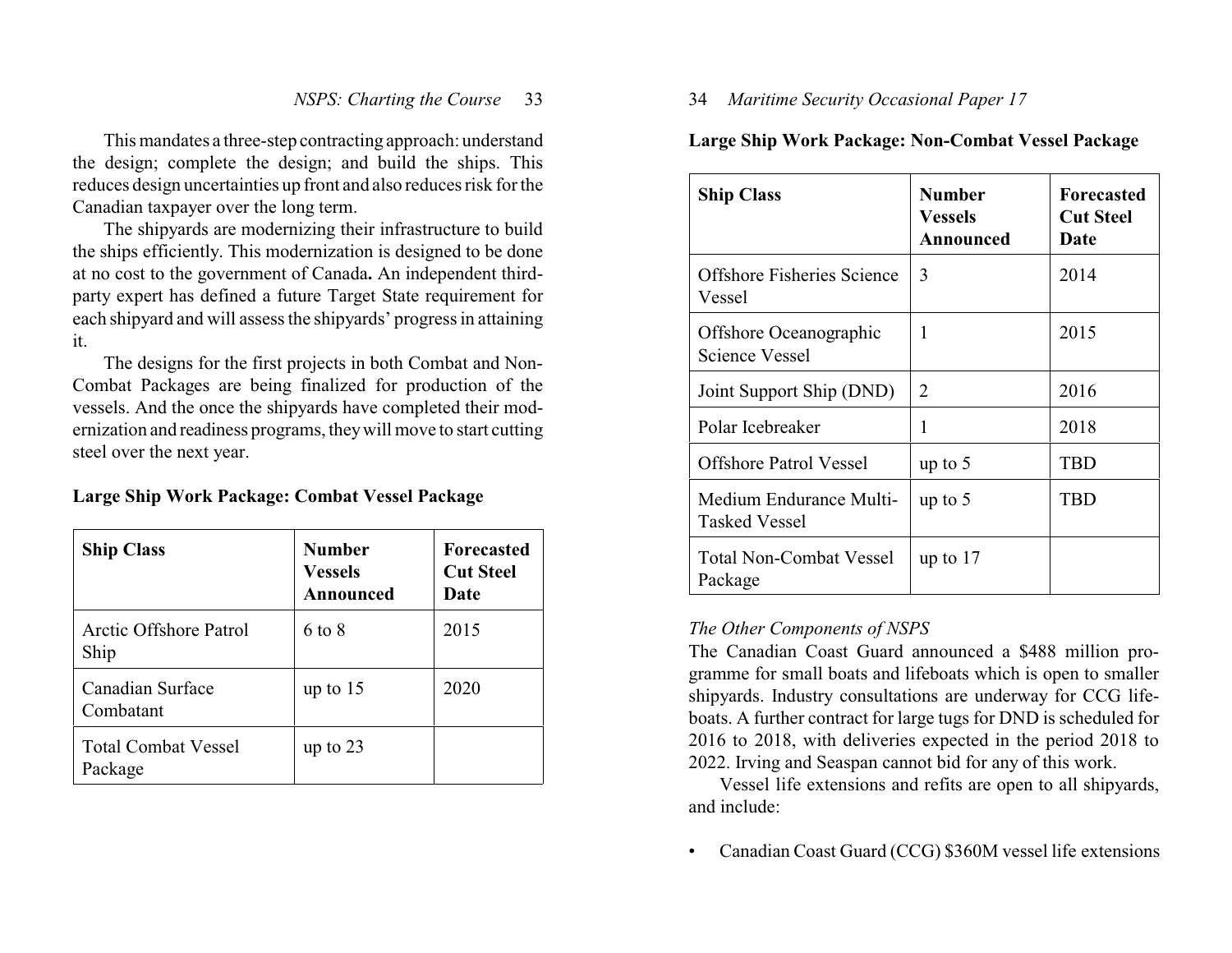and mid-life modernizations announced in February 2013;

- Most of DND refit work is under contract with the exception of HCMS *Algonquin* the refit of which is scheduled for 2015; and
- Industry engagement has been launched for a \$5 billion In-Service Support (ISS) contract for the AOPS and JSS classes targeting an RFP in 2015 with contract award in 2017.

Ships are incredibly expensive and attract huge public and media attention. NSPS has created significant expectations among Canada's shipbuilding constituencies and communities, the media and the public. However, managing a programme in an ever-evolving environment with mounting demands presents a series of demanding challenges. The boom-and-bust cycles have left few experts in Canada, requiring the shipbuilders to seek the required skillsets offshore.

There are some questions about the affordability of the NSPS that leave many people to ask how many platforms can actually be built, with what capabilities, and at what cost? Projects have big aspirations and the NSPS is setting requirements for 50 years. The schedule is an important consideration as inflation increases the cost of steel and the prices of equipment, sensors and weapons continually rise, jeopardizing the capacity of the shipyards to deliver the number of ships with the required components on time.

Much has been accomplished through the early stages of this programme, but it must be remembered that the shipbuilding programme is very complex. There is a need to get design and production details right before cutting steel to ensure that the shipyards are ready to build ships efficiently. There is also a need to manage ship delivery dates to avoid the boom-and-bust cycles of the past and to recognize that there are large expectations associated with the programmes.

36 *Maritime Security Occasional Paper 17*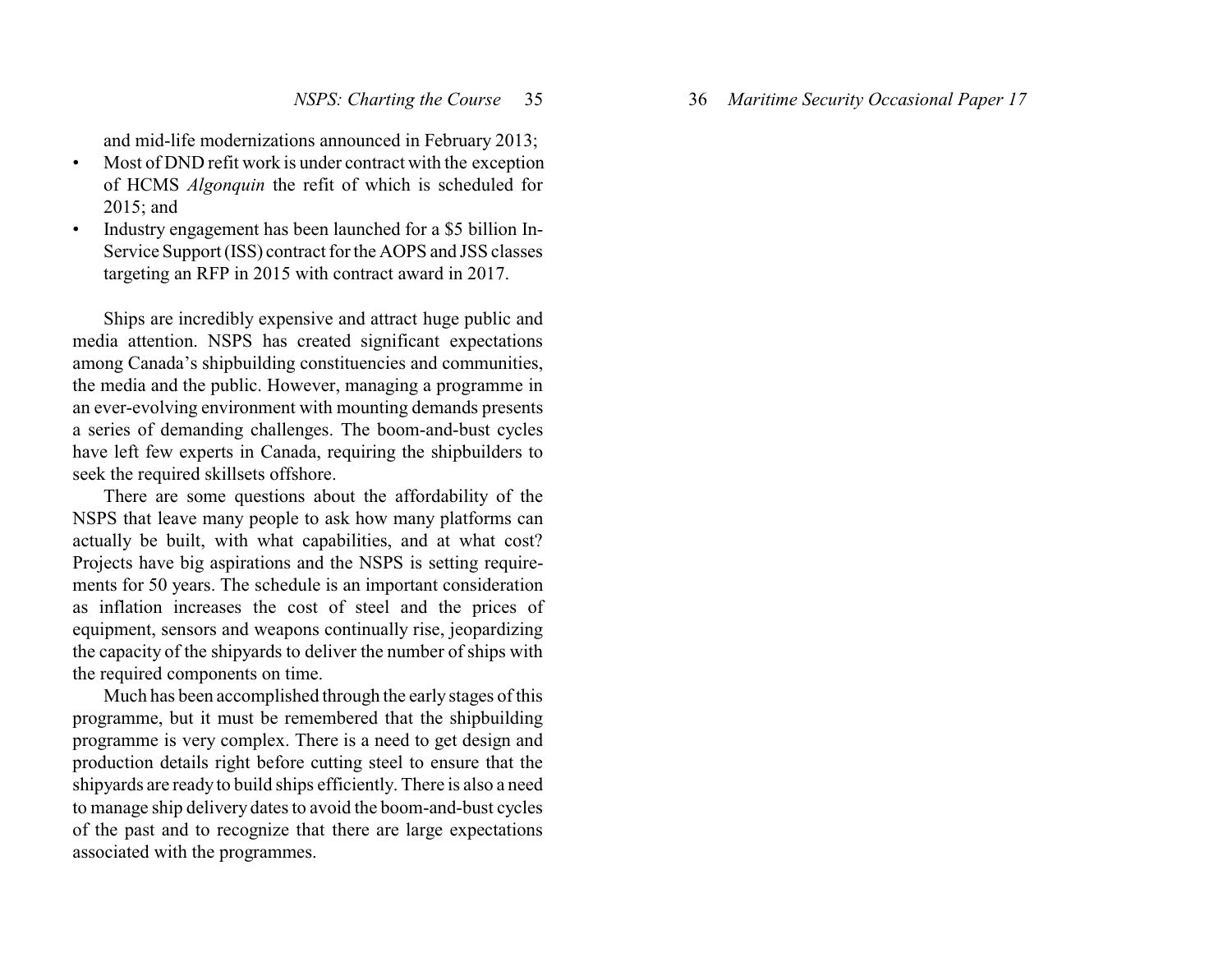# **Part Three: The Canadian Surface Combatant**

The third panel was chaired by Ken Hansen of the CFPS. This panel (primarily made up of corporate experts) carefully scrutinized the challenging issues that will be faced with Canadian Surface Combatant (CSC) programme. The panel included the following presentations:

- What the NSPS has delivered by Ian Parker
- The CSC Statement of Requirements by Dr. Eric Lerhe
- Value Propositions and NSPS by Kevin Arthurs
- CSC evaluation challenges by Jerry McLean
- Value Propositions considerations by Rich Billard

# **What the NSPS has Delivered, What Remains, Government Capacity and Lessons Learned** *Ian Parker*

As the NSPS begins, it is worthwhile to take an analytical look at the environment that is influencing the CSC project. This will be done by broadly addressing the CSC project, the NSPS and what it did and what it did not deliver, the influences on it, both governmental and non-governmental and, finally, some of the challenges that can be drawn from this analysis.

# *The Canadian Surface Combatant*

The CSC will be the most complex and costly single Canadian government project since the *Halifax*-class frigate construction. Replacing 15 ships to include general purpose, anti-air warfare and integrated air missile defence will not be easy.

The operational environment facing the CSC is and will be more complex than when the *Halifax*-class was delivered over 20 years ago. These new ships will be in operation for over 30 years, which means that the RCN will be operating the class in the year 2050.

We live in a different, and rather, uncomfortable world. Given the long expected operating life of these ships and the difficulty of predicting the future threat, considerable flexibility in design is required. As a consequence, the CSC will, at minimum, need to be able to conduct operations in both open ocean and littoral environments, at home and abroad, independently, part of a national task group and as part of a coalition. Moreover, the ship will probably need some Arctic capability. This combined with the distances the RCN travels and the ocean areas transited should force the government and the CSC supplier to seek innovative solutions. This occurred with the *Halifax*-class, the challenge and the question is whether or not this can be done with the CSC.

There are several aspects of this project that deserve to be treated with caution.

# *Specialized Professional Staff*

At its peak, the *Halifax* Project Management Office (PMO) was approximately 500 personnel. At this stage, the CSC PMO is about 50. When the *Halifax*-class was being delivered, naval strength was about 18,000, including both coasts, and the navy had Ship Repair Units (SRU), the maritime requirements staff, and the Naval Central Drawing Office in Montreal.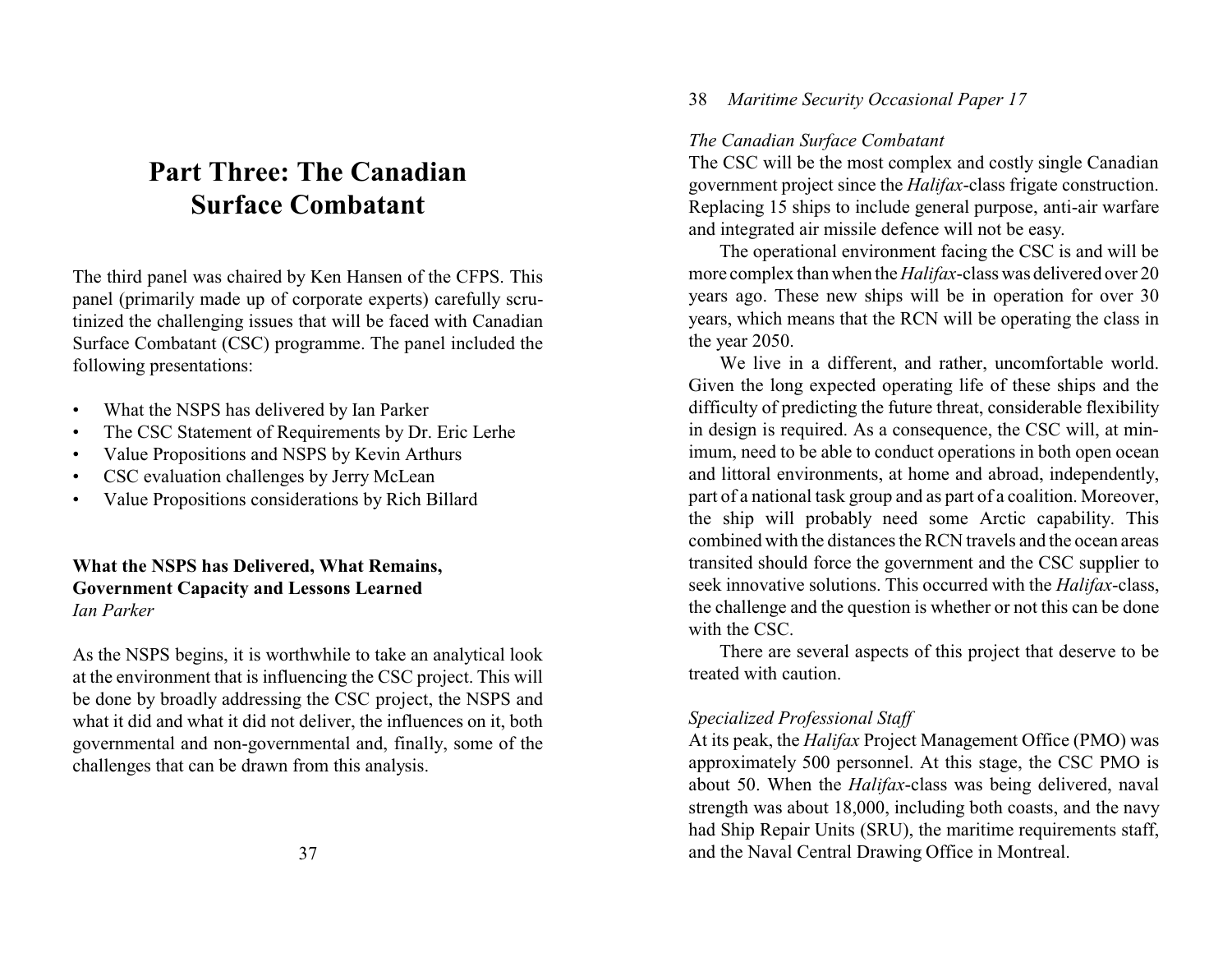Today, the naval strength is about 9,000, the SRUs are the Fleet Maintenance Facilities (FMF), and the Fleet Maintenance Groups (FMG) and the Naval Central Drawing Office no longer exist. The Director General Maritime Equipment Management (DGMEM) has become the smaller Director General Maritime Equipment Programme Management (DGMEPM). In the past, the RCN was able to grow its establishments with project management positions.

When the RCN needed to crew the Canadian Patrol Frigate (CPF) there was a depth of engineers, logisticians and warfare officers on which to draw. The same number of specialized professionals is no longer available to the same degree.

#### *National Shipbuilding Experience*

When producing the *Tribal*-class fleet in the late 1960s, the RCN benefitted from both in-house and Canadian industrial experience that came from the shipbuilding programmes of 20 escort destroyers of the *St. Laurent*-class and its derivatives in the decades before. When the *Halifax*-class was constructed in the late 1980s, there was still a skilled pool of shipbuilding professionals. At that same time, Defence Research and Development Canada (DRDC) was a robust R&D establishment that collaborated with industry on innovative sensor systems, such as Canadian Towed Array Sonar System (CANTASS), Shipboard Integrated Processing and Display System (SHINPADS), Canadian Naval Electronic Warfare System (CANEWS), among others. These initiatives either influenced ships' requirements and designs or were integrated into the warships.

Canada no longer has this same degree of expertise and experience. The staff either retired or were eliminated in the 1990s. While industry can attract these professionals, it is not so easily done within government service.

#### 40 *Maritime Security Occasional Paper 17*

#### *NSPS*

In his 2013 report, the Auditor General stated "[t]he selection of shipyards was efficient and successful." In fact, the Canadian government has cited the NSPS as a new type of responsible defence procurement and it has, to a degree, been used as the stepping-stone for the new government defence procurement strategy.

When designing and building a ship, particularly a complex warship, more is required than only a shipyard. Irving's Halifax Shipyard is an excellent choice for the new CSC. Irving provided Canada with the *Halifax*-class, the finest frigate in the class at the time, and the ships continue to be workhorses that, even today, are second to none.

But there is still work to be done. A combat system designer and integrator, a design house, a platform integrator and, perhaps, even a prime contractor still need to be identified. In the case of each of the other CCG and Navy NSPS projects, which total \$7 billion in value, the shipyard either by default or by schedule became the prime contractor and was able to select its team. But this is not the case for the CSC. There is a good shipyard but the team has yet to be developed. This is a key issue that may determine the fate, the capability and the outcome of the CSC.

Each of the NSPS projects was, in one form or another, proceeding prior to the establishment of the NSPS. It would seem that within both the CCG and the DND procurement staffs, there is a desire to see, touch and feel a drawing, a modified offthe-shelf (MOTS) or a commercial off-the-shelf (COTS) solution. Each CCG project had independently contracted for a design prior to engaging the shipyard. Once the shipyard became involved the designs all required significant modification at a cost to the taxpayer. A similar situation exists for the AOPS and the JSS.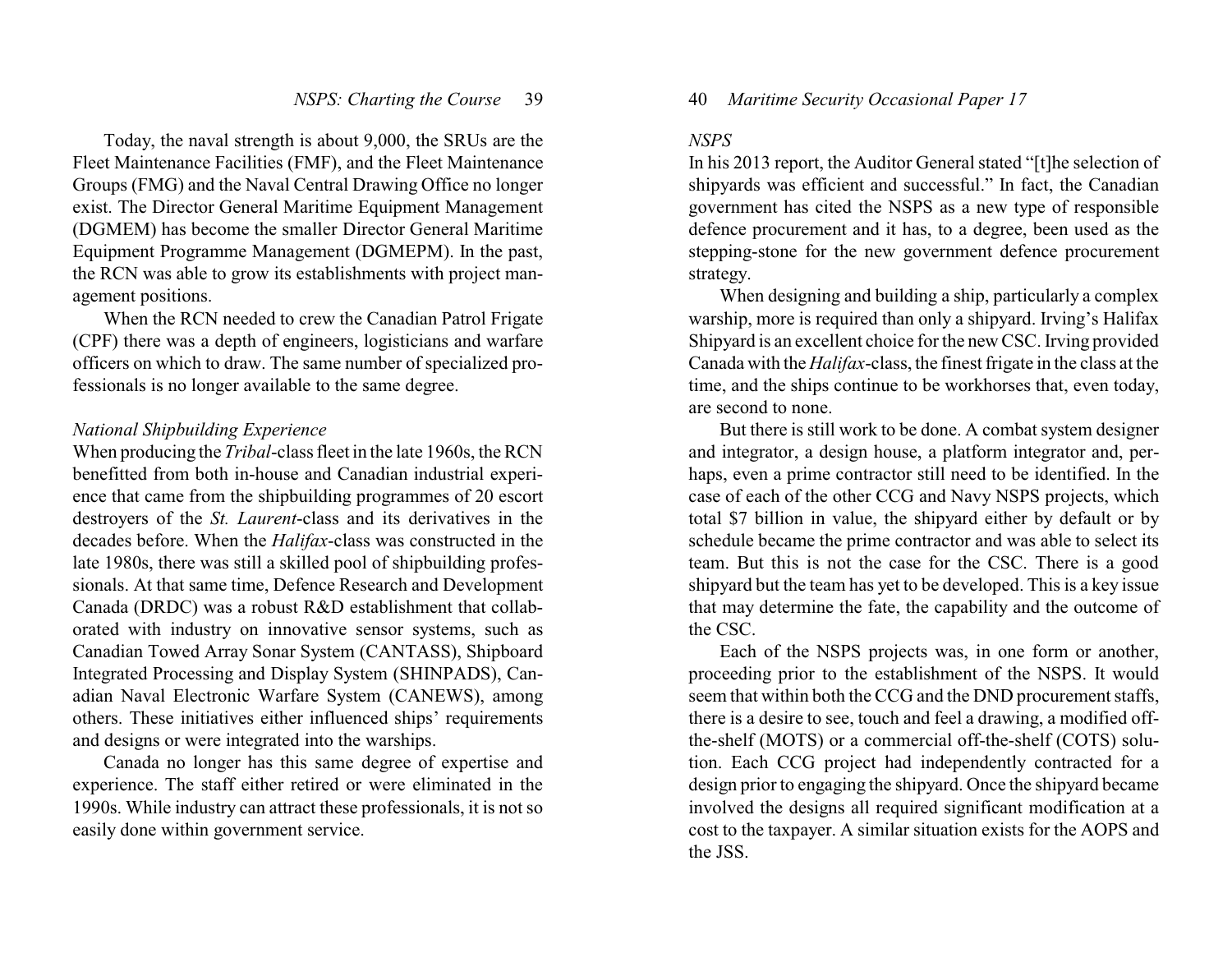There is discussion among the Ottawa-based procurement staff about requiring a "certified design" as part of the selection of a combat systems integrator for the CSC. This would be a design selected and developed independently of the shipyard or the prime contractor. Given that there is no MOTS design that meets the known unclassified, high-level CSC requirement, there is a high probability that, similar to other NSPS vessels, significant additional investment will be required to modify any selected design once the shipyard and/or the prime contractor becomes involved. This could lead to a reduction in capability.

Lessons learned from the Australian Air Warfare Destroyer (AWD) project would reinforce the fact that choosing a design prior to the involvement of the shipyard and the prime contractor will create delays, increase cost and create delivery turmoil.

# *Government-Related Influences*

Government seldom stays still. Each of the following influences is having an impact on how the CSC project will evolve. They can be categorized as foundational influences, decision-based influences and reactive influences.

Foundational Influences

- The Emerson Report (2012), a key aerospace report for government, advocates focus and investment in the aerospace sector of Canadian industry;
- The Jenkins Report (2011) identifies key industrial capabilities and recommends investment;
- The Parliamentary Budget Office in 2013 conducted a feasibility study for the acquisition of two JSSs, and advocated that there was and continues to be a need to budget for success for large complex projects;
- The 2013 Auditor General report, in addressing the NSPS, suggested that individual shipbuilding project budgets were

# 42 *Maritime Security Occasional Paper 17*

established too early, were insufficient and, perhaps, there was a need to re-evaluate budgets; and

• Unification/integration of the Canadian Armed Forces and the establishment of an integrated national headquarters nullified the RCN management of fleet replacements.

Decision-Based Influences

- The fixed-wing search and rescue (FWSAR) project ushered in the introduction of a third-party review of requirements;
- NSPS introduced the establishment of the first secretariat;
- The new fighter aircraft created another secretariat, the expansion of third-party review, and the questioning of Canadian military capability to develop valid requirements;
- The Close Combat Vehicle (CCV) cancellation was another challenge of requirements;
- The truck project failure claims of requirement and costcreep generated a refusal to recognize combat-based lessons learned;
- The evolution of a defence procurement secretariat as part of the new defence procurement strategy; and
- The shift of naval and military procurement focus and control from DND to PWGSC.

Reactive Influences

- Other government departments have been second-guessing the requirements and asking if DND is gold-plating the Statements of Requirements;
- There is increased engagement with industry but the impact and influence on final outcomes may not be understood;
- There is a decrease in foreign markets for international suppliers, and thus keen focus on Canada;
- There is significant lobbying by foreign companies of Canadian elected and non-elected members of government;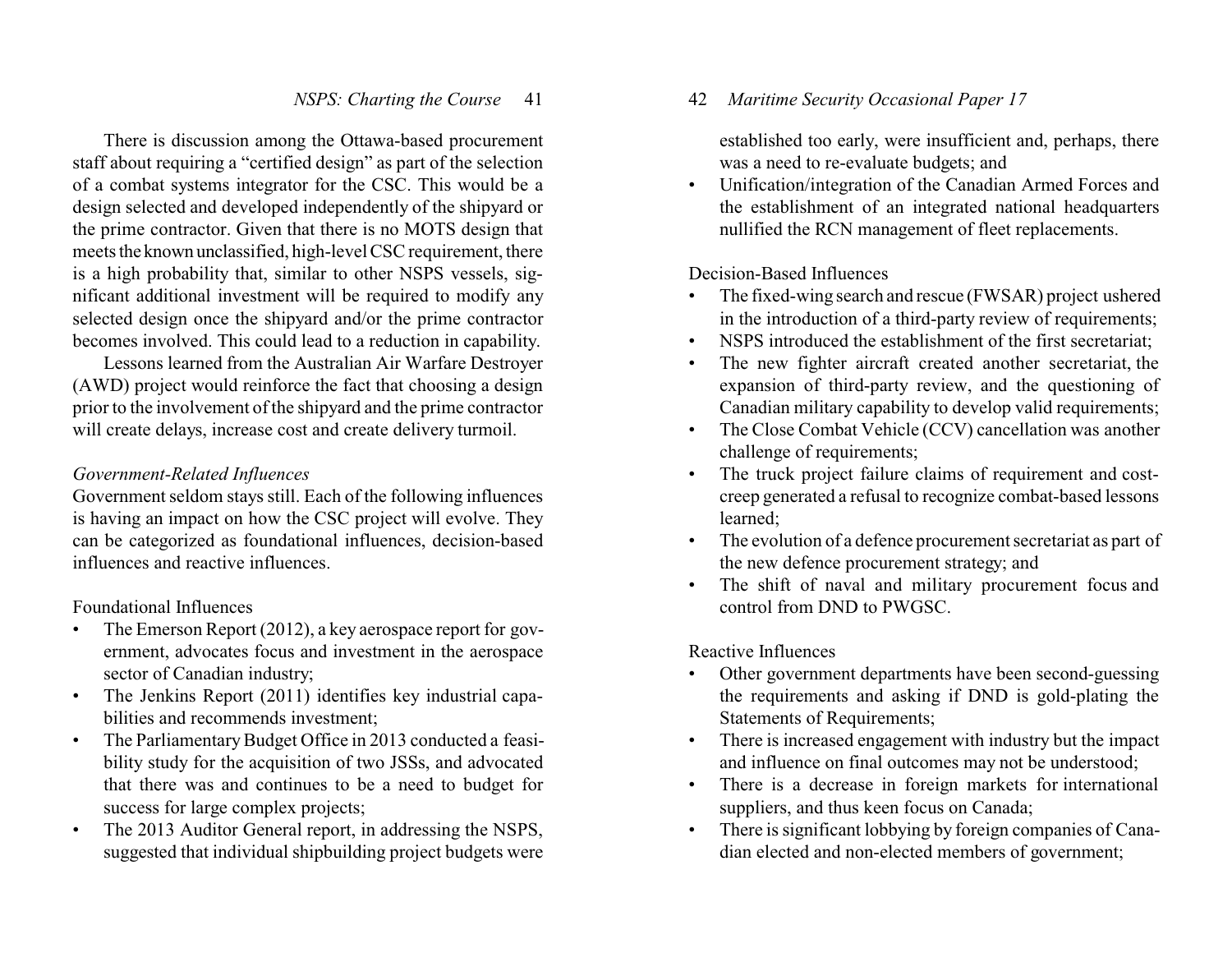- There are suppliers threatening not to compete unless the competition is structured according to their advantage; and
- There is significant foreign government interest, involvement and support for their homegrown industries.

Finally, the government's new Defence Procurement Strategy will have a direct impact on the CSC project.

# *Defence Procurement Strategy*

The new Defence Procurement Strategy (DPS) was announced on 5 February 2013 by Ministers Diane Findley and Robert Nicholson to reflect the government's intent to:

- deliver the right equipment to the Canadian Armed Forces and the Canadian Coast Guard in a timely manner;
- leverage defence equipment purchases to create jobs and economic growth in Canada; and
- streamline the defence procurement process.

There are some interesting issues that have evolved since the initial announcement of the DPS.

During Minister Findley's address at the Ottawa-based defence and security exhibition, CANSEC, she made it quite clear that companies that demonstrate a willingness to invest in Canada through the transfer of intellectual property, the creation of skill jobs, innovation-related activities and export, and international business development will have a competitive advantage when bids are evaluated.

This indicates a significant change in the Canadian government's approach to capital equipment procurement programmes. Previously, these issues were not evaluated in the requirements and were included in Industrial Regional Benefits. Essentially a supplier could either be compliant or non-compliant.

# 44 *Maritime Security Occasional Paper 17*

During CANSEC the Minister also stated "with the establishment of the Defence Procurement Secretariat and the working group of ministers, major decisions on procurement processes will be made in a joined-up way, so that the right outcomes can be achieved in a much more timely fashion." This too was a significant change.

How this new governance structure will play out as the DPS unfolds is not yet clear although one can and should anticipate a significant impact on CSC. We are still in the early stages for the new Defence Procurement Strategy. Through discussions, briefings and seminars, as well as through specific wording in procurement documents, it is possible to penetrate some of government's thinking. However, the government istaking a topdown strategic approach so there will be missteps and perhaps some confusion as the bureaucracy attempts to operationalize this strategy.

There are some areas of interest that bear watching as the strategy becomes operational. The first to watch is the development of Key Industrial Capabilities (KICs). These are intended to derive potential economic benefits from industrial procurements to increase the competitiveness of Canadian firms in the global marketplace. In the Jenkins Report there were six, we now understand this has expanded to 14, but they have yet to be published.

Second, an independent, third-party challenge function has been established within DND for military requirements. How this is to be done is yet to unfold fully. But there are signs that the government is seeking third-party technical and design assistance to offset the lack of capacity.

The role and impact of the independent, third-party Defence Analytics Institute (DAI), which is to provide expert analysis to support the objectives of the Defence Procurement Strategy and its evaluation, has yet to play out. The interim board, selected by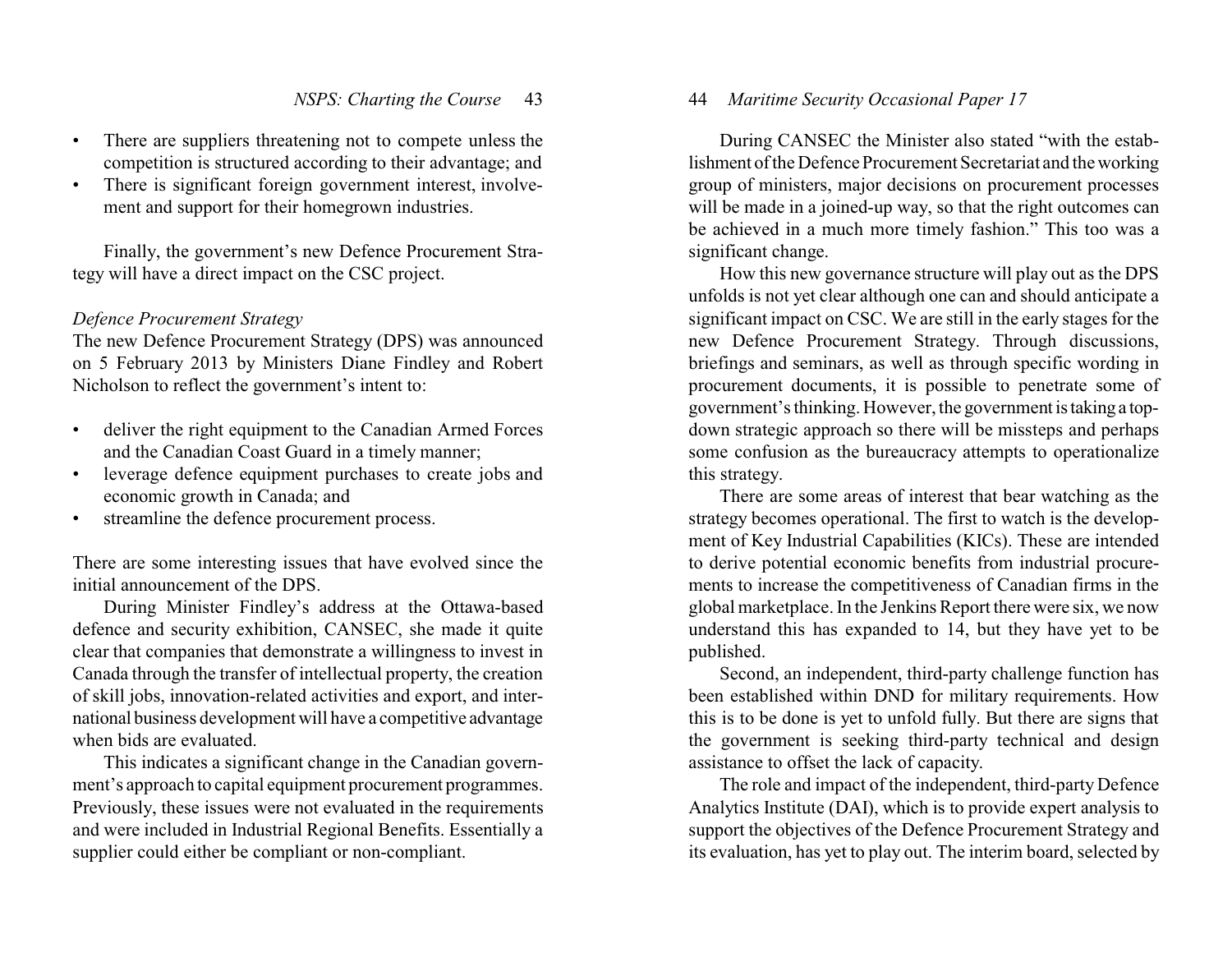government, has been charged with developing the institute's mandate and scope of activities. The government estimates that a permanent DAI will be established in 2015, a potential election year and perhaps a decision year for CSC.

A final point is the establishment of a Defence Procurement Secretariat within PWGSC. The intent is to ensure close coordination of many departments. One has to wonder how this mandate is different from that of the DND's ADM (Mat) and PWGSC's ADM Procurement. Is this another coordinating bureaucracy that could bring more delay or more rapid delivery on all questions that have an impact on the CSC?

The CSC is already entangled in the unfolding of the DPS as well as the influences on the defence procurement processes. During the initial stages of the NSPS process the government approved a procurement model that in the current terminology is called the most capable design. This is essentially a classic competitive definition phase leading to the selection of a winner. How this will work with the selected shipyard and the multiple supporting teams, given all the work in which the yard is currently involved, is an ongoing concern. Moreover, a prime contractor has yet to be identified.

Current practices and procedures mandate an increased engagement with industry. As noted earlier, industry favoured a procurement approach that is somewhat different than the government's. Essentially industry favours what is now known as the most qualified team.

The considerations of reactive influence, reduced foreign markets and a consequent focus on the Canadian market linked to increased foreign and commercial lobbying and the concerns about choosing a design too early in the process are now directly affecting what procurement approach the government will take for the CSC.

It is essential to remember that defence procurement is a

# 46 *Maritime Security Occasional Paper 17*

complex and bureaucratic enterprise. Canada is not alone in this regard. The government's basic objective is to provide the military with the best equipment while keeping costs as low as possible and providing rapid, reliable and efficient delivery. Added to this are the considerations of job creation, value propositions, industrial competitiveness and economic growth. It is obvious that there will be compromises, but which compromises will be made and what impact this will have on the CSC and the capability of the RCN is a basic question.

#### *Conclusions*

Defence procurement as practiced in Canada and in other free market states is complex. There is no silver bullet. Building a warship is perhaps the most complex of defence procurements and for Canada, the CSC will the most complex procurement to date. Government has taken a strategic decision to build its complex ships in Canada. Moreover, it has taken this step further in the Defence Procurement Strategy to create a strategic investment in specific industrial sectors (or KICs).

This is good for the RCN fleet renewal and good for the CSC project. However there are challenges for the project, including:

- First, the RCN will receive a replacement for both the *Iroquois*-class and the *Halifax*-class. The challenge is how the leadership can influence the outcome given that the RCN does not directly control the outcome. This is not because of a lack of leadership but because of the structure of the CAF and DND.
- The second challenge is the procurement approach. Will it be the most capable design or the most qualified team? This decision could in some way determine the capability of the CSC.
- Third, does the government have the capacity to manage the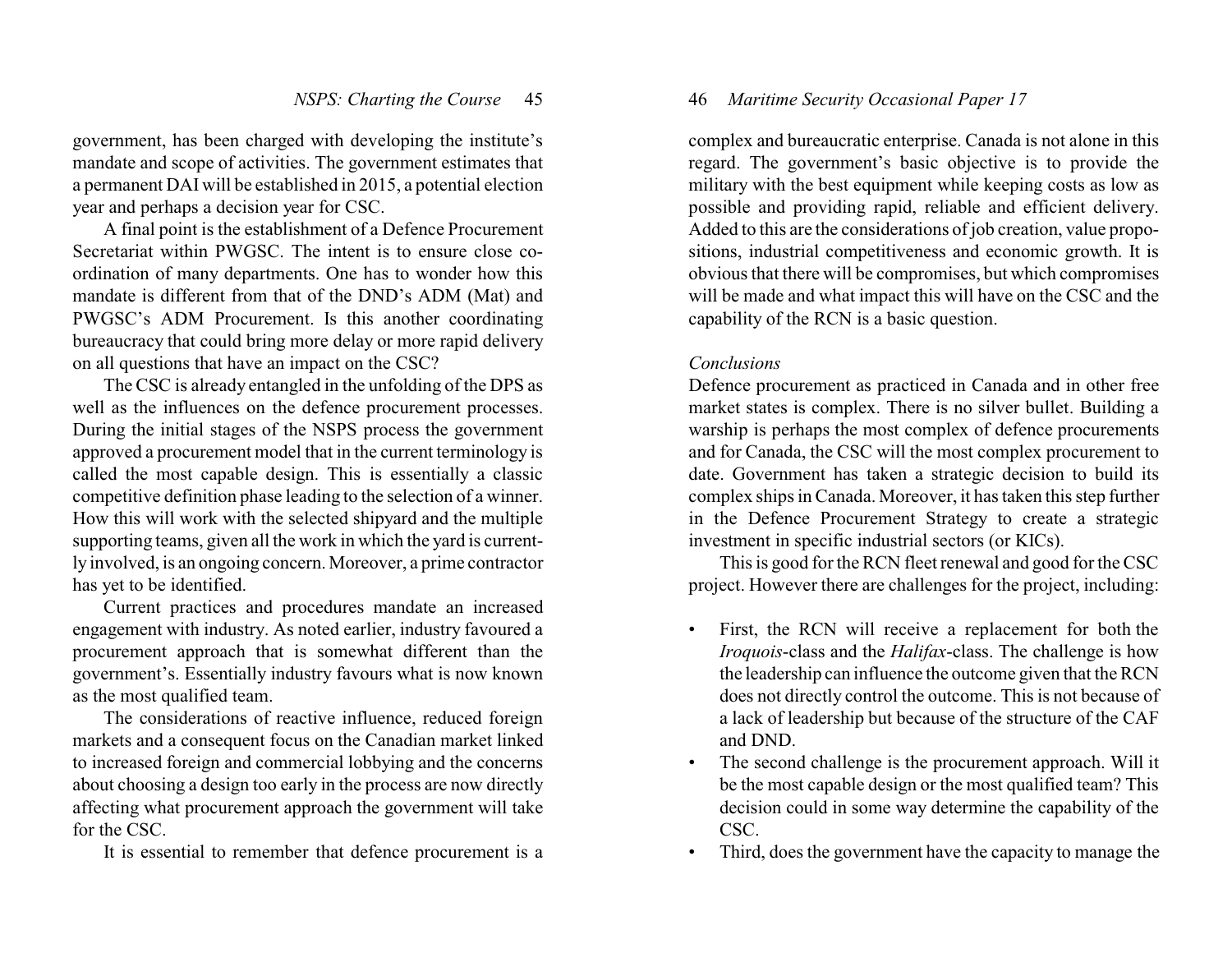project and if not, how will it get the capacity?

• And the fourth, but not the final challenge, is what will tip the scales in any competition: a capable ship that meets the needs of the RCN and Canada, or jobs? And who will decide?

It is probable that the Canadian government will provide the RCN with the means to accomplish its assigned missions, but the road ahead may not be smooth or straight.

**The CSC Statement of Requirements: Pushing the Envelope** *Dr. Eric Lerhe*

#### *Project Overview*

Canada has the world's longest coastline, bounded by three oceans, and requires protection of its maritime approaches from smuggling, trafficking and pollution. The federal government also provides life-saving search and rescue, as well as opportunities for scientific research. Federal fleets also act internationally to meet commitments and protect Canadian interests.

In June 2010, the government of Canada announced the National Shipbuilding Procurement Strategy to replace the current surface fleets of the Royal Canadian Navy and the Canadian Coast Guard. The first vessels to be constructed will be the Arctic Offshore Patrol Ships (AOPS) for the Royal Canadian Navy, followed by the Canadian Surface Combatant (CSC). The Joint Support Ships (JSS) will be built for the Royal Canadian Navy under the non-combat work package.

The CSC project will renew the RCN's surface combat fleet by replacing the capabilities provided by the destroyers (*Iroquois*-class) and the multi-role patrol frigates (*Halifax*-

# 48 *Maritime Security Occasional Paper 17*

class). This is the largest and most complex shipbuilding initiative in Canada since World War II and will ensure that the Canadian Armed Forces (CAF) can continue to monitor and defend Canadian waters and contribute to international naval operations.

The complexity of the CSC project has led the Canadian government to take a measured approach to project definition, beginning with extensive industry consultation to establish the course for the subsequent phases of the project, leading to developing the optimal ship design, costs and timelines.

The Irving Shipyard is expected to begin cutting steel in 2020 and deliver the first vessel in 2025. The last ship is expected to be delivered to the RCN in 2032 to 2034, approximately 20 years from now, and will be in service for 30 years, until after 2060.

The RCN is expected to receive two CSC variants: Area Air Defence and Task Group Command and Control (AAD/TG); and a General Purpose (GP) version. The GP version is intended to serve in three operational profiles:

- a task group environment;
- open ocean and littoral operational environments; and
- an increased requirement for joint operations.

The CSC statement of requirements is currentlyin draft form and is being developed as a result of in-house DND analysis with whole-of-government input, extensive DND and DRDC modeling, research and simulation that is based on what is known as synthetic environment based architecture, and four separate DND-PWGSC-Industry Technical Engagement with Industry (TEI) consultations.

This presentation examines the 'Draft Warship Requirements' used during the TEI consultations and attempts to assess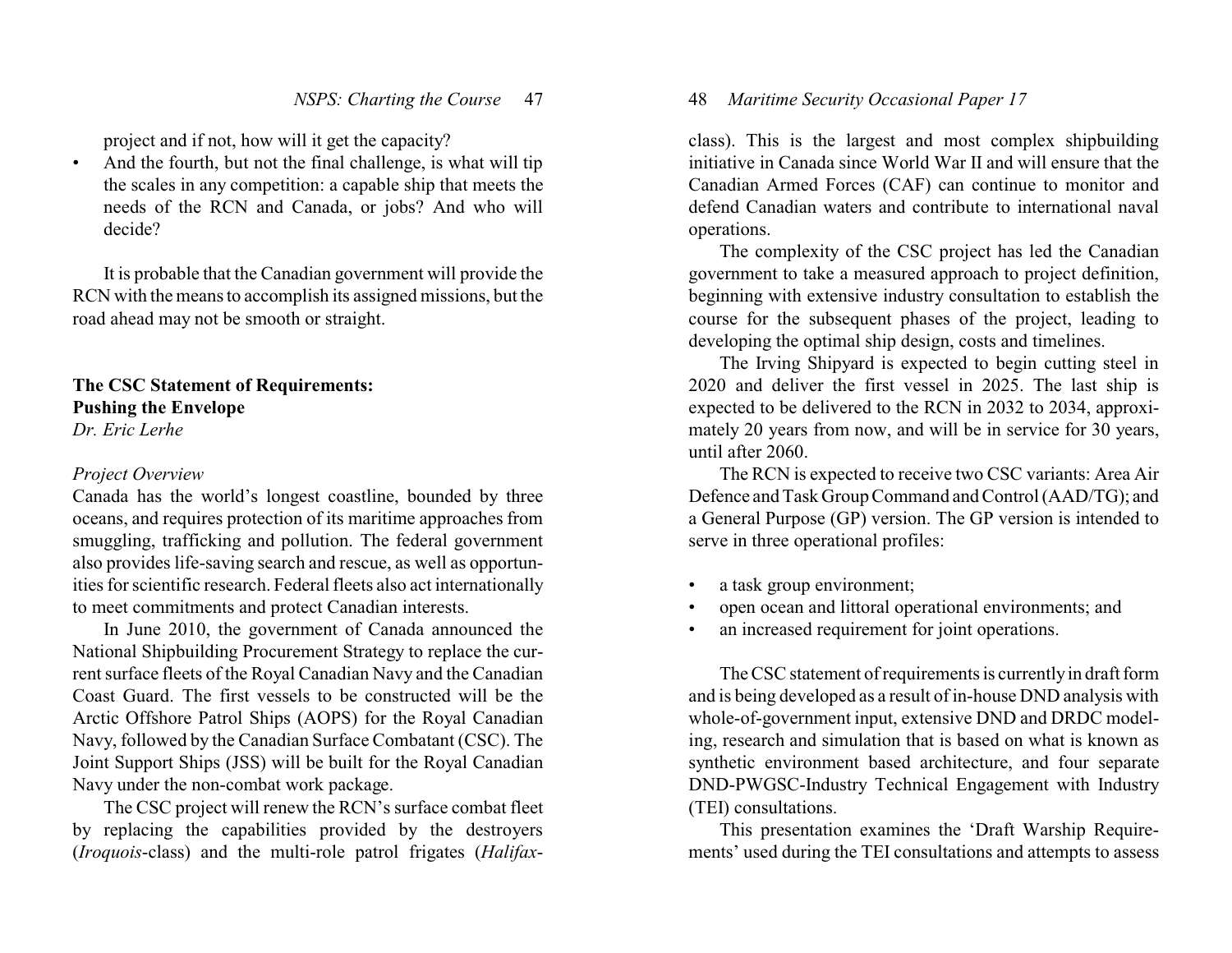how they correspond with global warship trends.

#### *The Global Warship Environment*

In attempting to outline the future warship operating environment, the experience of other navies, and particularly the US Navy, offers some guidance. In his article "Building the Surface Fleet of Tomorrow" in the January 2014 US Naval Institute *Proceedings*, Rear Admiral Thomas Rowden (USN) opined that the world will be more multi-polar than it is now, with the United States, China, Russia, India, Brazil and the Eurozone all vying for resources and for economic, political and sometimes, military power and influence. Within this environment, the United States will maintain powerful naval forces forward, present, visible and ready to protect and sustain American global interests in a world of changing power dynamics.

He also noted that unless there is a period of sustained conflict, the resources allocated to the US Navy, in constant dollars, will not dramatically rise or decline. And, the overwhelming majority of ships in the 2034 surface force are currently in service or in advanced design stages. The Canadian situation is unlikely to be any different.

Currently, some 90% of the world's trade is on the oceans, and the volume of this ocean-borne trade will dramatically increase. In the near term, the international strategic outlook is undergoing rapid change. There are several major South China Sea disputes and followed by the US decision to undertake its major USN 'Pacific Pivot.' Russia is, once again, flexing its military muscle and engaging players outside its own borders. The long-running Western land presence is being replaced by naval forces in the Middle East and Southeast Asia and there is a significant call for the US Navy's on-station ships for ballistic missile defence (BMD) worldwide.

### 50 *Maritime Security Occasional Paper 17*

#### *Warship Trends*

During the past 20 years of Western naval operations there has been an increased emphasis on land strike and support to land operations and maritime interdiction operations. This, in turn, has led call to return and reinforce the traditional maritime warfare capabilities with an emphasis on anti-submarine warfare (ASW). Similarly, the US Navy predicts a return to Cold Warera large-scale electronic warfare concepts of operation.

With the limited funds available for the CSC, the RCN has called for a vessel that has the attributes of flexibility, commonality, scalability, cargo capacity, ability to partner with vessels of other navies, and modularity. As well, it must be able to accommodate one or two maritime helicopters. The United States Navy calls for similar flexibility, and US Secretary of Defense Chuck Hagel declared "[g]iven continued fiscal constraints, we must direct shipbuilding resources toward platforms that can operate in every region and along the full spectrum of conflict" (24 February 2014). The first casualty of this call for greater flexibility is likely to be the highly specialized Littoral Combat Ship.

#### *Reduced Crewing*

There is a worldwide push for reduced warship crew sizes. Given the staffing shortages within the RCN, there was an initial hope that the CSC could be crewed by a reduced complement perhaps of 100. The USN *Freedom*-class Littoral Combat Ship has a core crew of 50, and 65 but there is serious concern now over this vessel's small crew and limited flexibility. Elsewhere, the French multi-mission frigate (FREMM) can sail with a crew of 95, but can accommodate up to 155 personnel and HMS *Daring*, the Royal Navy's Type 45 air defence destroyer, has a regular crew of 190, but can accommodate up to 232. There is thus greater caution in moving towards very small warship crews.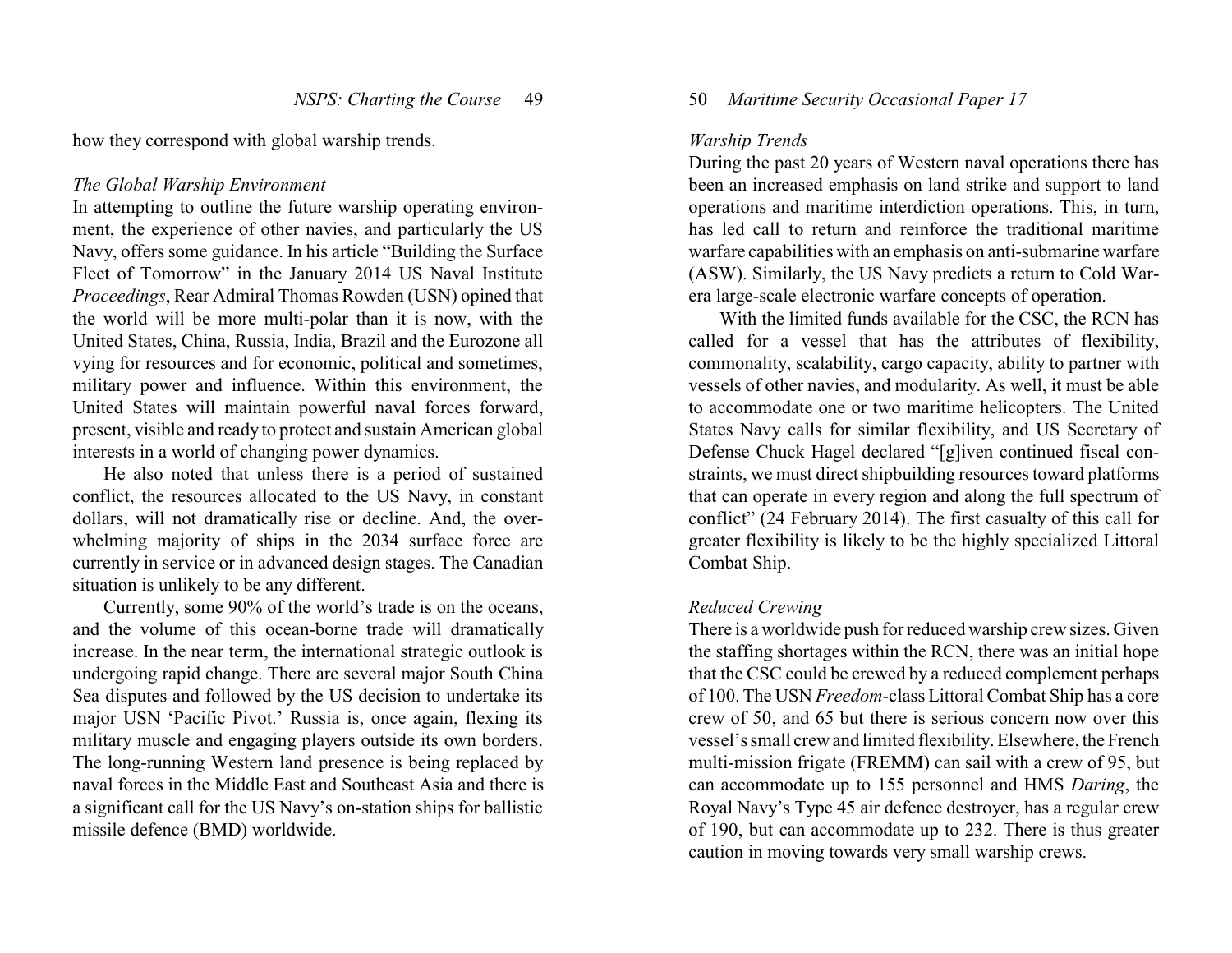#### *Integrated Combat Systems*

Sensors: The CSC requirements call for active electronically scanned arrays and this is becoming the world naval standard. Other states are calling for electric propulsion which could feature integrated full electric propulsion (IFEP). That, in turn, provides design flexibility and improved efficiency, modularity, signature reduction, zonal survivability, auto reconfigurability, improved reliability, reduced life-cycle costs, and flexibility for up-grading, better survivability and lower operating cost. The CSC requirements keep this option open.

Anti-Submarine Warfare (ASW): With some 40 states operating a total of approximately 400 submarines of various ages, roles and types, the CSC will need to conduct anti-submarine warfare operations and the requirements call for low frequency active arrays, offboard decoys, minehunting sonars and the ability to conduct multi-static operations.

The concept in multi-static ASW operations is to share sonar information amongst a number of dispersed ASW units using a communications network to increase the effectiveness of the assets. The information is used both for augmenting a shared view of the ASW operation by contributing to the common operating picture and for improving sonar performance. In essence multi-static ASW is an example of a networked-enabled capability since sharing sensor information to increase the effectiveness of the whole system is central in a multi-static sonar system.

Anti-air Warfare (AAW): The ship design calls for an integrated anti-air warfare capability that will feature Vertical Launch Systems (VLS) with 24 to 32 cells, ballistic missile defence (BMD) (limited), sea-based air defence, short- and longrange surface-to-air missiles, and cooperative engagement capability (CEC). The requirements also allow the possibility of a future hyper-velocity gun.

# 52 *Maritime Security Occasional Paper 17*

Anti-surface Warfare (ASUW): The Canadian Surface Combatant will also need to conduct anti-surface warfare, and the requirements call for surface-to-surface missiles, a naval gunfire support (NGS) capable 5-inch gun and land attack missiles.

#### *Conclusion*

A question that deserves to be addressed is whether or not the CSC is pushing the envelope. The draft CSC Statement of Requirements (SOR) moves well beyond the status quo and responds well to emerging international warship trends. However, the principal concern to be resolved is the tradeoff(s) to be made based on the cost versus the number of ships versus the capabilities sought.

While there are issues of cost and timing associated with the CSC, the programme's SOR process appears to be sound and well-suited to addressing the challenges of the future maritime security environment. It is a well thought out vessel that will be designed to operate within the evolving international maritime scene. In addition to involving extensive industry consultation, the ship requirements are also supported by an extensive inhouse modeling effort (Synthetic Environment Based Acquisition). However, given cost concerns within a regime of tight defence budgets, it is likely that many of the draft requirements will be considered aspirational and may have to be considered for much later insertion. This is not a bad thing.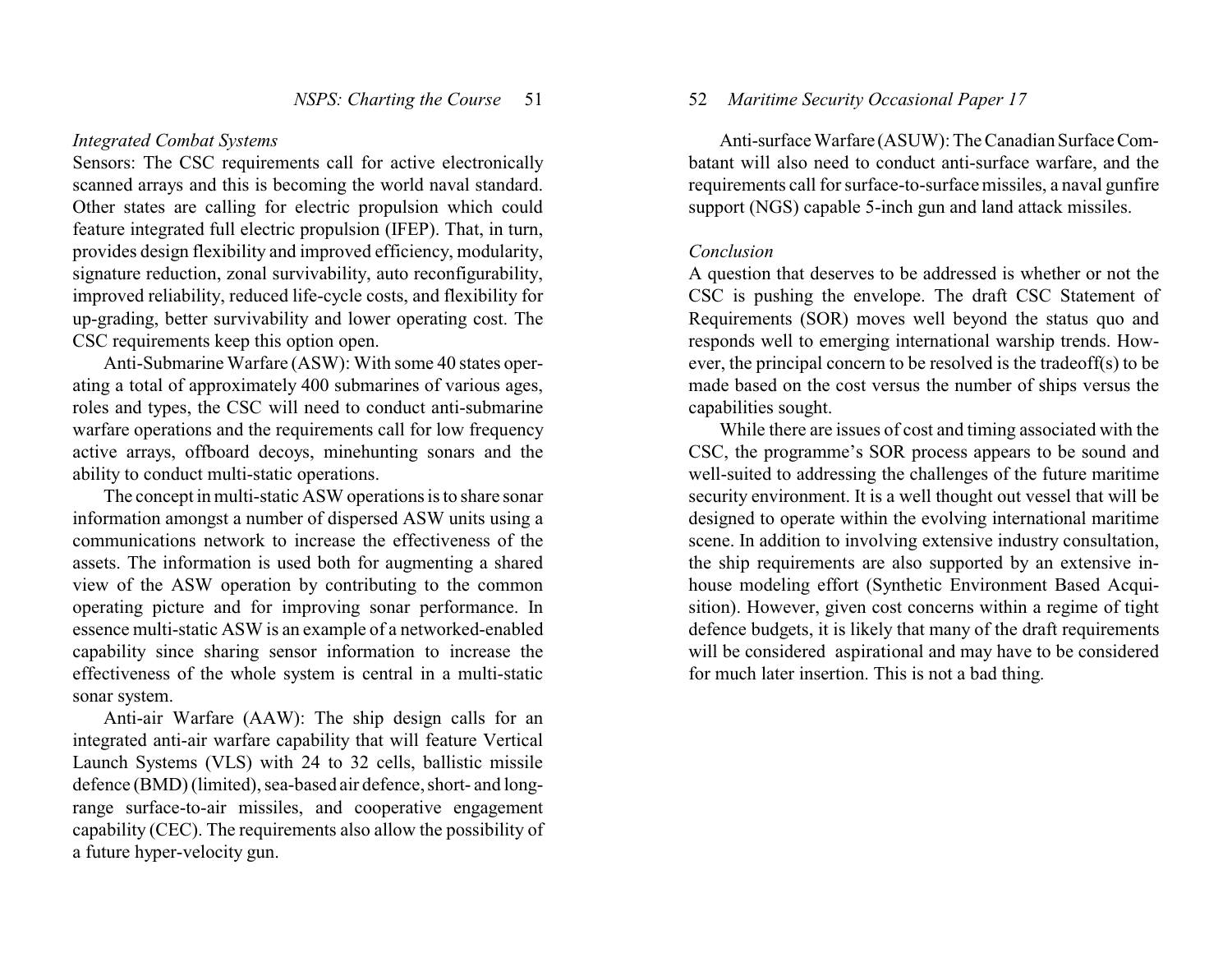# **Value Propositions and NSPS: A Canadian Success Story**?

*Kevin Arthurs* 

The NSPS programme has been proclaimed as a breakthrough for the future of shipbuilding in Canada. Shipbuilding in Canada has for many years suffered from a boom-and-bust cycle, forcing every shipyard to compete for every government of Canada programme with no certainty of success and not allowing shipbuilding companies to provide the investment required to become competitive and thus remain relevant internationally as well as domestically. Protecting the Canadian shipyards and their expertise allows them the stability needed to retain the skillsets in Canada, and thus protecting the source of supply of the Canadian government's fleet. But what about all those other industries that support the government fleets – navy and coast guard? It is obvious that they will be needed during the NSPS fleet renewal. There should be significant work in every area of expertise.

Let's go back in time a little when IRBs were IRBs and were not yet renamed and refocused into ITBs or value propositions, before KICs were proposed by Emerson or Jenkins. In 1983, the last Canadian naval shipbuilding contract for the Canadian Patrol Frigates Programme (CPF) was signed. Saint John Shipbuilding Ltd (SJSL) (the jewel of Irving Shipbuilding at the time but since closed due to pre-NSPS uncertainty) as the prime contractor was entrusted under the fleet renewal of the time to design and build six (later increased to 12) frigates.

As part of that programme, Canada (not just DND) required some brave new technologies to be produced to catapult the RCN into the forefront of the current day naval capabilities. Canada had set its sights on a high level of integration and very low fault tolerance not yet seen in naval systems. All required local area

# 54 *Maritime Security Occasional Paper 17*

networks (LANs) of some degree. LANs at the time were leading edge. The first reported commercial LAN was in fact installed in 1977 in the Chase Manhattan Bank. This LAN was solely used to access a common database and printers from multiple terminals.

In the United States the Mitre Corporation was investigating the use of a multiple-bus local area network architecture for making tactical command and control systems more survivable and had developed an experimental survivable network (SURVNET). Canada's ambitions were higher. The Shipboard Integrated Communications(SHINCOM), Integrated Machinery Control (SHINMACS) and Integrated Processing and Display systems (SHINPADS) were all specified to be developed in Canada. They not only share information but control significant systems while providing increased decision aids to the naval operators as well as providing the survivability that was only being studied elsewhere.

The gestation of some of these had come from Canadian government personnel in various internallyfunded projectsin the mid- to late 1970s. In fact SHINPADS technology was exported even before it was used in a Canadian system (by Sperry, now Lockheed Martin). The US Airborne Command and Control System (ACCS) and the Marine Air Traffic Control and Landing System (MATCALS) were the first systems fielded with this revolutionary redundant and distributed computer architecture. Remember that in 1983 military processors were just being passed by the commercial desktop in terms of performance. IBM's XT just hit the market in March 1983 and the TCP JIP standard had just been introduced. The ARPANET was just being used for civilian research programmes as a forerunner to the internet. The World Wide Web did not open for business until 1991.

These systems were not only developed for the CPF pro-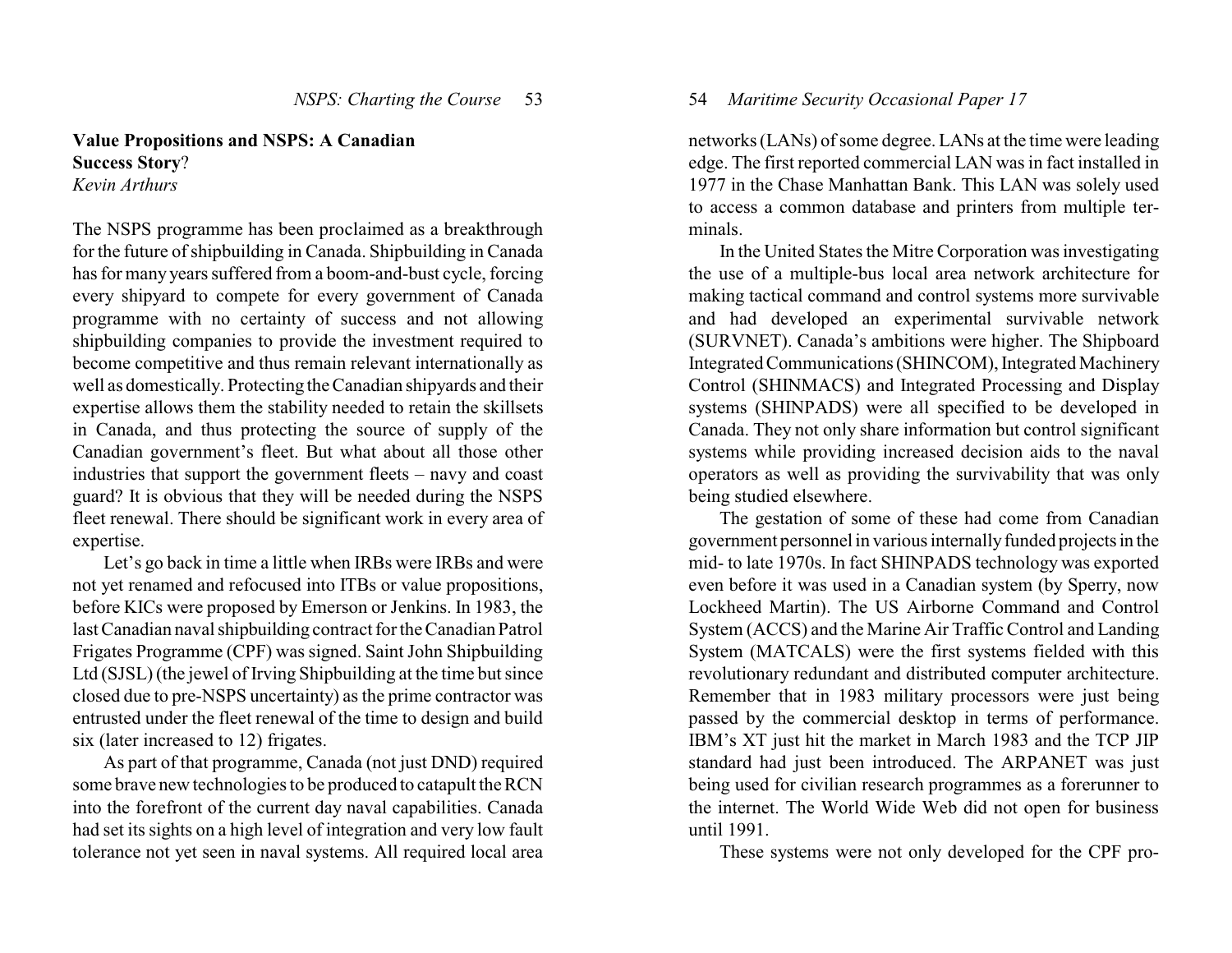gramme but many saw significant commercial success outside of it. L-3 MAPPS with SHINMACS (currently branded IPMS) and DRS with SHINCOM have carved out international markets for some time. Although the SHINPADS concept was Canadian by birth, significant technology transfer from the United States was necessary on the CPF programme to ensure the idea became reality and to bring it fully into production. Other technologies have also come from the Canadian Patrol Frigate programme from infrared suppression and prediction (Davis Engineering) to hanger doors and helicopter hauldown systems (DAF INDALL). The CPF programme advanced manyCanadian technologies and companies into the limelight.

This naval technology timeline is a continuum. The *Halifax*class Modernization Frigate Life Extension (HCM FELEX) programme embraces the technologies from the CPF programme with obvious modernizations and upgrades to the proprietary LANs to embrace open standards as well as commercial-off-theshelf (COTS) equipment with increased modernized functionalities. DRS SHINCOM, L3MAPPS IPMS, LMC modernized SHINPADS now CMS 330 have all been brought forward into HCM.

Other Canadian naval technologies have also become obvious as well. Open Systems Interconnection (OSI) has captured a world market in navigation and electronic chart systems. IBM Canada has benefitted from a technology transfer of data-link technology and now holds a product mandate for export of multi-link systems with a significant multi-link lab here in Canada. Infield Scientific has become internationally recognized as naval electromagnetic environment experts, and CAE, long established and known for flight training systems, has established itself in the naval training market as well with its recent Naval Warfare Training System contract in Sweden.

I am proud to say that the SHINPADS legacy held by

#### 56 *Maritime Security Occasional Paper 17*

Lockheed Martin Canada has recently achieved some modicum of international success as the new variant (CMS 330) is part of the recent contract signing (29 April 2014) with the Royal New Zealand Navy (RNZN) to upgrade two of its frigates. This is a success for Lockheed Martin Canada but there are other Canadian companies benefitting as well: IBM Canada's Multi-link, and Infield Scientific's electromagnetic environment expertise are also part of the programme. It is likely that the option for DRS Canada's SHINCOM will be taken up, and due to the confidence placed in Seaspan by the NSPS and FELEX programmes, the refits will likely occur in Victoria at VicShips, a Canadian shipyard export.

These have all originated under the previous IRB mandates. The new ITB Value Proposition approach should be seen as a fall out of the Jenkins and Emerson Reports. They will and should affect all NSPS programmes going forward. Theyshould:

- identify the key industrial capabilities (KICs);
- protect the capabilities in country;
- define the new areas of technology needed by Canada in areas of concern to sovereignty; and
- use the ITB Value Proposition Programme as part of the NSPS.

The second bullet above can be interpreted to conflict with the compete at all cost mentality that has crept into many Canadian procurement decisions.

As noted in the beginning of these remarks, shipbuilding in Canada has for many years suffered from a boom-and-bust cycle, forcing every shipyard to compete for every government of Canada programme with no certaintyof success and not allowing shipbuilding companies to provide the investment required to become competitive and thus remain relevant internationally as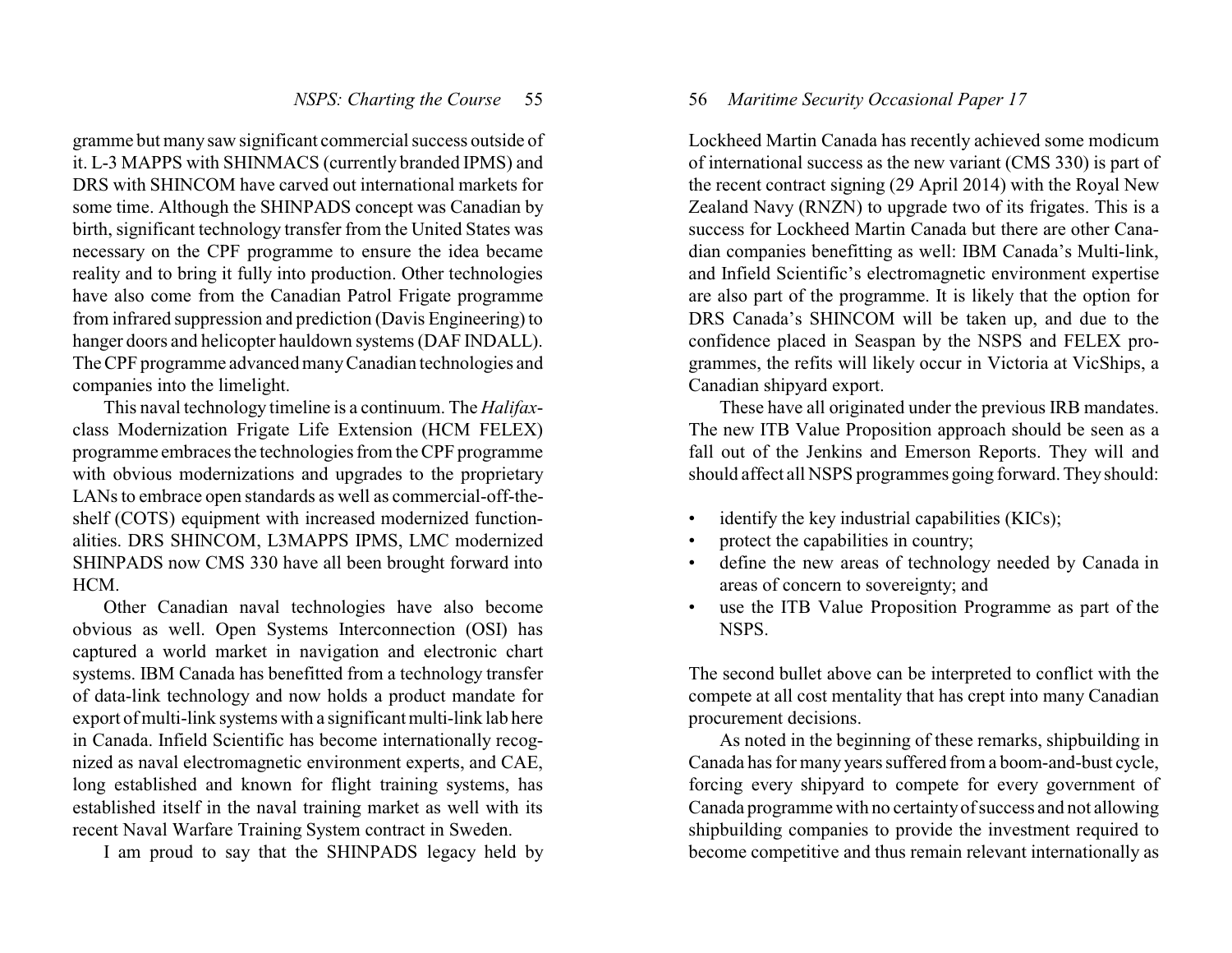well as domestically. Protecting the Canadian shipyards and their expertise allows them the stability needed to retain the skillsets in Canada, and thus protecting the source of supply of the Canadian government's fleets and sovereignty over such.

Let's replace 'shipbuilding' with defence, in particular naval defence industry:

Naval defence industry in Canada has for many years suffered from a boom-and-bust cycle not allowing naval defence industry companies to provide the investment required to remain competitive and thus remain relevant internationally as well as domestically. Protecting the naval defence industry, their expertise allows them the stability needed to retain the skillsets in Canada and thus protecting the source of supply of the Canadian government's fleets and sovereignty over such.

This sentiment has been heard in the bazaars of industry over the past years. Not because they are afraid to compete but because many offshore companies do benefit from government subsidies and protection that can place Canadian defence industrycompanies at a disadvantage internationallyand in many cases domestically. Canadian procurement policies have been that competition is the only value proposition that returns benefits to the taxpayer. Any advantage inherent in being Canadian must be dismissed to level the playing field to ensure there is a competition. This attitude begs a couple of questions:

• Should the Canadian investment in the currently existing KICs, the technologies that current Canadian companies have sustained from various IRB programmes, be recognized/protected instead of simply providing the right to compete?

- 58 *Maritime Security Occasional Paper 17*
- How do we (Canada) ensure that the teaming constructs that industry has put or is putting into place currently to prepare for NSPS programmes will honour such and at least allow the current KICs to compete?

# **Canada's NSPS Successes and Transitioning to CSC Challenges** *Jerry MacLean*

In 16 months the Canadian government went from project announcement to selecting both NSPS shipyards. The CSC project is a very effective process that enabled selection of a shipbuilding team without external interference, an extremely difficult procurement activity that met the timeline challenges. I would like to discuss Thales' perception of how the NSPS achieved this.

The tenets of NSPS:

- industryengagement: well-established communication links with the potential prime contractors and government;
- governance structure: well-established with logical escalation, if required; and
- independent third-party assessment: First Marine International(FMI) effectivelycontributed to selecting baselining teams and established the metrics to assess plans. This firm's credibility and credentials are unquestioned.

A number of elements of the NSPS process have proceeded smoothly:

- selection of the potential shipyards was done quickly;
- smaller groups were able to deal aggressively with major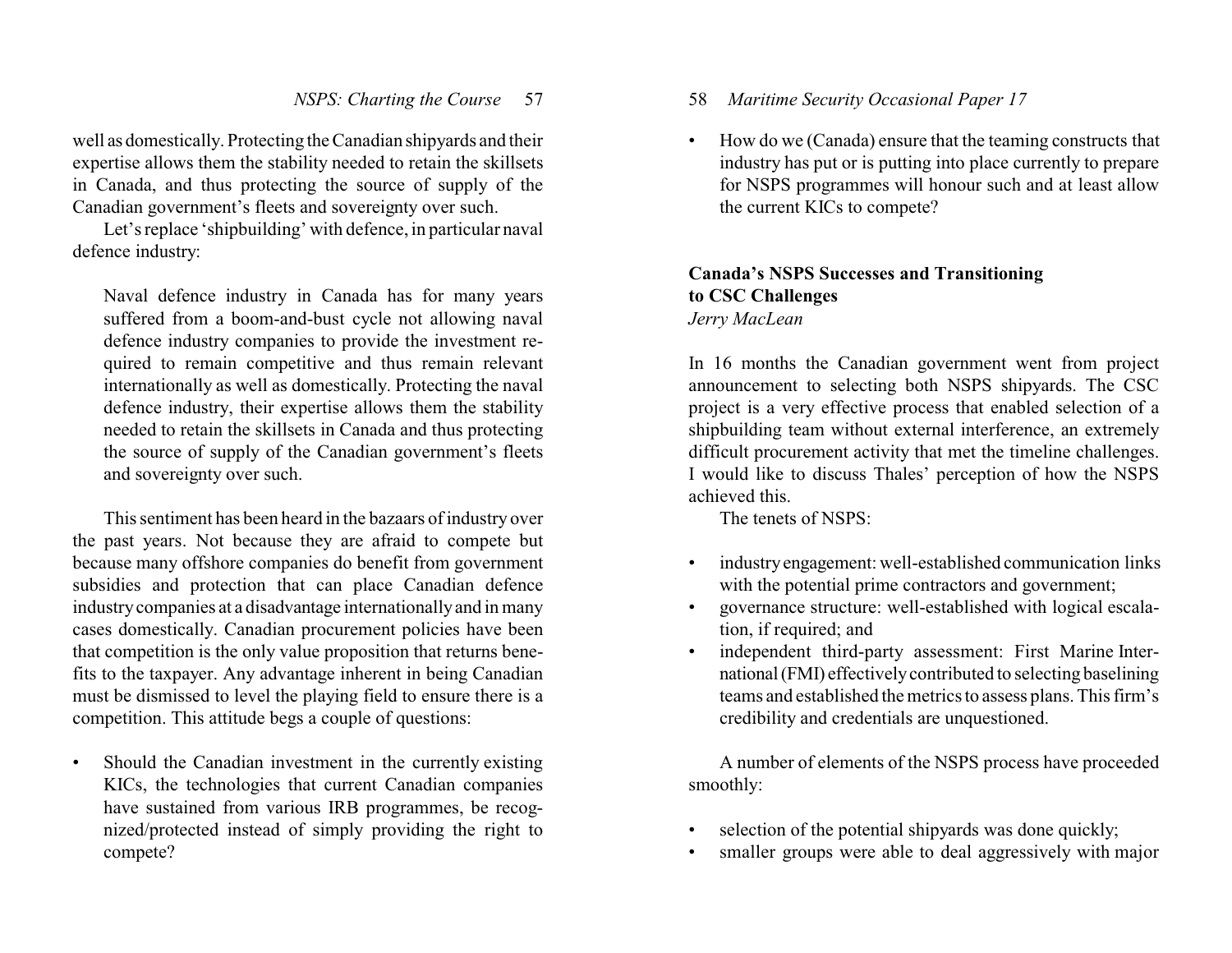issues and arrived at consensus in a timely fashion;

- agreement on the evaluation criteria for the winning shipyards was arrived at in an integrated team fashion;
- First Marine International (FMI) evaluations of yards were done in a very focused fashion with strong and proven metrics that demanded demonstration of capabilities to evaluate baseline status of each yard;
- RFP capability assessments were clear on expectations for the prime contractors and where partners can deliver capability that are not pre-existing in the shipyard;
- the 'target state' was well-defined up front with clear requirements on the RFP plans required to demonstrate the shipyards' ability to meet these target states;
- FMI engagement was well-planned and executed with excellent feedback and a means to challenge its assessments to ensure an accurate score;
- with the value proposition in its embryonic state, value to Canada in developing the maritime domain was critical to its evaluation.

There remain a number of factors yet to be considered as the CSC draws closer:

- the selection of the potential teams should be done quickly. Procurement decisions delay this process. Ideally, doing Solicitation of Interest and Qualifications (SOIQ) to reduce quickly the applicant groups would help focus discussions and facilitate decision-making;
- smaller groups should be established to deal with major issues and arrive at a consensus when needed. This is an effective means to get buy-in from industries; and
- agreement on the criteria and means to evaluate the winning teams should be achieved in an integrated fashion. The CSC,

60 *Maritime Security Occasional Paper 17*

as an NSPS programme, has its own unique complexities.

FMI provided independent, third-party evaluations of teams in a very focused manner with strong and proven metrics, demanding the demonstration of capabilities to evaluate baselines.

The target state of CSC capabilities is well-defined up front with clear requirements on the RFP where plans and solutions are required to demonstrate the teams' capabilities. Clear definition of requirements is critical. Recent RFIs are a good start to understand better. How does Canada deliver a bulletproof SOR? If not, then what requirements are used to define baselines in an unbiased fashion?

Third-partyengagement was well-planned and executedwith excellent feedback and a means to challenge the assessments to ensure an accurate score. It isn't certain that this can happen in CSC. It is ideal but fraught with risk.

The Value Proposition is also under development and much more advanced than the NSPS. This is absolutely required for CSC and Canadian industry.

# *Conclusion*

The CSC is a highly complex procurement programme that will have many of its own challenges. NSPS is a good base model but is not a panacea for all aspects. The evaluation methodology will be the key to its ultimate success.

The PMO CSC is working proactively on the challenges as industry is standing by and will help when called upon.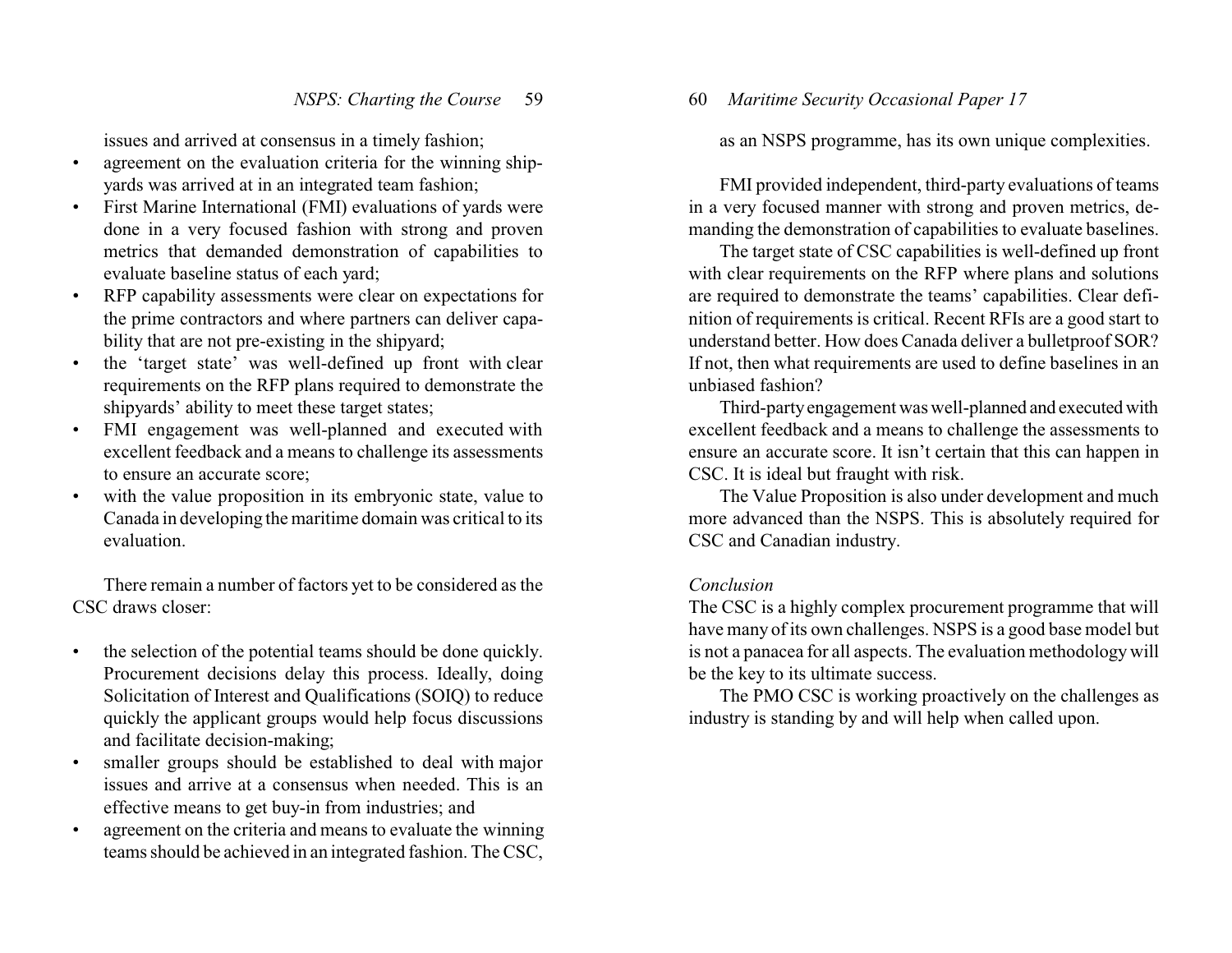# **Improving Economic Outcomes: Value Proposition Considerations** *Rich Billard*

Industry experience has shown that Industrial and Regional Benefits (IRBs) must translate into Industrial Technical Benefits (ITBs). The 'Rated and Weighted' Value Proposition must be informed by the following:

- Key Industrial Capabilities (KICs) criteria;
- analysis of KIC market segments; and
- industrial engagement.

Where the government chooses to specify a targeted, desired industrial outcome, mandatory requirements will be used as appropriate. Bidders will be required to submit ITB plans that undertake to invest in Canada 100% of the contract value and to develop regional benefits across all regions of Canada.

The objectives of the new Defence Procurement Strategy are to:

- deliver the right equipment in a timely manner;
- leverage purchases to create jobs and economic growth; and
- streamline defence procurement processes.

Industry can have the greatest impact on the second objective. But importantly how do Canadian companies leverage the value proposition? To create jobs and economic growth in Canada certain factors are important such as intellectual property, value-added products or services, and the company's ability to export.

There also exists an intellectual property (IP) conundrum. It is well understood that sustained growth is only possible through 62 *Maritime Security Occasional Paper 17*

export but often the low-risk solution is to choose systems that are already in use by other countries. However there is the likelihood that there is a foreign Original Equipment Manufacturer (OEM) that owns the intellectual property associated with that system. So an important question arises, namely how does Canada ensure that Canadian companies will have access to that IP to deliver and support those systems? How do Canadian companies then add value and perhaps some of their own IP so that the capability is exportable in the global market?

These are important questions that deserve closer attention as the NSPS and the value proposition activities mature.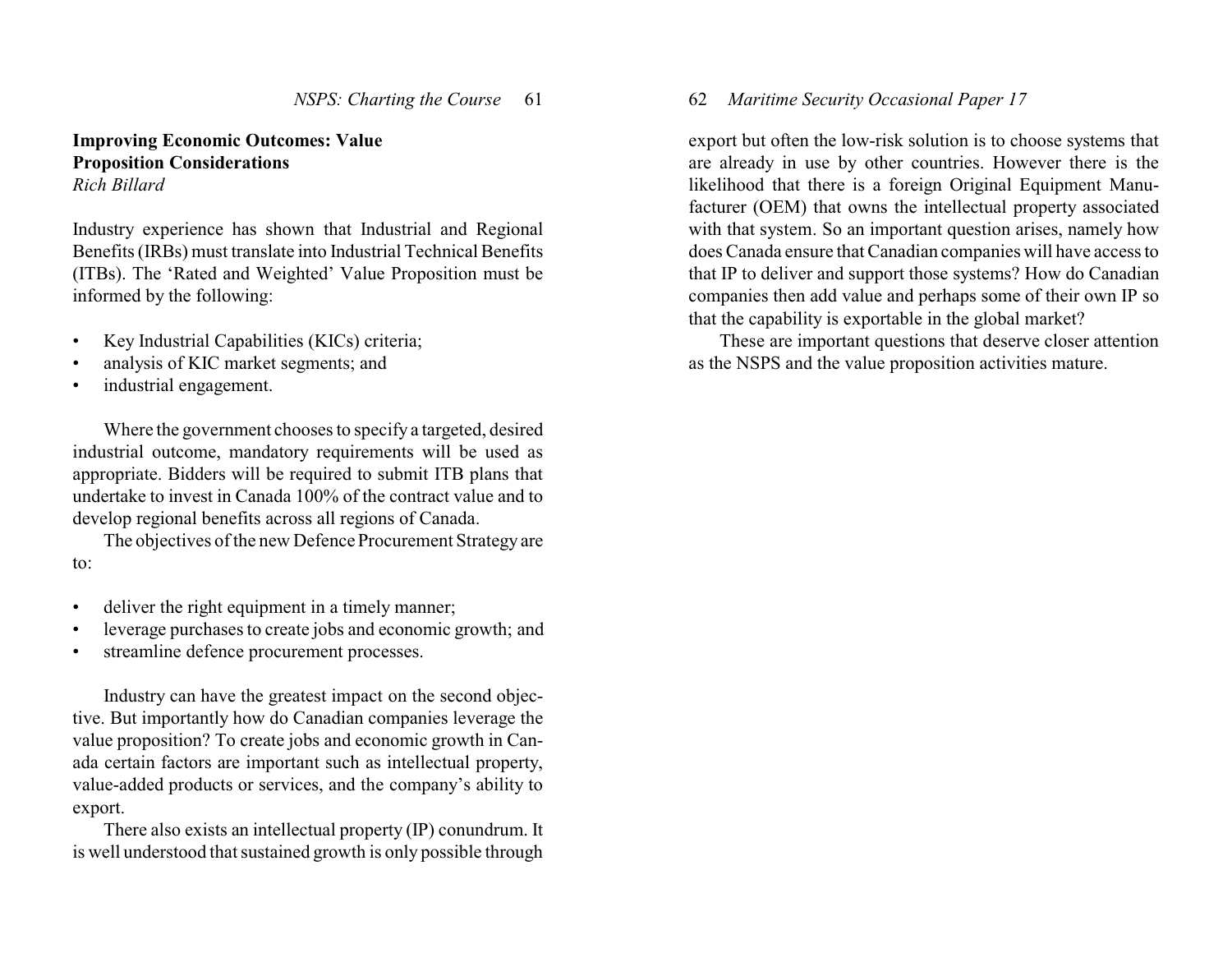# **Concluding Remarks**

The organizers would once again like to thank all of the generous sponsors, volunteers, presenters, panel Chairs and participants for attending this inaugural NSPS Workshop. The Centre for Foreign Policy Studies has already posted all the original presentations from this workshop on its website with details at http://www.dal.ca/dept/cfps.html.

## *Upcoming Events*

CFPS is already in the planning stages for the second in a series of NSPS Workshops at Dalhousie University. Our next workshop in the Maritime Security Programme Workshop Series is entitled, "National Shipbuilding Procurement Strategy Part II: 'Human Capital' and the NSPS." It will occur in a one-day format on Friday, 14 November 2014 at University Hall, MacDonald Building at Dalhousie University.

#### *Synopsis of the November Workshop*

Given that personnel costs account for nearly 50% of the budgets of most organizations, it is vital that we take a comprehensive look at the human resource issues associated with the NSPS. The purpose of this workshop is to bring together invited representatives from industry, academia and the federal and provincial governments, including the RCN and international navies, to identify, discuss and share their perspectives on the potential challenges concerning the human dimension of ships and shipbuilding.

## 64 *Maritime Security Occasional Paper 17*

Research to date on this issue suggests that there is significant risk associated with the personnel aspects of the NSPS, particularly given the planned shift to a long-term and virtually continuous building approach to national shipbuilding. The key challenge will be ensuring that the right quality and quantity of skilled personnel is available over the next 30+ years to meet the needs of the NSPS.

In order to allow for fulsome discussion of this topic the day's events will progress through three themed panels entitled Building, Crewing and Sustaining. By breaking out the discussion into these panels the presenters will be able to cover the full spectrum of human demands in the NSPS. Additional panel topics may also be explored as workshop preparations continue.

We hope that you will join us for the next in the series of NSPS workshops at Dalhousie University.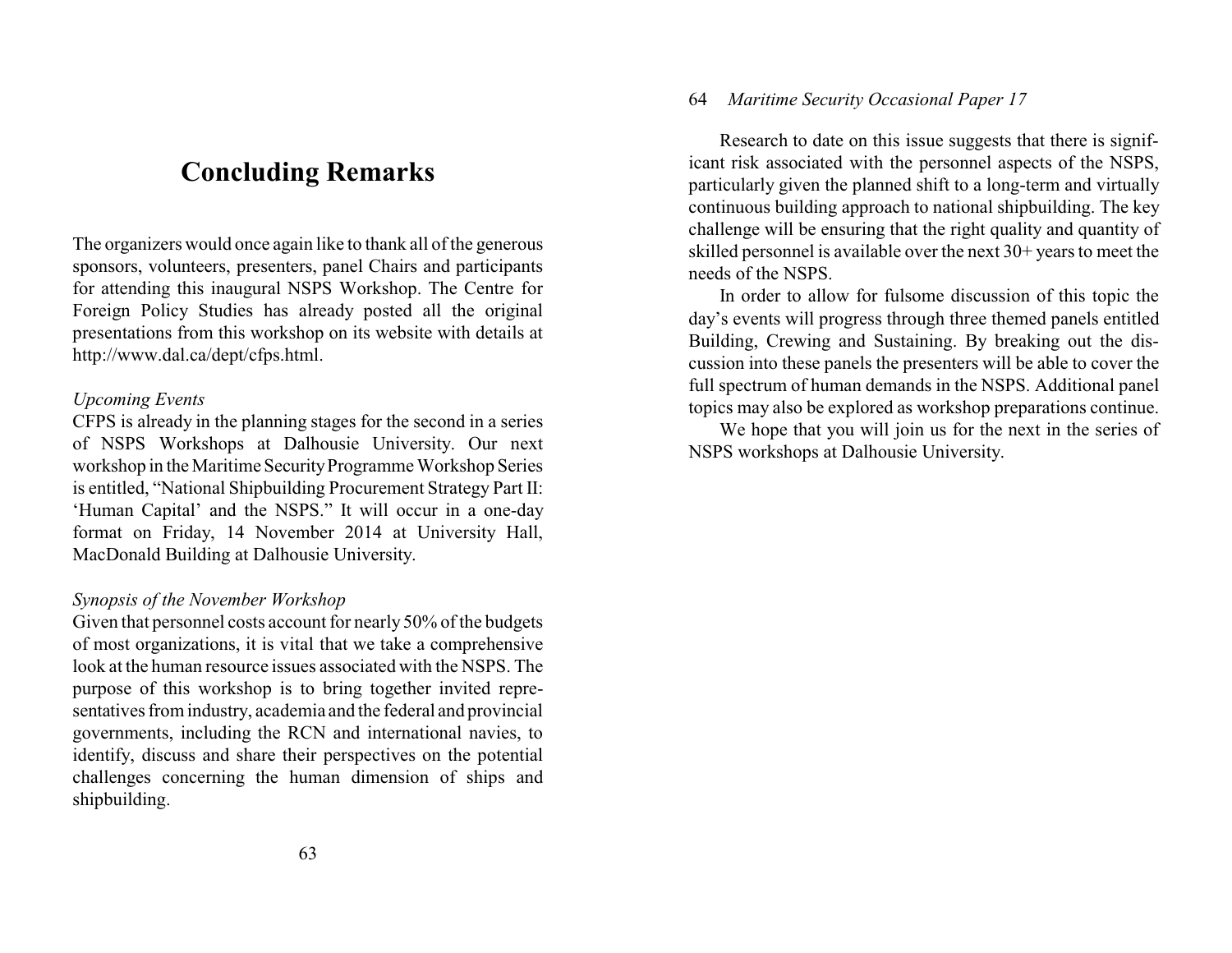# **Workshop Programme of Events**

Friday, 6 June 2014

Location: 6300 Coburg Rd., Dalhousie University Hall, MacDonald Building, Dalhousie University, Halifax, NS

# 0815 - 0830: *Introduction and Welcome*

- 0830 0915: *Special Presentations*
	- Joint Support Ship (JSS) General Arrangement Drawings (**Mr. Brian Lavigne**, JSS Programme Office, Department of National Defence, Materiel Group)
	- Arctic/Offshore Patrol Ship (AOPS) General Arrangement Drawings (**LCdr Jamie Sangster**, AOPS Programme Office, Department of National Defence, Materiel Group)
	- The scientific/research implications of the AOPS (**Jim Hanlon**, Chief Executive Officer, Institute for Ocean Research Enterprise (IORE) )
- 0920 1030: *Morning Panel Discussion*

*NSPS: Current Progress and Potential Future Challenges* Chair: Dr. Eric Lerhe, Dalhousie/CFPS

- Budget 2014, the CFDS Reset, and the Impact on the NSPS (**David Perry**, Senior Security and Defence Analyst, CDA Institute)
- Key Industrial Capabilities and the NSPS: Sailing Toward Global Leadership (**Dr. Yan Cimon**, Associate Professor, Department of Management, Laval University)

66 *Maritime Security Occasional Paper 17*

- The Method to our Madness: Independent Cost Estimating at the PBO (**Erin Barkel**, Office of the Parliamentary Budget Officer)
- The NSPS Programme View (**Matthew Crawley**, PWGSC, Senior Director, National Shipbuilding Procurement Strategy Secretariat)
- 1030 1050: *Coffee break*
- 1050 1150: *Moderated Q&A Session for Morning Panel*
- 1150 1210: *Morning Session Wrap Up and Take-Away*
- 1210 1310: *Lunch*
- 1310 1440: *Afternoon Panel Discussion*
- *The Canadian Surface Combatant (CSC)*
- Chair: Ken Hansen, Dalhousie/CFPS
	- What the NSPS has Delivered, What Remains, Government Capacity and Lessons Learned (**Ian Parker**, CFN Consultants)
	- The CSC Statement of Requirements: Pushing the Envelope? (**Eric Lerhe**, Dalhousie/CFPS )

Industry perspectives for delivering the capability:

- Lockheed Martin Canada, "The Evolution of Canadian Command and Control Systems" (**Kevin Arthurs**, Director of Engineering)
- Thales, "CSC Evaluation Challenges" (**Jerry McLean**, VP Marketing and Sales)
- MDA Corporation, "Improving Economic Outcomes: Value Propositions Considerations" (**Rich Billard**, Manager Business Development, Defence Systems)
- 1440 1500: *Coffee break*
- 1500 1600: *Moderated Q&A Session for Afternoon Panel*
- 1600 1620: *Afternoon Session Wrap Up and Take-Away*
- 1620 1630: *Workshop Closing Remarks*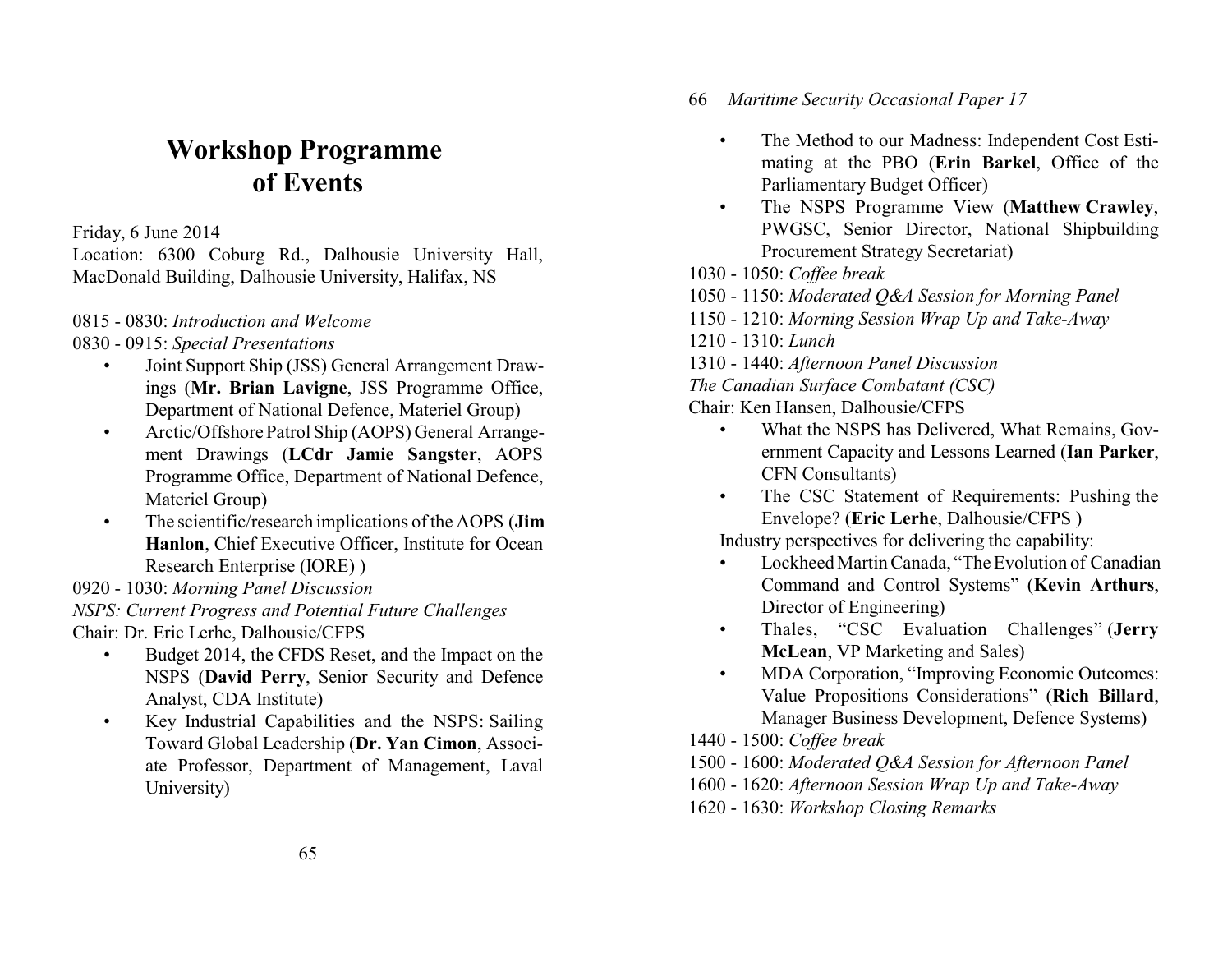# **About the Workshop Presenters and Chairs**

#### **Kevin Arthurs**

Kevin Arthurs leads Lockheed Martin Canada's Naval Systems Department. His team oversees the requirements analysis, system architecture development and system design of both current and future Naval Combat Systems Integration Programmes. His expertise was gained though over 35 years of design, integration, test, trials and in-service support of naval combat systems.

Prior to joining Lockheed Martin Canada Mr. Arthurs held the position of Combat Systems Manager with Saint John ShipbuildingLimited during the Canadian Patrol Frigate Programme.

In his current role he is responsible for the Arctic Offshore Patrol Ship Command and Surveillance Systems Integrator (AOPS C&SSI) programme (in design phase with Irving Shipbuilding) and the recently signed Frigate Systems Upgrade (FSU) modernization of two ANZAC-class frigates for the Royal New Zealand Navy as well as future naval programmes.

Since he left the navy for industry he has worked continuously with the RCN as an industrial partner applied to modernizing the naval fleet. His experience with shipyards has been significant in the ship build and mid-life refit arenas.

## **Erin Barkel**

Erin Barkel is a Financial Analyst working in the Office of the Parliamentary Budget Officer (PBO). Before joining the PBO, Erin was an analyst at the Treasury Board Secretariat, providing

# 68 *Maritime Security Occasional Paper 17*

policy advice on investment plans and projects. She holds a BASc (Industrial Engineering) from the University of Toronto and an MBA from the Ted Rogers School of Management at Ryerson University. In her spare time she is slowly pursuing a PhD in Management at the Sprott School of Business at Carleton University.

## **Rich Billard**

Rich Billard has been the Business Development Manager for MDA Systems Ltd. for the past four years. MDA is a Global Communications and Defence Company with offices across Canada (Halifax, Montreal, Ottawa and Toronto with its headquarters in Vancouver). Each office has a focus area with the Halifax office focused on defence and primarilysupport for RCN programmes such as the *Kingston*-class ISS, *Victoria*-class Trainers, and the Maritime Command Operational Information System. They also have a team supporting the satellite work for the new RADARSAT Constellation Mission (RCM) and another team leading the Northern Watch Technical Demonstration Programme with DRDC (A).

Prior to joining MDA he served for 20 years in the RCN retiring as a Commander. While serving he obtained a Masters in Defence Studies from the CF Staff College in Toronto, an MBA from the Sobey School of Business at Saint Mary's University in Halifax and a Bachelor of Chemical and Materiel Engineering from the Royal MilitaryCollege in Kingston. Some notable postings included DMSS 8 (Command Control and Communications) in Ottawa, Senior Staff Officer Engineering and Maintenance at MARLANT HQ in Halifax, and as the Combat Systems Engineering Officer in HMCS *Charlottetown* for *Operation Apollo*.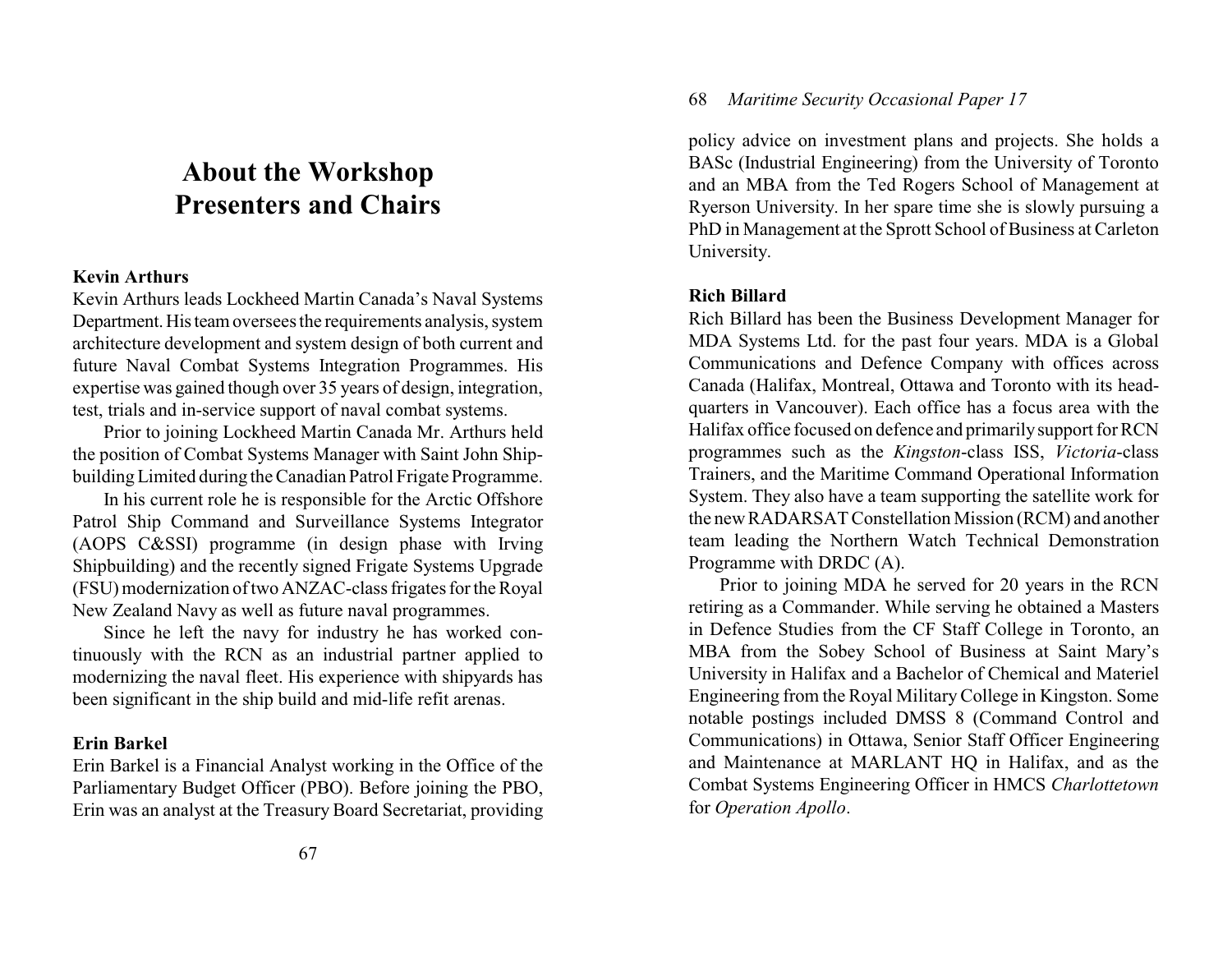# **Yan Cimon**

Yan Cimon, CD, PhD (HEC Montreal) is Associate Professor of Strategy at the Faculty of Business Administration at Université Laval (Quebec City, Canada). An alumni of the Defense Planning and Resources Management Programme of National Defense University (Washington, DC), he is Deputy Director of CIRRELT (Quebec), the Inter-university Research Center on Enterprise Networks, Logistics and Transportation. He is also an associate member of HEI, the Quebec Institute for Advanced International Studies. Keenly interested in North America's firms and business environment, his research focuses on strategic and network-related issues in several industries (aerospace and defence, automotive technology and biotech among others) that face a globalizing economy.

He held the Fulbright Visiting Chair in Innovation at the University of Washington (Seattle) in the Fall of 2012 where he studied the integration of North American value chains. His work has had a significant impact on academia and practice earning him a 2010 Star Researcher Award at the *Rendez-vous du Savoir*. Prior to his academic career, he worked in the Real-time Embedded Systems division of a major multinational firm in the defence industry. An author of numerous papers and conferences, he was elected to *Alpha Iota Delta*.

## **Matthew Crawley**

Matthew Crawley, PEng, MAsc, PMP, has held various executive appointments within Public Works and Government Services Canada, including his current role as the Senior Director for the National Shipbuilding Procurement Strategy (NSPS) Secretariat. He is responsible the management of the long-term strategic sourcing relationships with the selected East and West Coast shipyards. Prior to this he was the Director of Procurement for the Joint Support Ship project, where he was responsible for leading the procurement activities for this complex acquisition programme.

Before joining the acquisitions programme, he was the Director Strategic Systems for the Receiver General for Canada, where he was responsible for the management of the Receiver General Treasury Systems, liaising with over 100 government departments, national and international financial institutions to ensure the continued systems operations and interoperability for payments and receipts from the government's consolidated revenue fund. Prior to this, he held a number of positions with the Department of National Defence on a number of Major Crown Projects, including the Close Combat Vehicle Project and the Maritime Helicopter Project while working at Sikorsky Aircraft. Prior to joining the Public Service, he worked for Bombardier Aerospace in Toronto, where he held various manufacturing and engineering roles.

## **Jim Hanlon**

Jim Hanlon is a 30-year veteran of the ocean technology industry, having worked in design, marketing and management for companies in Canada and the United States. His career has spanned the aerospace and defence sectors as well as the marine environmental monitoring field. Over the years, he has worked in senior management positions with several large publicly traded multinationals but has also sampled the waters of the entrepreneurial well as an owner of two separate ocean technology companies that have successfully grown and been purchased by multinationals.

Until February 2012, he was the President of Ultra Electronics Maritime Systems in Halifax. He and his partners sold their company to Ultra in May of 2008. In May of 2012, Jim assumed the role of CEO of the Halifax Marine Research Institute, now re-named the Institute for Ocean Research Enterprise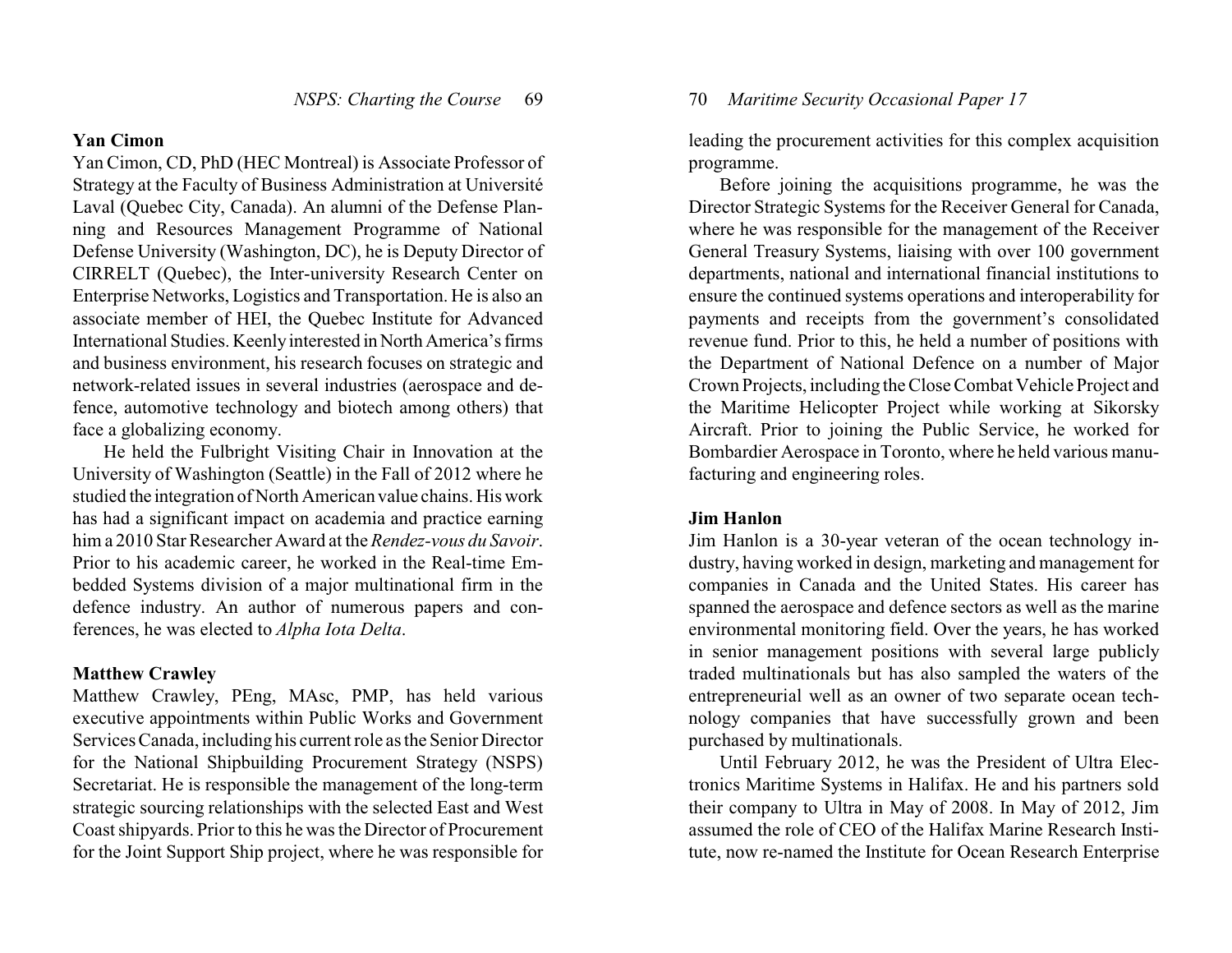(IORE), a not-for-profit company established to foster collaborative ocean research among universities, government labs and private companies.

His personal passion is innovation and its impact on the competitiveness of the ocean tech industry.

He holds a Bachelor of Electrical Engineering degree from The Nova Scotia Technical College (now Dalhousie University). He also has an MBA in marketing from Saint Mary's University in Halifax and he is a registered professional engineer in Nova Scotia.

#### **Ken Hansen**

Ken Hansen was the Military Co-Chair of the Maritime Studies Programme at Canadian Forces College in Toronto before becoming the Defence Fellow at the Centre for Foreign Policy Studies at Dalhousie. Retired from the navy in 2009, he joined the Centre for Foreign Policy Studies (CFPS) as a Resident Research Fellow and lecturer and has been appointed Adjunct Professor in Graduate Studies (Department of Political Science) in 2013. He is a member of the Science Advisory Committee for Atlantic Oceans Research Enterprise, a member of the Security Affairs Committee for the Royal United Services Institute (RUSI), a member of the Editorial Board for *Canadian Naval Review* and the moderator for *Broadsides*, the online discussion forum of the journal. His research includes joint and interagency maritime security theory and doctrine, planning processes and logistical requirements. He has received numerous naval service and literary awards, plus a Commendation from the City of Edmonton Police Department.

# 72 *Maritime Security Occasional Paper 17*

# **Brad Lavigne**

Brian Lavigne is Replenishment at Sea and Cargo Systems Manager. He has been with PMO JSS for the past eight years and has sailed with the German Navy on FGS *Bonn*. Prior to this he was the Life Cycle Systems Manager for weather deck systems in DGEMPM.

# **Eric Lerhe**

Commodore Eric Lerhe joined the Canadian Forces in 1967 and was commissioned in 1972. From 1973 until 1983 he served on the HMCS *Restigouche*, *Yukon*, *Fraser* and *Annapolis*. He was promoted to Commander on 1 January 1986, and assumed command of HMCS *Nipigon* in September 1987and then HMCS *Saguenay* on 6 January 1989.

During the 1990s he served as Director Maritime Force Development and Director NATO Policy in NDHQ. He earned his MA at Dalhousie in 1996 and was promoted to Commodore and appointed Commander Canadian Fleet Pacific in January 2001. Commodore Lerhe retired from the CF in September 2003 and commenced his doctoral studies at Dalhousie.

His dissertation was recently published by the Centre for Foreign Policy Studies as *At What Cost Sovereignty? Canada-US Military Interoperability in the War on Terror*. His other interests are defence policy, NATO, the 3-D (development, diplomacy, defence) approach, and general naval issues.

# **Jerry McLean**

Jerry McLean is an executive manager with Thales and has considerable experience in both government and industry procurements and programmes. He was involved in many national and international programmes and successfully managed organizations ranging in size from 10 to 95 employees. He has a strong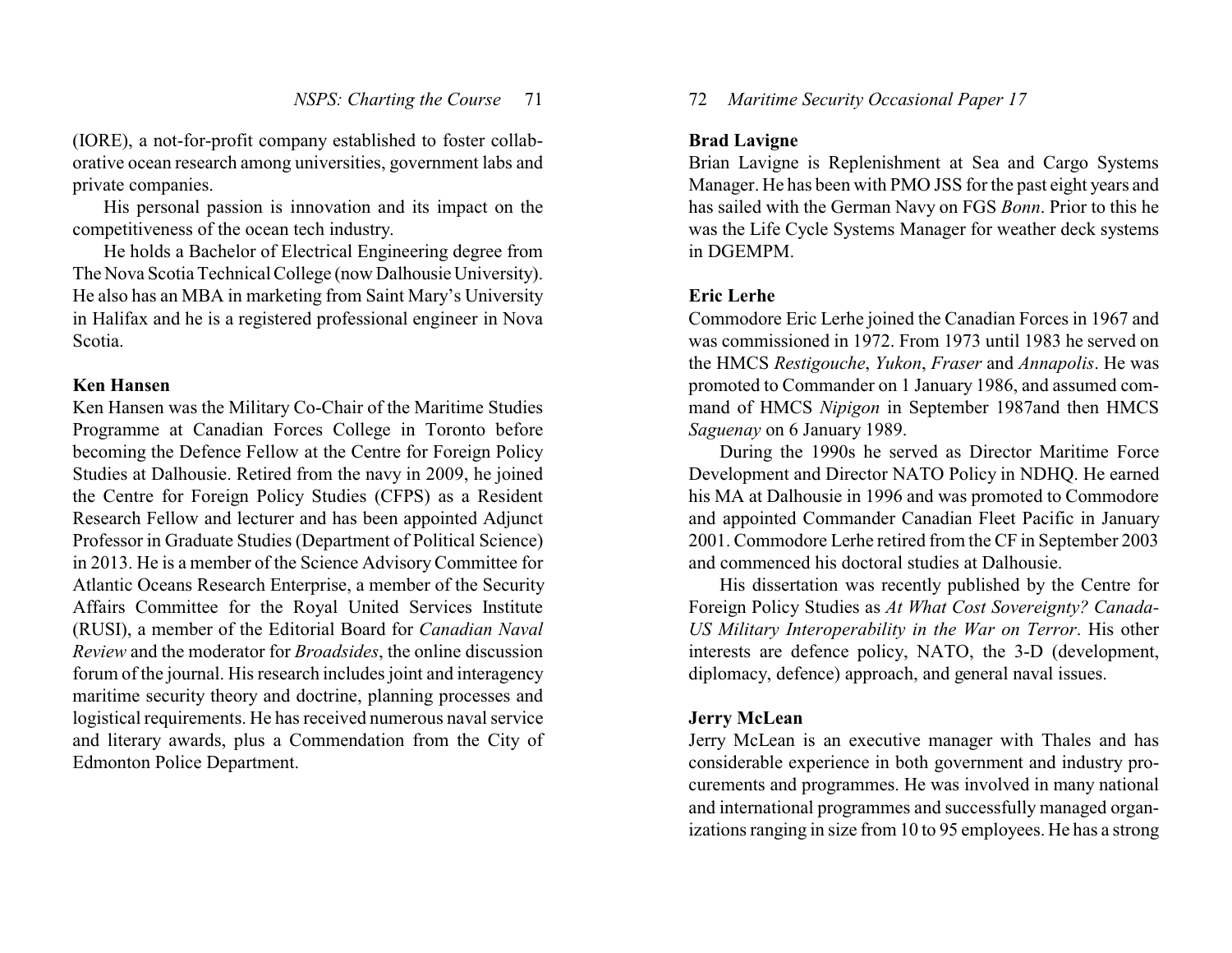technical background in naval command and control, radar systems, electronic warfare, weapons, and training systems.

A graduate of College Militaire Royale in 1985 and the Canadian Forces Command College in 1997, he served in the Royal Canadian Navy for 28 years as a Combat Systems Engineer (CSE). He assumed the responsibilities of Director, Marketing, Sales and Strategy for Thales Canada, Defence and Security in 2009.

# **Ian Parker**

Captain (N) (Retired) Ian Parker is a graduate of the Canadian Forces College and the United States Naval War College. He served in the Canadian Navy for 37 years and commanded HMC Ships *Fraser* and *Provider*. His executive appointments spanned strategic development and force planning, including involvement in several defence reviews, requirements development and implementation and human resource management. Ashore he served as the Director Military Careers, the Director Maritime Strategy and the Director General Maritime Development and Operations and as Chief of Staff to the Chief of the Maritime Staff, Commander Maritime Command.

Since he retired, he has been a consultant in Canada's defence and security industry providing strategic advice to clients in Canada's defence industrial sector from shipyards to major integrators to small and medium enterprises.

# **David Perry**

David Perry is Senior Security and Defence Analyst with the CDA Institute, and a doctoral candidate in political science at Carleton University where he studies defence privatization. He holds the DND Defence Engagement PhD Scholarship and is a past recipient of the Dr. Ronald Baker Security and Defence Forum PhD Scholarship and a SSHRC Canada Graduate

# 74 *Maritime Security Occasional Paper 17*

Scholarship. In addition to numerous publications with the CDA Institute, his research has appeared in *Canadian Naval Review*, *Defence Studies, International Journal, Comparative Strategy,* and *Journal of Military and Strategic Studies*. He is a frequent media commentator on national defence and security issues and has testified before the House of Commons Standing Committee on National Defence.

Originally from Rothesay, NB, he received a BA in Political Science and History from Mount Allison University and an MA in Political Science from Dalhousie University.

#### **Jamie Sangster**

Lieutenant Commander Jamie Sangster P.Eng MSc is currently the AOPS Detachment Commander embedded within the Irving Engineering Team. He is a Marine Systems Engineer and Naval Architect and has served as the MSEO in *Halifax*-class frigates. In addition to fleet operational service, he has served in several Fleet Engineering positions in Halifax, most recently serving as the Naval Architecture Officer for the East Coast Fleet and Technical Director for the *Victoria*-class submarine refit programme. He holds a Bachelor Degree in Mechanical Engineering from Royal Military College and a Masters in Science (Naval Architecture) from the University College London, UK.